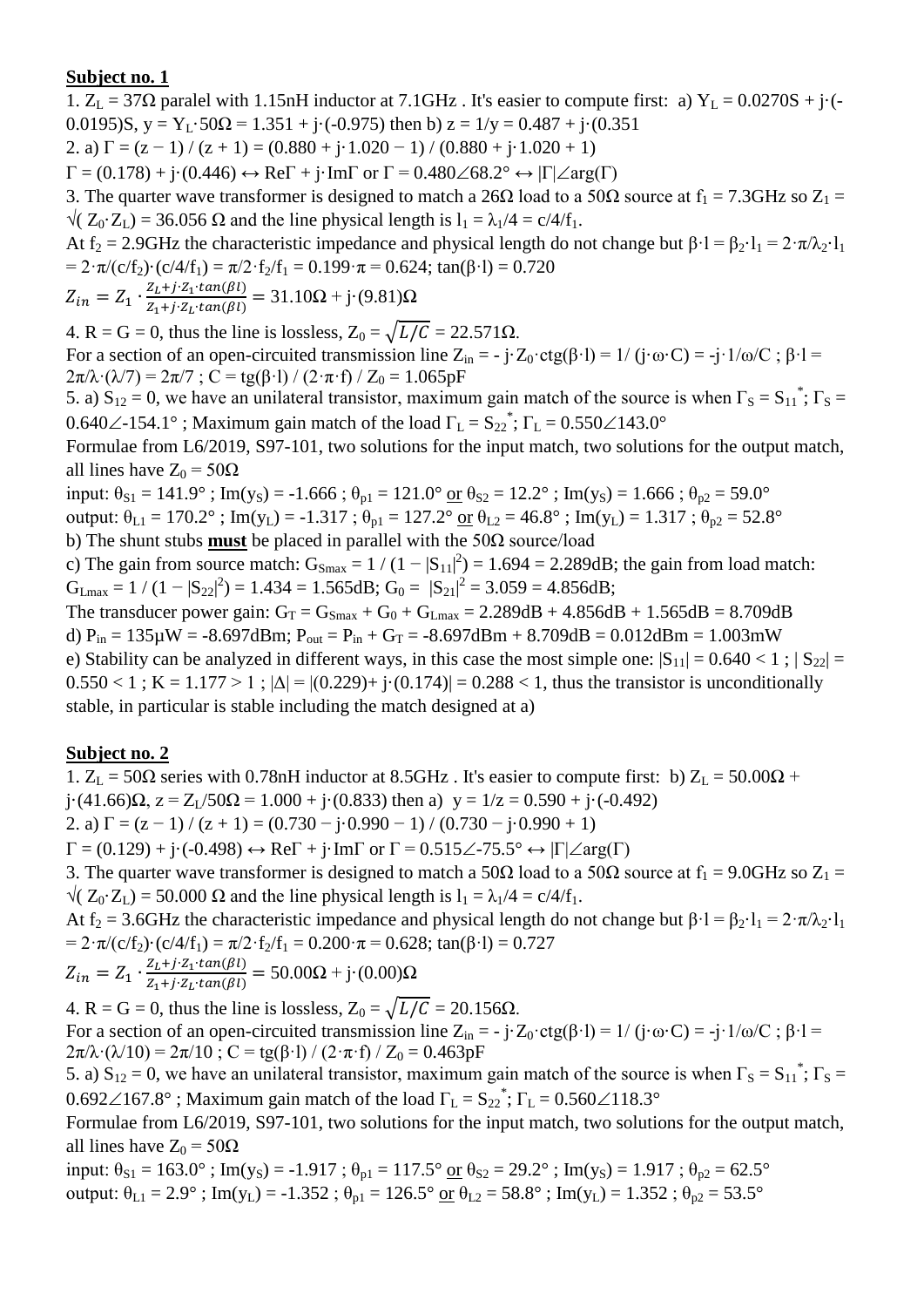b) The shunt stubs **must** be placed in parallel with the 50Ω source/load

c) The gain from source match:  $G_{\text{Smax}} = 1/(1-|S_{11}|^2) = 1.919 = 2.830dB$ ; the gain from load match:  $G_{\text{Lmax}} = 1 / (1 - |S_{22}|^2) = 1.457 = 1.634 \text{dB}; G_0 = |S_{21}|^2 = 3.865 = 5.872 \text{dB};$ 

The transducer power gain:  $G_T = G_{Smax} + G_0 + G_{Lmax} = 2.830dB + 5.872dB + 1.634dB = 10.336dB$ d)  $P_{in} = 135 \mu W = -8.697 dBm$ ;  $P_{out} = P_{in} + G_T = -8.697 dBm + 10.336 dB = 1.640 dBm = 1.459 mW$ e) Stability can be analyzed in different ways, in this case the most simple one:  $|S_{11}| = 0.692 < 1$ ;  $|S_{22}| =$  $0.560 < 1$ ; K = 1.062 > 1;  $|\Delta| = |(-0.049) + (-0.352)| = 0.356 < 1$ , thus the transistor is unconditionally stable, in particular is stable including the match designed at a)

#### **Subject no. 3**

1.  $Z_L = 25\Omega$  series with 1.00nH inductor at 9.4GHz . It's easier to compute first: b)  $Z_L = 25.00\Omega$  + j·(59.06) $\Omega$ ,  $z = Z_1/50\Omega = 0.500 + j\cdot(1.181)$  then a)  $y = 1/z = 0.304 + j\cdot(-0.718)$ 2. a)  $\Gamma = (z - 1) / (z + 1) = (0.895 - j \cdot 0.750 - 1) / (0.895 - j \cdot 0.750 + 1)$ 

 $\Gamma = (0.088) + \mathbf{j} \cdot (-0.361) \leftrightarrow \text{Re}\Gamma + \mathbf{j} \cdot \text{Im}\Gamma$  or  $\Gamma = 0.372\angle -76.4^{\circ} \leftrightarrow |\Gamma| \angle \text{arg}(\Gamma)$ 

3. The quarter wave transformer is designed to match a 41 $\Omega$  load to a 50 $\Omega$  source at  $f_1 = 6.7 \text{GHz}$  so  $Z_1 =$  $\sqrt{(Z_0 \cdot Z_1)} = 45.277 \Omega$  and the line physical length is  $l_1 = \lambda_1/4 = c/4/f_1$ .

At f<sub>2</sub> = 3.9GHz the characteristic impedance and physical length do not change but  $\beta \cdot l = \beta_2 \cdot l_1 = 2 \cdot \pi / \lambda_2 \cdot l_1$ =  $2 \cdot \pi/(c/f_2) \cdot (c/4/f_1) = \pi/2 \cdot f_2/f_1 = 0.291 \cdot \pi = 0.914$ ; tan( $\beta \cdot l$ ) = 1.298

$$
Z_{in} = Z_1 \cdot \frac{Z_L + j \cdot Z_1 \cdot tan(\beta l)}{Z_1 + j \cdot Z_L \cdot tan(\beta l)} = 46.22 \Omega + j \cdot (4.44) \Omega
$$

4. R = G = 0, thus the line is lossless,  $Z_0 = \sqrt{L/C} = 35.806\Omega$ .

For a section of an open-circuited transmission line  $Z_{in} = -j \cdot Z_0 \cdot \text{ctg}(\beta \cdot l) = 1/(j \cdot \omega \cdot C) = -j \cdot 1/\omega/C$ ;  $\beta \cdot l =$  $2\pi/\lambda \cdot (\lambda/9) = 2\pi/9$ ; C = tg( $\beta$ ·l) / (2· $\pi$ ·f) / Z<sub>0</sub> = 0.266pF

5. a)  $S_{12} = 0$ , we have an unilateral transistor, maximum gain match of the source is when  $\Gamma_s = S_{11}^*$ ;  $\Gamma_s =$ 0.688 $\angle$ -103.7°; Maximum gain match of the load  $\Gamma_L = S_{22}^*$ ;  $\Gamma_L = 0.298 \angle$ -153.2°

Formulae from L6/2019, S97-101, two solutions for the input match, two solutions for the output match, all lines have  $Z_0 = 50\Omega$ 

input:  $\theta_{S1} = 118.6^\circ$ ; Im(y<sub>S</sub>) = -1.896;  $\theta_{p1} = 117.8^\circ$  or  $\theta_{S2} = 165.1^\circ$ ; Im(y<sub>S</sub>) = 1.896;  $\theta_{p2} = 62.2^\circ$ output:  $\theta_{L1} = 130.3^\circ$ ; Im(y<sub>L</sub>) = -0.624;  $\theta_{p1} = 148.0^\circ$  or  $\theta_{L2} = 22.9^\circ$ ; Im(y<sub>L</sub>) = 0.624;  $\theta_{p2} = 32.0^\circ$ b) The shunt stubs **must** be placed in parallel with the 50Ω source/load

c) The gain from source match:  $G_{\text{Smax}} = 1/(1-|S_{11}|^2) = 1.899 = 2.785dB$ ; the gain from load match:  $G_{Lmax} = 1 / (1 - |S_{22}|^2) = 1.097 = 0.404 dB$ ;  $G_0 = |S_{21}|^2 = 2.843 = 4.537 dB$ ;

The transducer power gain:  $G_T = G_{Smax} + G_0 + G_{Lmax} = 2.785 dB + 4.537 dB + 0.404 dB = 7.726 dB$ d)  $P_{in} = 105 \mu W = -9.788$ dBm;  $P_{out} = P_{in} + G_T = -9.788$ dBm + 7.726dB = -2.062dBm = 0.622mW e) Stability can be analyzed in different ways, in this case the most simple one:  $|S_{11}| = 0.688 < 1$ ;  $|S_{22}| =$  $0.298 < 1$ ; K = 1.118 > 1;  $|\Delta| = |(-0.259) + (-0.109)| = 0.281 < 1$ , thus the transistor is unconditionally stable, in particular is stable including the match designed at a)

### **Subject no. 4**

1.  $Z_L = 63\Omega$  paralel with 1.13nH inductor at 9.5GHz. It's easier to compute first: a)  $Y_L = 0.0159S + j\cdot(-1.0159S)$ 0.0148)S,  $y = Y_L \cdot 50\Omega = 0.794 + i \cdot (-0.741)$  then b)  $z = 1/y = 0.673 + i \cdot (0.629)$ 2. a)  $\Gamma = (z - 1) / (z + 1) = (1.025 - i \cdot 1.000 - 1) / (1.025 - i \cdot 1.000 + 1)$  $\Gamma = (0.206) + \mathbf{j} \cdot (-0.392) \leftrightarrow \text{Re}\Gamma + \mathbf{j} \cdot \text{Im}\Gamma$  or  $\Gamma = 0.443 \angle -62.3^{\circ} \leftrightarrow |\Gamma| \angle \text{arg}(\Gamma)$ 3. The quarter wave transformer is designed to match a 37 $\Omega$  load to a 50 $\Omega$  source at  $f_1 = 7.0 \text{GHz}$  so  $Z_1 =$  $\sqrt{(Z_0 \cdot Z_L)} = 43.012 \Omega$  and the line physical length is  $l_1 = \lambda_1/4 = c/4/f_1$ . At f<sub>2</sub> = 4.0GHz the characteristic impedance and physical length do not change but  $\beta \cdot l = \beta_2 \cdot l_1 = 2 \cdot \pi / \lambda_2 \cdot l_1$ =  $2 \cdot \pi/(c/f_2) \cdot (c/4/f_1) = \pi/2 \cdot f_2/f_1 = 0.286 \cdot \pi = 0.898$ ; tan( $\beta \cdot l$ ) = 1.254  $Z_{in} = Z_1 \cdot \frac{Z}{Z}$  $\frac{Z_L + j \cdot Z_1 \cdot tan(\beta t)}{Z_1 + j \cdot Z_L \cdot tan(\beta t)} = 43.99 \Omega + j \cdot (6.48) \Omega$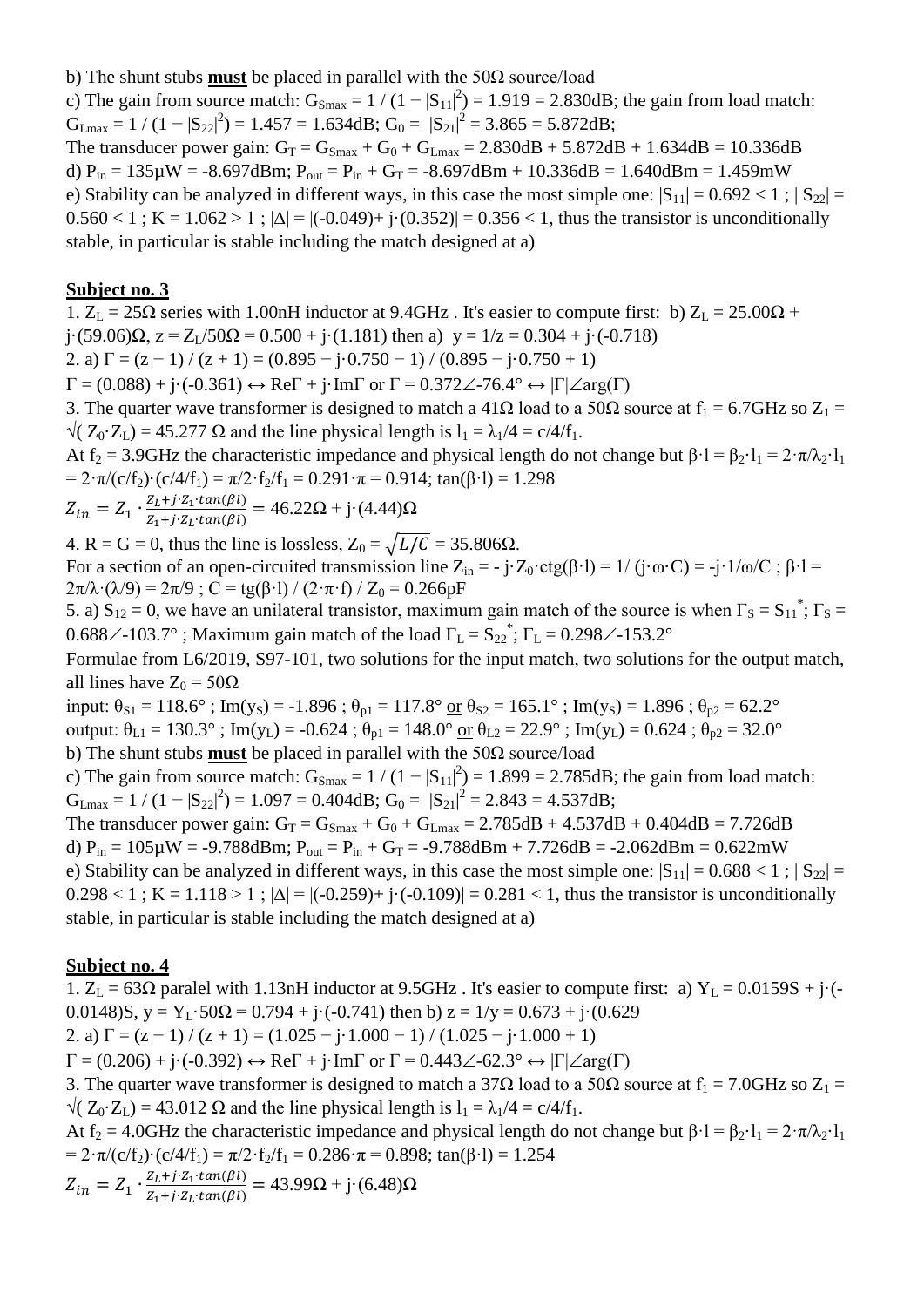4. R = G = 0, thus the line is lossless,  $Z_0 = \sqrt{L/C} = 26.049\Omega$ .

For a section of an open-circuited transmission line  $Z_{in} = -j \cdot Z_0 \cdot \text{ctg}(\beta \cdot l) = 1/(j \cdot \omega \cdot C) = -j \cdot 1/\omega/C$ ;  $\beta \cdot l =$  $2\pi/\lambda \cdot (\lambda/7) = 2\pi/7$ ; C = tg( $\beta$ ·l) / (2· $\pi$ ·f) / Z<sub>0</sub> = 0.594pF

5. a)  $S_{12} = 0$ , we have an unilateral transistor, maximum gain match of the source is when  $\Gamma_S = S_{11}^*$ ;  $\Gamma_S =$ 0.660 $\angle$ -173.0°; Maximum gain match of the load  $\Gamma_L = S_{22}^*$ ;  $\Gamma_L = 0.555 \angle 135.0^\circ$ 

Formulae from L6/2019, S97-101, two solutions for the input match, two solutions for the output match, all lines have  $Z_0 = 50\Omega$ 

input:  $\theta_{S1} = 152.1^\circ$ ; Im(y<sub>S</sub>) = -1.757;  $\theta_{p1} = 119.6^\circ$  or  $\theta_{S2} = 20.9^\circ$ ; Im(y<sub>S</sub>) = 1.757;  $\theta_{p2} = 60.4^\circ$ output:  $\theta_{L1} = 174.4^\circ$ ; Im(y<sub>L</sub>) = -1.334;  $\theta_{p1} = 126.8^\circ$  or  $\theta_{L2} = 50.6^\circ$ ; Im(y<sub>L</sub>) = 1.334;  $\theta_{p2} = 53.2^\circ$ 

b) The shunt stubs **must** be placed in parallel with the 50Ω source/load

c) The gain from source match:  $G_{\text{Smax}} = 1/(1-|S_{11}|^2) = 1.772 = 2.484dB$ ; the gain from load match:  $G_{Lmax} = 1 / (1 - |S_{22}|^2) = 1.445 = 1.599dB$ ;  $G_0 = |S_{21}|^2 = 3.276 = 5.154dB$ ;

The transducer power gain:  $G_T = G_{Smax} + G_0 + G_{Lmax} = 2.484 dB + 5.154 dB + 1.599 dB = 9.237 dB$ d)  $P_{in} = 130 \mu W = -8.861$ dBm;  $P_{out} = P_{in} + G_T = -8.861$ dBm + 9.237dB = 0.376dBm = 1.090mW

e) Stability can be analyzed in different ways, in this case the most simple one:  $|S_{11}| = 0.660 < 1$ ;  $|S_{22}| =$  $0.555 < 1$ ; K = 1.125 > 1;  $|\Delta| = |(0.144) + i(0.299)| = 0.332 < 1$ , thus the transistor is unconditionally stable, in particular is stable including the match designed at a)

### **Subject no. 5**

1.  $Z_L = 61\Omega$  series with 1.32nH inductor at 6.5GHz. It's easier to compute first: b)  $Z_L = 61.00\Omega$  +  $j \cdot (53.91)\Omega$ ,  $z = Z_1/50\Omega = 1.220 + j \cdot (1.078)$  then a)  $y = 1/z = 0.460 + j \cdot (-0.407)$ 

2. a)  $\Gamma = (z - 1) / (z + 1) = (1.290 + i.0.970 - 1) / (1.290 + i.0.970 + 1)$ 

 $\Gamma = (0.259) + j(0.314) \leftrightarrow \text{Re}\Gamma + j\text{Im}\Gamma$  or  $\Gamma = 0.407\angle 50.4^{\circ} \leftrightarrow |\Gamma|\angle \text{arg}(\Gamma)$ 

3. The quarter wave transformer is designed to match a 35 $\Omega$  load to a 50 $\Omega$  source at  $f_1 = 7.1 \text{GHz}$  so  $Z_1 =$  $\sqrt{(Z_0 \cdot Z_1)} = 41.833 \Omega$  and the line physical length is  $l_1 = \lambda_1/4 = c/4/f_1$ .

At f<sub>2</sub> = 2.2GHz the characteristic impedance and physical length do not change but  $\beta \cdot l = \beta_2 \cdot l_1 = 2 \cdot \pi / \lambda_2 \cdot l_1$ =  $2 \cdot \pi/(c/f_2) \cdot (c/4/f_1) = \pi/2 \cdot f_2/f_1 = 0.155 \cdot \pi = 0.487$ ; tan( $\beta \cdot l$ ) = 0.529

$$
Z_{in} = Z_1 \cdot \frac{Z_L + j \cdot Z_1 \cdot tan(\beta l)}{Z_1 + j \cdot Z_L \cdot tan(\beta l)} = 37.46 \Omega + j \cdot (5.55) \Omega
$$

4. R = G = 0, thus the line is lossless,  $Z_0 = \sqrt{L/C} = 24.027 \Omega$ . For a section of an open-circuited transmission line  $Z_{in} = -i \cdot Z_0 \cdot \text{ctg}(\beta \cdot l) = 1/(i \cdot \omega \cdot C) = -i \cdot 1/\omega/C$ ;  $\beta \cdot l =$  $2\pi/\lambda \cdot (\lambda/13) = 2\pi/13$ ; C = tg( $\beta$ ·l) / (2·π·f) / Z<sub>0</sub> = 0.241pF

5. a)  $S_{12} = 0$ , we have an unilateral transistor, maximum gain match of the source is when  $\Gamma_s = S_{11}^*$ ;  $\Gamma_s =$  $0.680\angle 172.0^{\circ}$ ; Maximum gain match of the load  $\Gamma_{\text{L}} = S_{22}^*$ ;  $\Gamma_{\text{L}} = 0.560\angle 128.2^{\circ}$ 

Formulae from L6/2019, S97-101, two solutions for the input match, two solutions for the output match, all lines have  $Z_0 = 50Ω$ 

input:  $\theta_{S1} = 160.4^\circ$ ; Im(y<sub>S</sub>) = -1.855;  $\theta_{p1} = 118.3^\circ$  or  $\theta_{S2} = 27.6^\circ$ ; Im(y<sub>S</sub>) = 1.855;  $\theta_{p2} = 61.7^\circ$ 

output:  $\theta_{L1} = 177.9^\circ$ ; Im(y<sub>L</sub>) = -1.352;  $\theta_{p1} = 126.5^\circ$  or  $\theta_{L2} = 53.9^\circ$ ; Im(y<sub>L</sub>) = 1.352;  $\theta_{p2} = 53.5^\circ$ 

b) The shunt stubs **must** be placed in parallel with the 50Ω source/load

c) The gain from source match:  $G_{\text{Smax}} = 1/(1-|S_{11}|^2) = 1.860 = 2.695dB$ ; the gain from load match:  $G_{\text{Lmax}} = 1 / (1 - |S_{22}|^2) = 1.457 = 1.634 dB$ ;  $G_0 = |S_{21}|^2 = 3.501 = 5.441 dB$ ;

The transducer power gain:  $G_T = G_{Smax} + G_0 + G_{Lmax} = 2.695dB + 5.441dB + 1.634dB = 9.771dB$ d)  $P_{in} = 140 \mu W = -8.539$ dBm;  $P_{out} = P_{in} + G_T = -8.539$ dBm + 9.771dB = 1.232dBm = 1.328mW

e) Stability can be analyzed in different ways, in this case the most simple one:  $|S_{11}| = 0.680 < 1$ ;  $|S_{22}| =$  $0.560 < 1$ ; K = 1.093 > 1;  $|\Delta| = |(0.031) + i(0.367)| = 0.369 < 1$ , thus the transistor is unconditionally stable, in particular is stable including the match designed at a)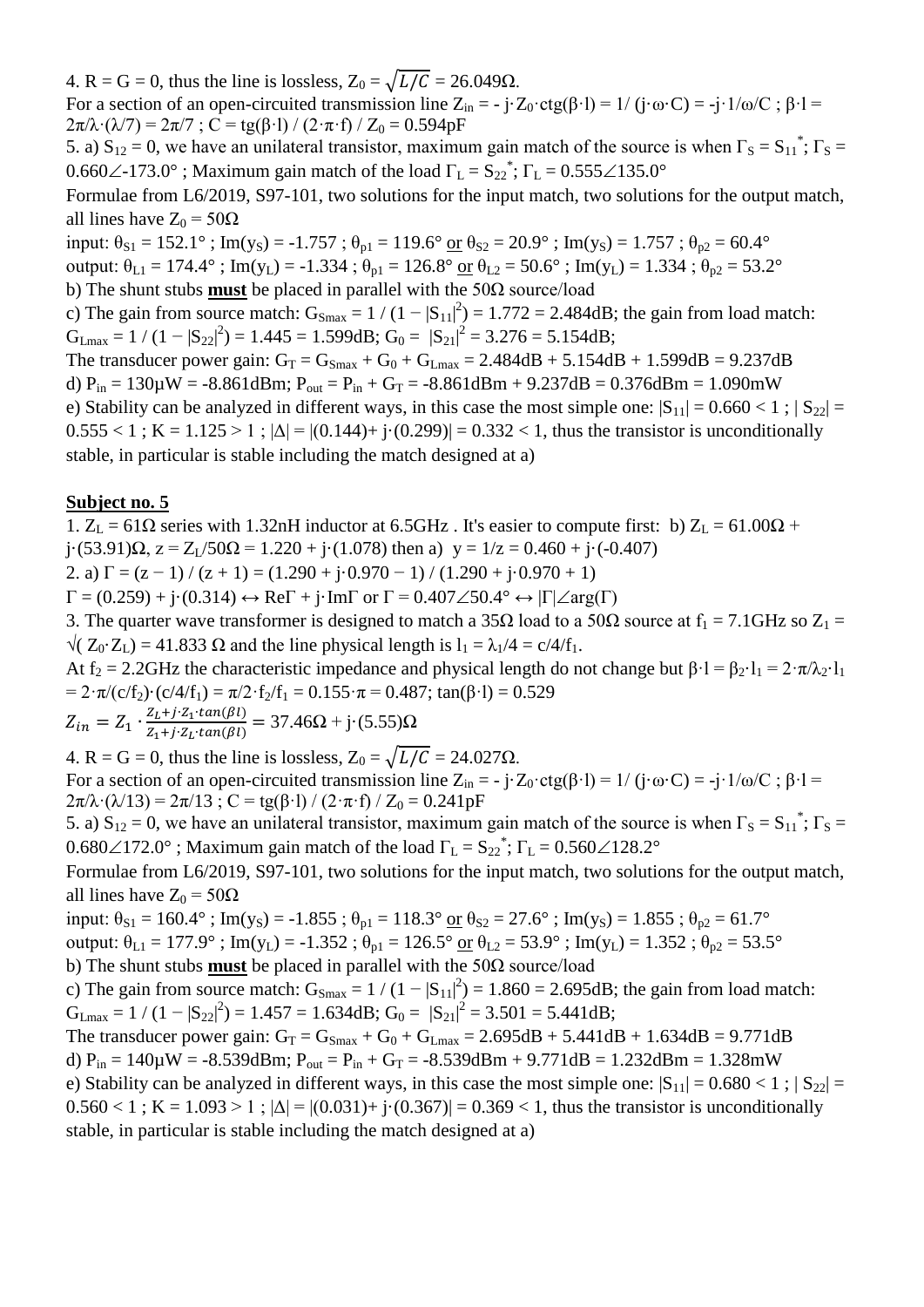1.  $Z_L = 25\Omega$  paralel with 0.56pF capacitor at 7.2GHz. It's easier to compute first: a)  $Y_L = 0.0400S +$ j·(0.0253)S, y = Y<sub>L</sub>·50 $\Omega$  = 2.000 + j·(1.267) then b) z = 1/y = 0.357 + j·(-0.226) 2. a)  $\Gamma = (z - 1) / (z + 1) = (0.740 - j \cdot 1.055 - 1) / (0.740 - j \cdot 1.055 + 1)$  $\Gamma = (0.160) + \mathbf{j} \cdot (-0.510) \leftrightarrow \text{Re}\Gamma + \mathbf{j} \cdot \text{Im}\Gamma$  or  $\Gamma = 0.534 \angle -72.6^{\circ} \leftrightarrow |\Gamma| \angle \text{arg}(\Gamma)$ 3. The quarter wave transformer is designed to match a 50 $\Omega$  load to a 50 $\Omega$  source at  $f_1 = 7.7$ GHz so  $Z_1 =$  $\sqrt{(Z_0 \cdot Z_1)} = 50.000 \Omega$  and the line physical length is  $l_1 = \lambda_1/4 = c/4/f_1$ . At f<sub>2</sub> = 2.4GHz the characteristic impedance and physical length do not change but  $\beta \cdot l = \beta_2 \cdot l_1 = 2 \cdot \pi / \lambda_2 \cdot l_1$ =  $2 \cdot \pi/(c/f_2) \cdot (c/4/f_1) = \pi/2 \cdot f_2/f_1 = 0.156 \cdot \pi = 0.490$ ; tan( $\beta \cdot l$ ) = 0.533

 $Z_{in} = Z_1 \cdot \frac{Z}{Z}$  $\frac{Z_L + j \cdot Z_1 \cdot tan(\beta t)}{Z_1 + j \cdot Z_L \cdot tan(\beta t)} = 50.00\Omega + j \cdot (0.00)\Omega$ 

4. R = G = 0, thus the line is lossless,  $Z_0 = \sqrt{L/C} = 25.908\Omega$ .

For a section of an open-circuited transmission line  $Z_{in} = -j \cdot Z_0 \cdot ctg(\beta \cdot l) = 1/(j \cdot \omega \cdot C) = -j \cdot 1/\omega/C$ ;  $\beta \cdot l =$  $2\pi/\lambda \cdot (\lambda/6) = 2\pi/6$ ; C = tg( $\beta$ ·l) / (2· $\pi$ ·f) / Z<sub>0</sub> = 1.400pF

5. a)  $S_{12} = 0$ , we have an unilateral transistor, maximum gain match of the source is when  $\Gamma_S = S_{11}^*$ ;  $\Gamma_S =$  $0.680\angle 172.0^{\circ}$  ; Maximum gain match of the load  $\Gamma_{\text{L}} = S_{22}^*$ ;  $\Gamma_{\text{L}} = 0.560\angle 130.0^{\circ}$ 

Formulae from L6/2019, S97-101, two solutions for the input match, two solutions for the output match, all lines have  $Z_0 = 50\Omega$ 

input:  $\theta_{S1} = 160.4^\circ$ ; Im(y<sub>S</sub>) = -1.855;  $\theta_{p1} = 118.3^\circ$  or  $\theta_{S2} = 27.6^\circ$ ; Im(y<sub>S</sub>) = 1.855;  $\theta_{p2} = 61.7^\circ$ output:  $\theta_{L1} = 177.0^{\circ}$ ; Im(y<sub>L</sub>) = -1.352;  $\theta_{p1} = 126.5^{\circ}$  or  $\theta_{L2} = 53.0^{\circ}$ ; Im(y<sub>L</sub>) = 1.352;  $\theta_{p2} = 53.5^{\circ}$ b) The shunt stubs **must** be placed in parallel with the 50Ω source/load

c) The gain from source match:  $G_{\text{Smax}} = 1/(1-|S_{11}|^2) = 1.860 = 2.695dB$ ; the gain from load match:  $G_{Lmax} = 1 / (1 - |S_{22}|^2) = 1.457 = 1.634 dB$ ;  $G_0 = |S_{21}|^2 = 3.437 = 5.362 dB$ ;

The transducer power gain:  $G_T = G_{Smax} + G_0 + G_{Lmax} = 2.695dB + 5.362dB + 1.634dB = 9.692dB$ d)  $P_{in} = 75 \mu W = -11.249$ dBm;  $P_{out} = P_{in} + G_T = -11.249$ dBm + 9.692dB = -1.558dBm = 0.699mW e) Stability can be analyzed in different ways, in this case the most simple one:  $|S_{11}| = 0.680 < 1$ ;  $|S_{22}| =$  $0.560 < 1$ ; K = 1.091 > 1;  $|\Delta| = |(0.042) + i(0.372)| = 0.374 < 1$ , thus the transistor is unconditionally stable, in particular is stable including the match designed at a)

# **Subject no. 7**

1.  $Z_L$  = 58 $\Omega$  paralel with 0.26pF capacitor at 9.6GHz. It's easier to compute first: a) Y<sub>L</sub> = 0.0172S + j·(0.0157)S, y = Y<sub>L</sub>·50 $\Omega$  = 0.862 + j·(0.784) then b) z = 1/y = 0.635 + j·(-0.577

2. a)  $\Gamma = (z - 1) / (z + 1) = (0.725 - i \cdot 0.800 - 1) / (0.725 - i \cdot 0.800 + 1)$ 

 $\Gamma = (0.046) + \mathbf{j} \cdot (-0.443) \leftrightarrow \text{Re}\Gamma + \mathbf{j} \cdot \text{Im}\Gamma$  or  $\Gamma = 0.445 \angle -84.1^{\circ} \leftrightarrow |\Gamma| \angle \text{arg}(\Gamma)$ 3. The quarter wave transformer is designed to match a 43 $\Omega$  load to a 50 $\Omega$  source at  $f_1 = 9.5 \text{GHz}$  so  $Z_1 =$ 

 $\sqrt{(Z_0 \cdot Z_1)} = 46.368 \Omega$  and the line physical length is  $l_1 = \lambda_1/4 = c/4/f_1$ . At f<sub>2</sub> = 2.0GHz the characteristic impedance and physical length do not change but  $\beta \cdot 1 = \beta_2 \cdot 1_1 = 2 \cdot \pi / \lambda_2 \cdot 1_1$ =  $2 \cdot \pi/(c/f_2) \cdot (c/4/f_1) = \pi/2 \cdot f_2/f_1 = 0.105 \cdot \pi = 0.331$ ; tan( $\beta \cdot l$ ) = 0.343

$$
Z_{in} = Z_1 \cdot \frac{Z_L + j \cdot Z_1 \cdot tan(\beta l)}{Z_1 + j \cdot Z_L \cdot tan(\beta l)} = 43.64 \Omega + j \cdot (2.02) \Omega
$$

4. R = G = 0, thus the line is lossless,  $Z_0 = \sqrt{L/C} = 29.345\Omega$ . For a section of an open-circuited transmission line  $Z_{in} = -j \cdot Z_0 \cdot \text{ctg}(\beta \cdot l) = 1/(j \cdot \omega \cdot C) = -j \cdot 1/\omega/C$ ;  $\beta \cdot l =$  $2\pi/\lambda \cdot (\lambda/14) = 2\pi/14$ ; C = tg( $\beta$ ·l) / (2·π·f) / Z<sub>0</sub> = 0.179pF

5. a)  $S_{12} = 0$ , we have an unilateral transistor, maximum gain match of the source is when  $\Gamma_S = S_{11}^*$ ;  $\Gamma_S =$ 0.640 $\angle$ -158.0°; Maximum gain match of the load  $\Gamma_L = S_{22}^*$ ;  $\Gamma_L = 0.550 \angle 140.0^\circ$ 

Formulae from L6/2019, S97-101, two solutions for the input match, two solutions for the output match, all lines have  $Z_0 = 50Ω$ 

input:  $\theta_{S1} = 143.9^\circ$ ; Im(y<sub>S</sub>) = -1.666;  $\theta_{p1} = 121.0^\circ$  or  $\theta_{S2} = 14.1^\circ$ ; Im(y<sub>S</sub>) = 1.666;  $\theta_{p2} = 59.0^\circ$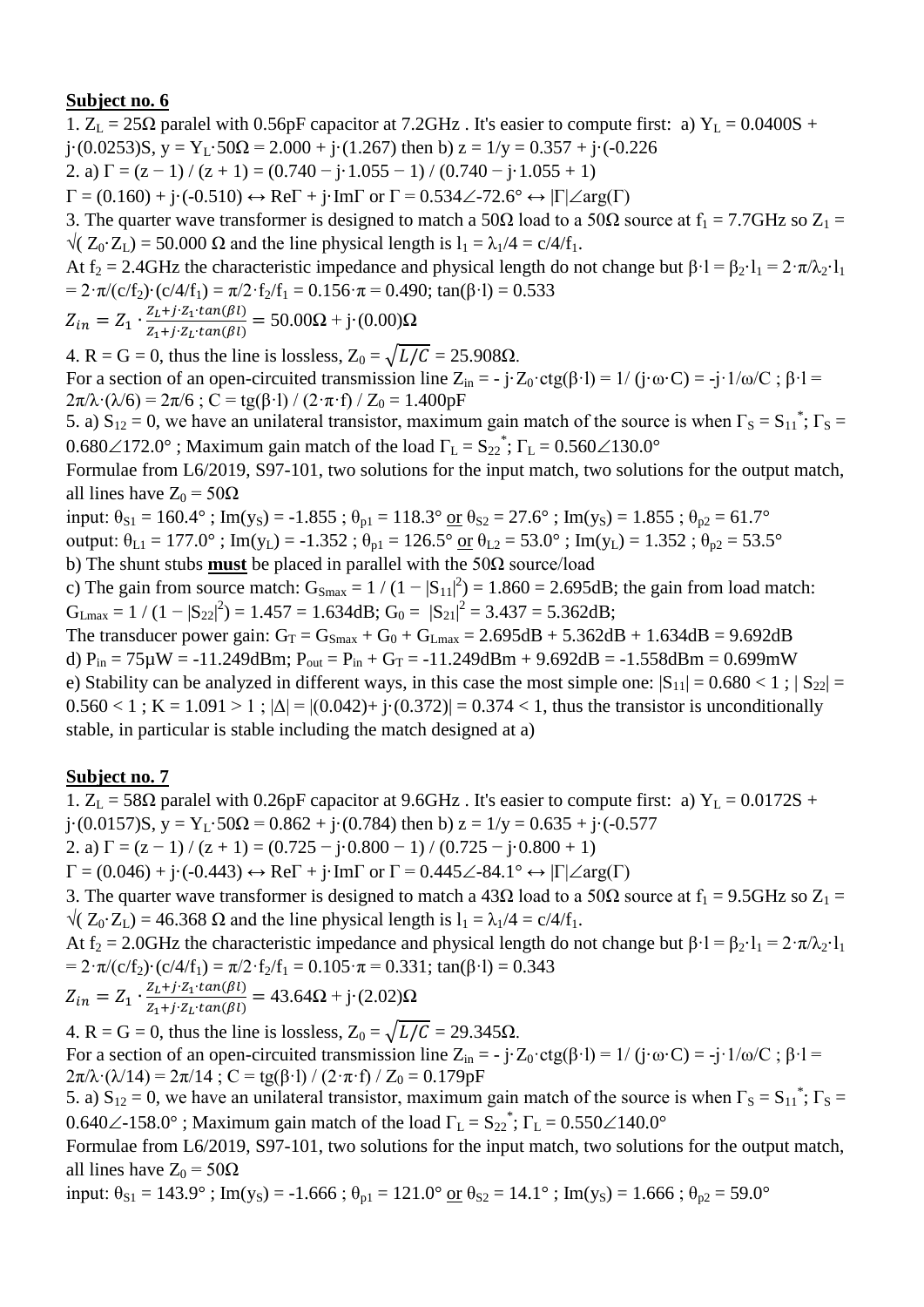output:  $\theta_{L1} = 171.7^\circ$ ; Im(y<sub>L</sub>) = -1.317;  $\theta_{p1} = 127.2^\circ$  or  $\theta_{L2} = 48.3^\circ$ ; Im(y<sub>L</sub>) = 1.317;  $\theta_{p2} = 52.8^\circ$ b) The shunt stubs **must** be placed in parallel with the 50Ω source/load

c) The gain from source match:  $G_{\text{Smax}} = 1/(1-|S_{11}|^2) = 1.694 = 2.289dB$ ; the gain from load match:  $G_{Lmax} = 1 / (1 - |S_{22}|^2) = 1.434 = 1.565 dB$ ;  $G_0 = |S_{21}|^2 = 3.119 = 4.940 dB$ ;

The transducer power gain:  $G_T = G_{Smax} + G_0 + G_{Lmax} = 2.289 dB + 4.940 dB + 1.565 dB = 8.793 dB$ d)  $P_{in} = 110 \mu W = -9.586$ dBm;  $P_{out} = P_{in} + G_T = -9.586$ dBm + 8.793dB = -0.793dBm = 0.833mW e) Stability can be analyzed in different ways, in this case the most simple one:  $|S_{11}| = 0.640 < 1$ ;  $|S_{22}| =$  $0.550 < 1$ ; K = 1.173 > 1;  $|\Delta| = |(0.208) + i(0.204)| = 0.292 < 1$ , thus the transistor is unconditionally stable, in particular is stable including the match designed at a)

#### **Subject no. 8**

1.  $Z_L$  = 57 $\Omega$  paralel with 0.55nH inductor at 8.6GHz. It's easier to compute first: a)  $Y_L$  = 0.0175S + j·(-0.0336)S,  $y = Y_L \cdot 50\Omega = 0.877 + j \cdot (-1.682)$  then b)  $z = 1/y = 0.244 + j \cdot (0.467)$ 

2. a)  $\Gamma = (z - 1) / (z + 1) = (1.190 + j \cdot 1.025 - 1) / (1.190 + j \cdot 1.025 + 1)$ 

 $\Gamma = (0.251) + \mathbf{j} \cdot (0.351) \leftrightarrow \text{Re}\Gamma + \mathbf{j} \cdot \text{Im}\Gamma$  or  $\Gamma = 0.431 \angle 54.4^{\circ} \leftrightarrow |\Gamma| \angle \text{arg}(\Gamma)$ 

3. The quarter wave transformer is designed to match a 72 $\Omega$  load to a 50 $\Omega$  source at  $f_1 = 8.8\text{GHz}$  so  $Z_1 =$  $\sqrt{(Z_0 \cdot Z_1)} = 60.000 \Omega$  and the line physical length is  $l_1 = \lambda_1/4 = c/4/f_1$ .

At f<sub>2</sub> = 3.8GHz the characteristic impedance and physical length do not change but  $\beta \cdot 1 = \beta_2 \cdot 1_1 = 2 \cdot \pi / \lambda_2 \cdot 1_1$ =  $2 \cdot \pi/(c/f_2) \cdot (c/4/f_1) = \pi/2 \cdot f_2/f_1 = 0.216 \cdot \pi = 0.678$ ; tan( $\beta \cdot l$ ) = 0.806

$$
Z_{in} = Z_1 \cdot \frac{Z_L + j \cdot Z_1 \cdot \tan(\beta l)}{Z_1 + j \cdot Z_L \cdot \tan(\beta l)} = 61.37 \Omega + j \cdot (-10.99) \Omega
$$

4. R = G = 0, thus the line is lossless,  $Z_0 = \sqrt{L/C} = 32.787 \Omega$ .

For a section of an open-circuited transmission line  $Z_{in} = -j \cdot Z_0 \cdot ctg(\beta \cdot l) = 1/(j \cdot \omega \cdot C) = -j \cdot 1/\omega/C$ ;  $\beta \cdot l =$  $2\pi/\lambda \cdot (\lambda/14) = 2\pi/14$ ; C = tg( $\beta$ ·l) / (2·π·f) / Z<sub>0</sub> = 0.231pF

5. a)  $S_{12} = 0$ , we have an unilateral transistor, maximum gain match of the source is when  $\Gamma_s = S_{11}^*$ ;  $\Gamma_s =$  $0.680\angle 172.0^{\circ}$  ; Maximum gain match of the load  $\Gamma_{\rm L} = S_{22}^*$ ;  $\Gamma_{\rm L} = 0.560\angle 127.3^{\circ}$ 

Formulae from L6/2019, S97-101, two solutions for the input match, two solutions for the output match, all lines have  $Z_0 = 50\Omega$ 

input:  $\theta_{S1} = 160.4^\circ$ ; Im(y<sub>S</sub>) = -1.855;  $\theta_{p1} = 118.3^\circ$  or  $\theta_{S2} = 27.6^\circ$ ; Im(y<sub>S</sub>) = 1.855;  $\theta_{p2} = 61.7^\circ$ 

output:  $\theta_{L1} = 178.4^\circ$ ; Im(y<sub>L</sub>) = -1.352;  $\theta_{p1} = 126.5^\circ$  or  $\theta_{L2} = 54.3^\circ$ ; Im(y<sub>L</sub>) = 1.352;  $\theta_{p2} = 53.5^\circ$ 

b) The shunt stubs **must** be placed in parallel with the 50Ω source/load

c) The gain from source match:  $G_{\text{Smax}} = 1/(1-|S_{11}|^2) = 1.860 = 2.695dB$ ; the gain from load match:  $G_{Lmax} = 1 / (1 - |S_{22}|^2) = 1.457 = 1.634 dB$ ;  $G_0 = |S_{21}|^2 = 3.534 = 5.483 dB$ ;

The transducer power gain:  $G_T = G_{Smax} + G_0 + G_{Lmax} = 2.695dB + 5.483dB + 1.634dB = 9.813dB$ d)  $P_{in} = 120 \mu W = -9.208$ dBm;  $P_{out} = P_{in} + G_T = -9.208$ dBm + 9.813dB = 0.605dBm = 1.149mW e) Stability can be analyzed in different ways, in this case the most simple one:  $|S_{11}| = 0.680 < 1$ ;  $|S_{22}| =$  $0.560 < 1$ ; K = 1.094 > 1;  $|\Delta| = |(0.026) + (-1.365)| = 0.366 < 1$ , thus the transistor is unconditionally stable, in particular is stable including the match designed at a)

### **Subject no. 9**

1.  $Z_L = 68\Omega$  series with 0.49nH inductor at 8.3GHz. It's easier to compute first: b)  $Z_L = 68.00\Omega +$  $j \cdot (25.55)\Omega$ ,  $z = Z_1/50\Omega = 1.360 + j \cdot (0.511)$  then a)  $y = 1/z = 0.644 + j \cdot (-0.242)$ 

2. a)  $\Gamma = (z - 1) / (z + 1) = (0.815 - i \cdot 1.280 - 1) / (0.815 - i \cdot 1.280 + 1)$ 

 $\Gamma = (0.264) + i \cdot (-0.519) \leftrightarrow \text{Re}\Gamma + i \cdot \text{Im}\Gamma$  or  $\Gamma = 0.582\angle -63.0^{\circ} \leftrightarrow |\Gamma| \angle \text{arg}(\Gamma)$ 

3. The quarter wave transformer is designed to match a 63 $\Omega$  load to a 50 $\Omega$  source at  $f_1 = 7.1$ GHz so  $Z_1 =$  $\sqrt{(Z_0 \cdot Z_1)} = 56.125 \Omega$  and the line physical length is  $l_1 = \lambda_1/4 = c/4/f_1$ .

At f<sub>2</sub> = 2.7GHz the characteristic impedance and physical length do not change but  $\beta \cdot l = \beta_2 \cdot l_1 = 2 \cdot \pi / \lambda_2 \cdot l_1$ =  $2 \cdot \pi/(c/f_2) \cdot (c/4/f_1) = \pi/2 \cdot f_2/f_1 = 0.190 \cdot \pi = 0.597$ ; tan( $\beta \cdot l$ ) = 0.680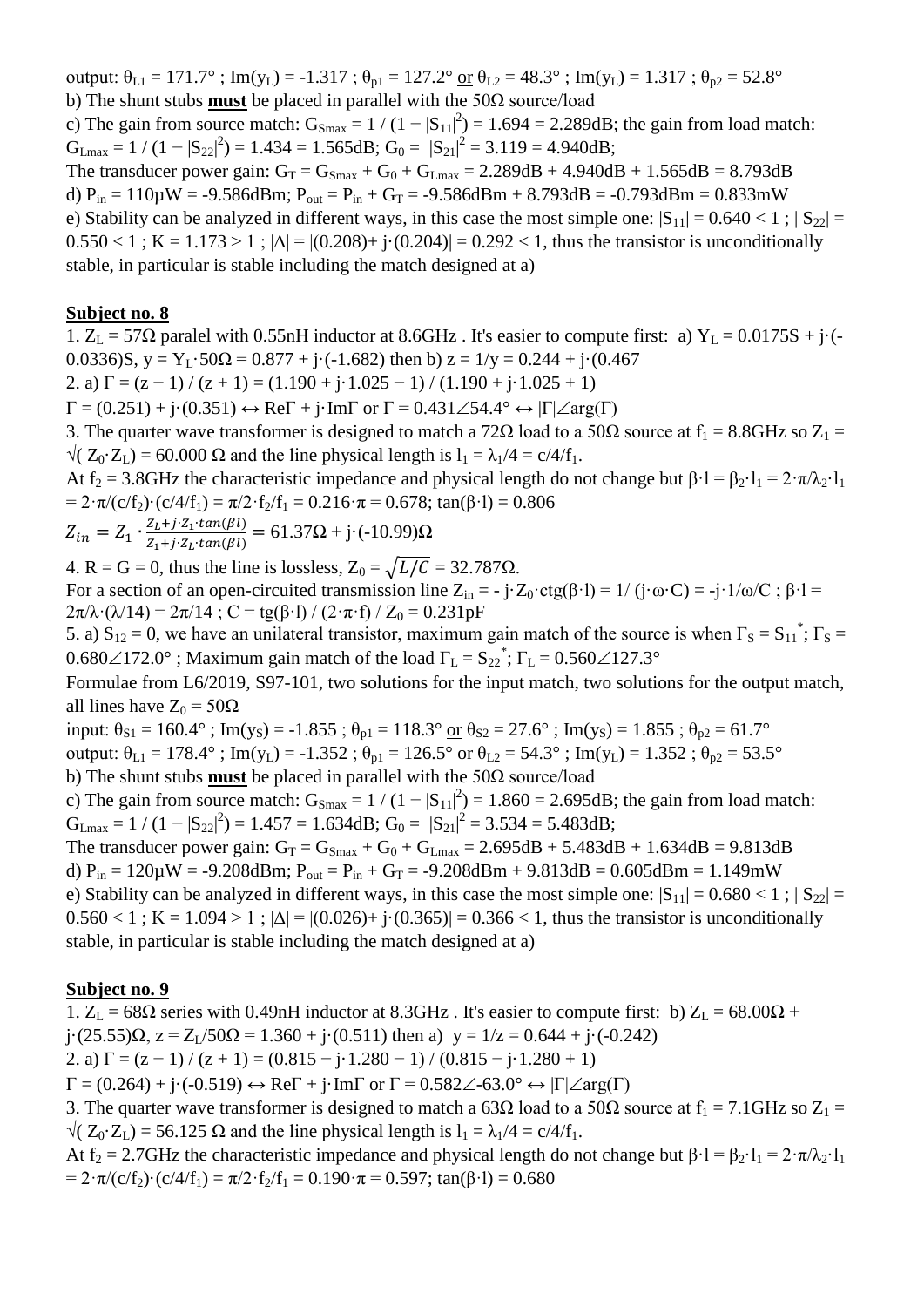$Z_{in} = Z_1 \cdot \frac{Z}{Z}$  $\frac{Z_L + j \cdot Z_1 \cdot tan(\beta t)}{Z_1 + j \cdot Z_L \cdot tan(\beta t)} = 58.21\Omega + j \cdot (-6.27)\Omega$ 

4. R = G = 0, thus the line is lossless,  $Z_0 = \sqrt{L/C} = 24.450\Omega$ . For a section of an open-circuited transmission line  $Z_{in} = -j \cdot Z_0 \cdot ctg(\beta \cdot l) = 1/(j \cdot \omega \cdot C) = -j \cdot 1/\omega/C$ ;  $\beta \cdot l =$  $2\pi/\lambda \cdot (\lambda/9) = 2\pi/9$ ; C = tg( $\beta$ ·l) / (2· $\pi$ ·f) / Z<sub>0</sub> = 0.587pF

5. a)  $S_{12} = 0$ , we have an unilateral transistor, maximum gain match of the source is when  $\Gamma_S = S_{11}^*$ ;  $\Gamma_S =$ 0.640 $\angle$ -148.9°; Maximum gain match of the load  $\Gamma_L = S_{22}^*$ ;  $\Gamma_L = 0.550 \angle 147.0^\circ$ 

Formulae from L6/2019, S97-101, two solutions for the input match, two solutions for the output match, all lines have  $Z_0 = 50\Omega$ 

input:  $\theta_{S1} = 139.3^\circ$ ; Im(y<sub>S</sub>) = -1.666;  $\theta_{p1} = 121.0^\circ$  or  $\theta_{S2} = 9.6^\circ$ ; Im(y<sub>S</sub>) = 1.666;  $\theta_{p2} = 59.0^\circ$ output:  $\theta_{L1} = 168.2^\circ$ ; Im(y<sub>L</sub>) = -1.317;  $\theta_{p1} = 127.2^\circ$  or  $\theta_{L2} = 44.8^\circ$ ; Im(y<sub>L</sub>) = 1.317;  $\theta_{p2} = 52.8^\circ$ 

b) The shunt stubs **must** be placed in parallel with the 50Ω source/load

c) The gain from source match:  $G_{\text{Smax}} = 1/(1-|S_{11}|^2) = 1.694 = 2.289dB$ ; the gain from load match:  $G_{\text{Lmax}} = 1 / (1 - |S_{22}|^2) = 1.434 = 1.565 dB; G_0 = |S_{21}|^2 = 2.979 = 4.741 dB;$ 

The transducer power gain:  $G_T = G_{Smax} + G_0 + G_{Lmax} = 2.289dB + 4.741dB + 1.565dB = 8.594dB$ d)  $P_{in} = 125 \mu W = -9.031$ dBm;  $P_{out} = P_{in} + G_T = -9.031$ dBm + 8.594dB = -0.437dBm = 0.904mW e) Stability can be analyzed in different ways, in this case the most simple one:  $|S_{11}| = 0.640 < 1$ ;  $|S_{22}| =$  $0.550 < 1$ ; K = 1.184 > 1;  $|\Delta| = |(0.251) + i(0.130)| = 0.283 < 1$ , thus the transistor is unconditionally stable, in particular is stable including the match designed at a)

## **Subject no. 10**

1.  $Z_L = 55\Omega$  paralel with 0.71nH inductor at 8.5GHz. It's easier to compute first: a)  $Y_L = 0.0182S + j\cdot$ . 0.0264)S,  $y = Y_L \cdot 50\Omega = 0.909 + i \cdot (-1.319)$  then b)  $z = 1/y = 0.354 + i \cdot (0.514)$ 

2. a)  $\Gamma = (z - 1) / (z + 1) = (0.935 - j \cdot 0.740 - 1) / (0.935 - j \cdot 0.740 + 1)$ 

 $\Gamma = (0.098) + \mathbf{j} \cdot (-0.345) \leftrightarrow \text{Re}\Gamma + \mathbf{j} \cdot \text{Im}\Gamma$  or  $\Gamma = 0.359 \angle -74.1^{\circ} \leftrightarrow |\Gamma| \angle \text{arg}(\Gamma)$ 

3. The quarter wave transformer is designed to match a 48 $\Omega$  load to a 50 $\Omega$  source at  $f_1 = 9.5 \text{GHz}$  so  $Z_1 =$  $\sqrt{(Z_0 \cdot Z_1)} = 48.990 \Omega$  and the line physical length is  $l_1 = \lambda_1/4 = c/4/f_1$ .

At f<sub>2</sub> = 3.5GHz the characteristic impedance and physical length do not change but  $\beta$ ·l =  $\beta$ <sub>2</sub>·l<sub>1</sub> =  $2 \cdot \pi / \lambda$ <sup>2</sup>·l<sub>1</sub> =  $2 \cdot \pi/(c/f_2) \cdot (c/4/f_1) = \pi/2 \cdot f_2/f_1 = 0.184 \cdot \pi = 0.579$ ; tan( $\beta \cdot l$ ) = 0.653

 $Z_{in} = Z_1 \cdot \frac{Z}{Z}$  $\frac{Z_L + j \cdot Z_1 \cdot tan(\beta t)}{Z_1 + j \cdot Z_L \cdot tan(\beta t)} = 48.58\Omega + j \cdot (0.91)\Omega$ 

4. R = G = 0, thus the line is lossless,  $Z_0 = \sqrt{L/C} = 38.534 \Omega$ . For a section of an open-circuited transmission line  $Z_{in} = -j \cdot Z_0 \cdot \text{ctg}(\beta \cdot l) = 1/(j \cdot \omega \cdot C) = -j \cdot 1/\omega/C$ ;  $\beta \cdot l =$  $2\pi/\lambda \cdot (\lambda/9) = 2\pi/9$ ; C = tg( $\beta$ ·l) / (2· $\pi$ ·f) / Z<sub>0</sub> = 0.271pF

5. a)  $S_{12} = 0$ , we have an unilateral transistor, maximum gain match of the source is when  $\Gamma_S = S_{11}^*$ ;  $\Gamma_S =$  $0.680\angle 172.0^{\circ}$  ; Maximum gain match of the load  $\Gamma_{\rm L} = S_{22}^*$ ;  $\Gamma_{\rm L} = 0.560\angle 124.6^{\circ}$ 

Formulae from L6/2019, S97-101, two solutions for the input match, two solutions for the output match, all lines have  $Z_0 = 50Ω$ 

input:  $\theta_{S1} = 160.4^\circ$ ; Im(y<sub>S</sub>) = -1.855;  $\theta_{p1} = 118.3^\circ$  or  $\theta_{S2} = 27.6^\circ$ ; Im(y<sub>S</sub>) = 1.855;  $\theta_{p2} = 61.7^\circ$ output:  $\theta_{L1} = 179.7^\circ$ ; Im(y<sub>L</sub>) = -1.352;  $\theta_{p1} = 126.5^\circ$  or  $\theta_{L2} = 55.7^\circ$ ; Im(y<sub>L</sub>) = 1.352;  $\theta_{p2} = 53.5^\circ$ b) The shunt stubs **must** be placed in parallel with the 50Ω source/load

c) The gain from source match:  $G_{Smax} = 1/(1-|S_{11}|^2) = 1.860 = 2.695dB$ ; the gain from load match:  $G_{\text{Lmax}} = 1 / (1 - |S_{22}|^2) = 1.457 = 1.634 \text{dB}; G_0 = |S_{21}|^2 = 3.633 = 5.602 \text{dB};$ 

The transducer power gain:  $G_T = G_{Smax} + G_0 + G_{Lmax} = 2.695dB + 5.602dB + 1.634dB = 9.932dB$ d)  $P_{in} = 120 \mu W = -9.208$ dBm;  $P_{out} = P_{in} + G_T = -9.208$ dBm + 9.932dB = 0.724dBm = 1.181mW e) Stability can be analyzed in different ways, in this case the most simple one:  $|S_{11}| = 0.680 < 1$ ;  $|S_{22}| =$  $0.560 < 1$ ; K = 1.100 > 1;  $|\Delta| = |(0.011) + i(0.358)| = 0.358 < 1$ , thus the transistor is unconditionally stable, in particular is stable including the match designed at a)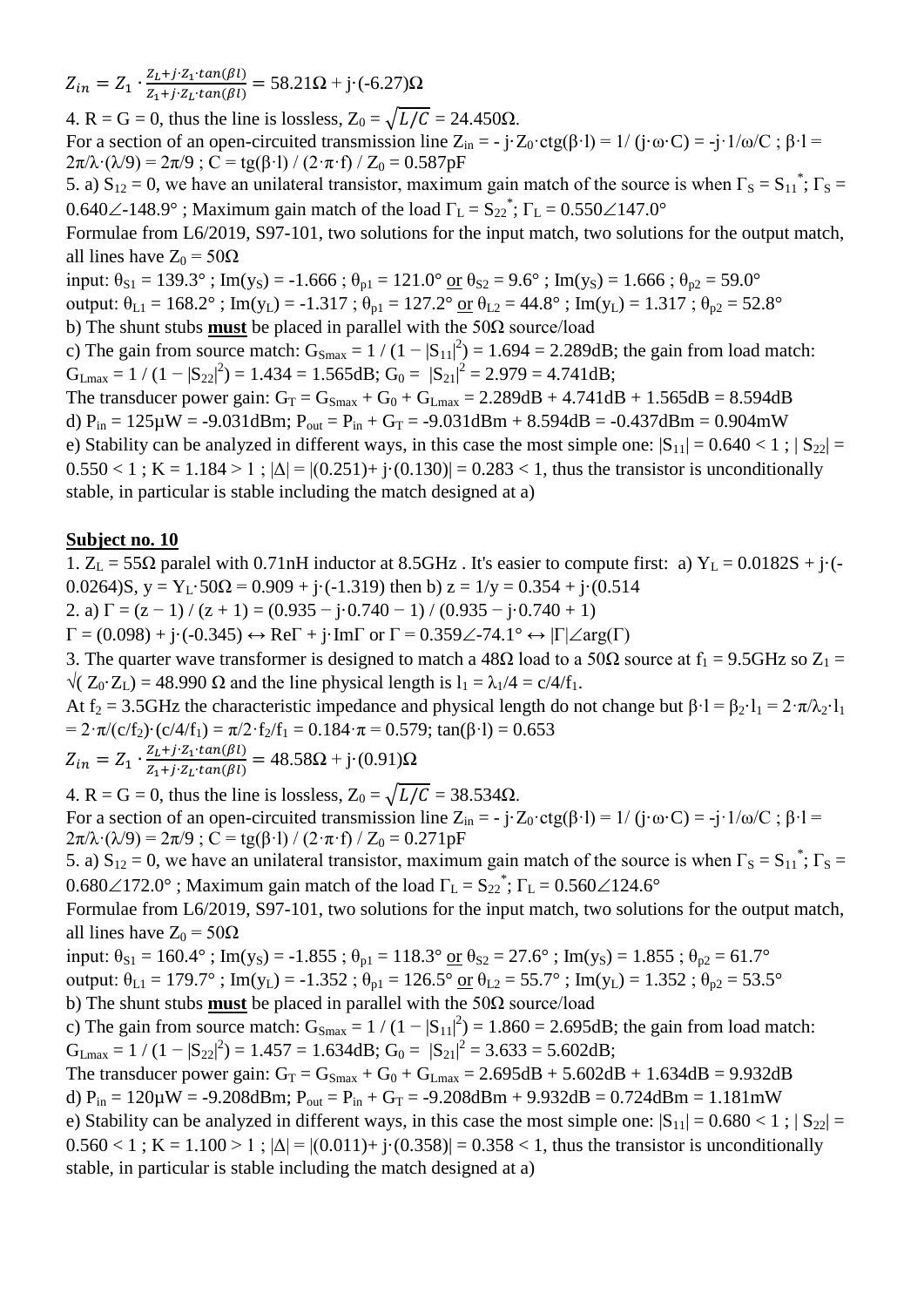1.  $Z_L = 50\Omega$  series with 0.99nH inductor at 7.0GHz. It's easier to compute first: b)  $Z_L = 50.00\Omega$  +  $j(43.54)\Omega$ ,  $z = Z_1/50\Omega = 1.000 + j(0.871)$  then a)  $y = 1/z = 0.569 + j(-0.495)$ 2. a)  $\Gamma = (z - 1) / (z + 1) = (0.925 + j \cdot 1.175 - 1) / (0.925 + j \cdot 1.175 + 1)$  $\Gamma = (0.243) + \mathfrak{j} \cdot (0.462) \leftrightarrow \text{Re}\Gamma + \mathfrak{j} \cdot \text{Im}\Gamma$  or  $\Gamma = 0.522 \angle 62.3^{\circ} \leftrightarrow |\Gamma| \angle \text{arg}(\Gamma)$ 3. The quarter wave transformer is designed to match a 27 $\Omega$  load to a 50 $\Omega$  source at  $f_1 = 10.0 \text{GHz}$  so  $Z_1 =$  $\sqrt{(Z_0 \cdot Z_1)} = 36.742 \Omega$  and the line physical length is  $l_1 = \lambda_1/4 = c/4/f_1$ .

At f<sub>2</sub> = 4.1GHz the characteristic impedance and physical length do not change but  $\beta \cdot l = \beta_2 \cdot l_1 = 2 \cdot \pi / \lambda_2 \cdot l_1$ =  $2 \cdot \pi/(c/f_2) \cdot (c/4/f_1) = \pi/2 \cdot f_2/f_1 = 0.205 \cdot \pi = 0.644$ ; tan( $\beta \cdot l$ ) = 0.751

$$
Z_{in} = Z_1 \cdot \frac{Z_L + j \cdot Z_1 \cdot tan(\beta l)}{Z_1 + j \cdot Z_L \cdot tan(\beta l)} = 32.37 \Omega + j \cdot (9.73) \Omega
$$

4. R = G = 0, thus the line is lossless,  $Z_0 = \sqrt{L/C} = 33.622\Omega$ .

For a section of an open-circuited transmission line  $Z_{in} = -j \cdot Z_0 \cdot ctg(\beta \cdot l) = 1/(j \cdot \omega \cdot C) = -j \cdot 1/\omega/C$ ;  $\beta \cdot l =$  $2\pi/\lambda \cdot (\lambda/7) = 2\pi/7$ ; C = tg( $\beta$ ·l) / (2· $\pi$ ·f) / Z<sub>0</sub> = 0.530pF

5. a)  $S_{12} = 0$ , we have an unilateral transistor, maximum gain match of the source is when  $\Gamma_S = S_{11}^*$ ;  $\Gamma_S =$ 0.676 $\angle$ -106.4°; Maximum gain match of the load  $\Gamma_L = S_{22}^*$ ;  $\Gamma_L = 0.286 \angle$ -157.4°

Formulae from L6/2019, S97-101, two solutions for the input match, two solutions for the output match, all lines have  $Z_0 = 50\Omega$ 

input:  $\theta_{S1} = 119.5^\circ$ ; Im(y<sub>S</sub>) = -1.835;  $\theta_{p1} = 118.6^\circ$  or  $\theta_{S2} = 166.9^\circ$ ; Im(y<sub>S</sub>) = 1.835;  $\theta_{p2} = 61.4^\circ$ output:  $\theta_{L1} = 132.0^\circ$ ; Im(y<sub>L</sub>) = -0.597;  $\theta_{p1} = 149.2^\circ$  or  $\theta_{L2} = 25.4^\circ$ ; Im(y<sub>L</sub>) = 0.597;  $\theta_{p2} = 30.8^\circ$ b) The shunt stubs **must** be placed in parallel with the 50Ω source/load

c) The gain from source match:  $G_{\text{Smax}} = 1/(1-|S_{11}|^2) = 1.842 = 2.652dB$ ; the gain from load match:  $G_{\text{Lmax}} = 1 / (1 - |S_{22}|^2) = 1.089 = 0.371 \text{dB}; G_0 = |S_{21}|^2 = 2.965 = 4.721 \text{dB};$ 

The transducer power gain:  $G_T = G_{Smax} + G_0 + G_{Lmax} = 2.652dB + 4.721dB + 0.371dB = 7.743dB$ d)  $P_{in} = 55\mu W = -12.596dBm$ ;  $P_{out} = P_{in} + G_T = -12.596dBm + 7.743dB = -4.853dBm = 0.327mW$ e) Stability can be analyzed in different ways, in this case the most simple one:  $|S_{11}| = 0.676 < 1$ ;  $|S_{22}| =$  $0.286 < 1$ ; K = 1.155 > 1;  $|\Delta| = |(-0.240) + (-0.119)| = 0.268 < 1$ , thus the transistor is unconditionally stable, in particular is stable including the match designed at a)

### **Subject no. 12**

1.  $Z_L = 32\Omega$  series with 0.38pF capacitor at 8.9GHz. It's easier to compute first: b)  $Z_L = 32.00\Omega + i(-1.000)$  $47.06$ ) $\Omega$ ,  $z = Z_1/50\Omega = 0.640 + i(-0.941)$  then a)  $y = 1/z = 0.494 + i(0.727)$ 

2. a)  $\Gamma = (z - 1) / (z + 1) = (1.025 - i \cdot 0.925 - 1) / (1.025 - i \cdot 0.925 + 1)$ 

 $\Gamma = (0.183) + \mathfrak{j} \cdot (-0.373) \leftrightarrow \text{Re}\Gamma + \mathfrak{j} \cdot \text{Im}\Gamma$  or  $\Gamma = 0.416\angle -63.9^{\circ} \leftrightarrow |\Gamma| \angle \text{arg}(\Gamma)$ 

3. The quarter wave transformer is designed to match a 57 $\Omega$  load to a 50 $\Omega$  source at  $f_1 = 8.8\text{GHz}$  so  $Z_1 =$  $\sqrt{(Z_0 \cdot Z_1)} = 53.385 \Omega$  and the line physical length is  $l_1 = \lambda_1/4 = c/4/f_1$ .

At f<sub>2</sub> = 3.4GHz the characteristic impedance and physical length do not change but  $\beta \cdot 1 = \beta_2 \cdot 1_1 = 2 \cdot \pi / \lambda_2 \cdot 1_1$ =  $2 \cdot \pi/(c/f_2) \cdot (c/4/f_1) = \pi/2 \cdot f_2/f_1 = 0.193 \cdot \pi = 0.607$ ; tan( $\beta \cdot l$ ) = 0.694

$$
Z_{in} = Z_1 \cdot \frac{Z_L + j \cdot Z_1 \cdot tan(\beta l)}{Z_1 + j \cdot Z_L \cdot tan(\beta l)} = 54.52 \Omega + j \cdot (-3.35) \Omega
$$

4. R = G = 0, thus the line is lossless,  $Z_0 = \sqrt{L/C} = 18.550\Omega$ . For a section of an open-circuited transmission line  $Z_{in} = -j \cdot Z_0 \cdot \text{ctg}(\beta \cdot l) = 1/(j \cdot \omega \cdot C) = -j \cdot 1/\omega/C$ ;  $\beta \cdot l =$  $2\pi/\lambda \cdot (\lambda/13) = 2\pi/13$ ; C = tg( $\beta$ ·l) / (2·π·f) / Z<sub>0</sub> = 0.617pF

5. a)  $S_{12} = 0$ , we have an unilateral transistor, maximum gain match of the source is when  $\Gamma_S = S_{11}^*$ ;  $\Gamma_S =$  $0.680\angle 172.0^{\circ}$ ; Maximum gain match of the load  $\Gamma_{\rm L} = S_{22}^*$ ;  $\Gamma_{\rm L} = 0.560\angle 126.4^{\circ}$ 

Formulae from L6/2019, S97-101, two solutions for the input match, two solutions for the output match, all lines have  $Z_0 = 50\Omega$ 

input:  $\theta_{S1} = 160.4^\circ$ ; Im(y<sub>S</sub>) = -1.855;  $\theta_{p1} = 118.3^\circ$  or  $\theta_{S2} = 27.6^\circ$ ; Im(y<sub>S</sub>) = 1.855;  $\theta_{p2} = 61.7^\circ$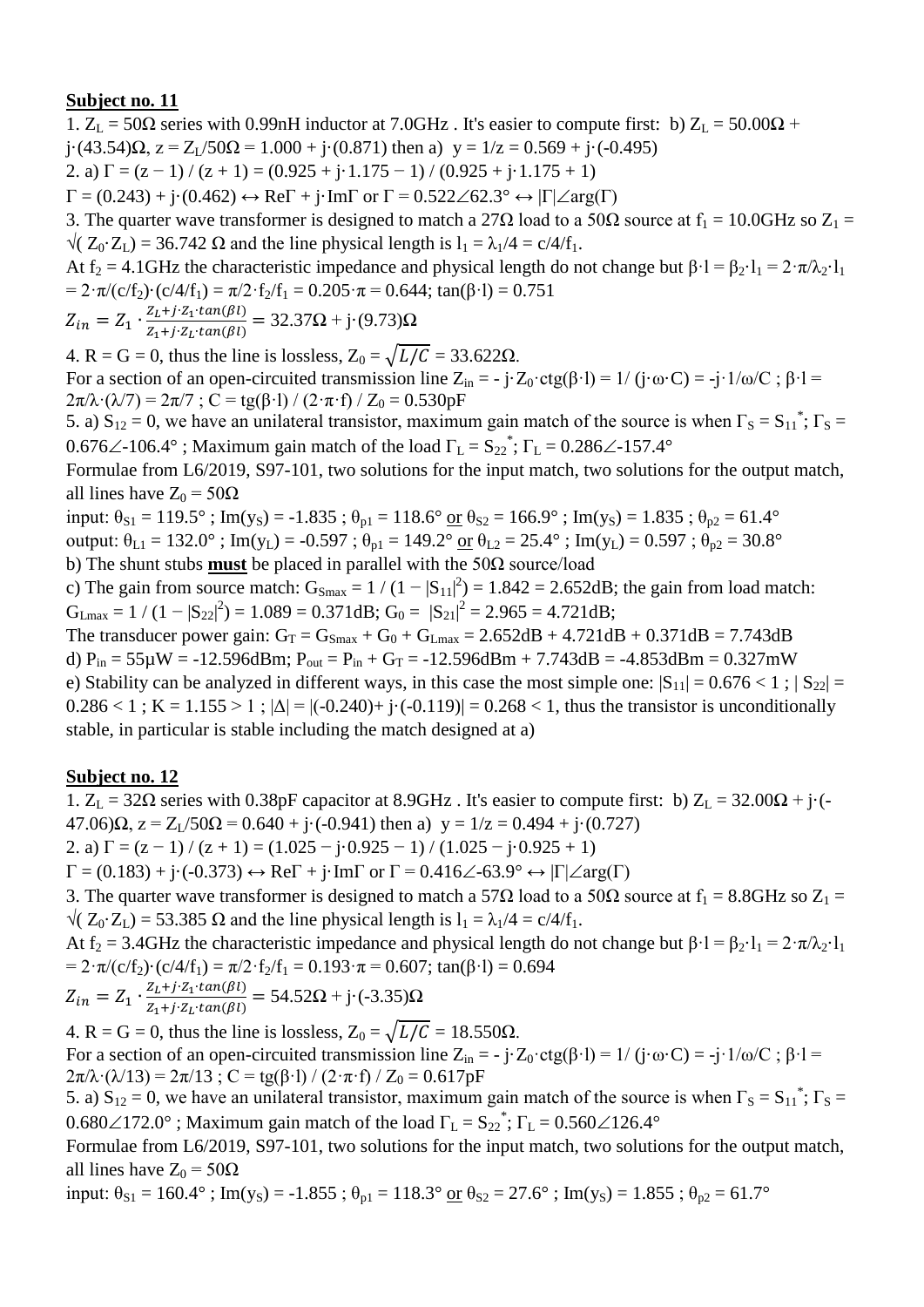output:  $\theta_{L1} = 178.8^\circ$ ; Im(y<sub>L</sub>) = -1.352;  $\theta_{p1} = 126.5^\circ$  or  $\theta_{L2} = 54.8^\circ$ ; Im(y<sub>L</sub>) = 1.352;  $\theta_{p2} = 53.5^\circ$ b) The shunt stubs **must** be placed in parallel with the 50Ω source/load

c) The gain from source match:  $G_{\text{Smax}} = 1/(1-|S_{11}|^2) = 1.860 = 2.695dB$ ; the gain from load match:  $G_{\text{Lmax}} = 1 / (1 - |S_{22}|^2) = 1.457 = 1.634 \text{dB}; G_0 = |S_{21}|^2 = 3.565 = 5.520 \text{dB};$ 

The transducer power gain:  $G_T = G_{Smax} + G_0 + G_{Lmax} = 2.695dB + 5.520dB + 1.634dB = 9.850dB$ d)  $P_{in} = 50\mu$ W = -13.010dBm;  $P_{out} = P_{in} + G_T = -13.010$ dBm + 9.850dB = -3.161dBm = 0.483mW e) Stability can be analyzed in different ways, in this case the most simple one:  $|S_{11}| = 0.680 < 1$ ;  $|S_{22}| =$  $0.560 < 1$ ; K = 1.096 > 1;  $|\Delta| = |(0.021) + i(0.363)| = 0.363 < 1$ , thus the transistor is unconditionally stable, in particular is stable including the match designed at a)

#### **Subject no. 13**

1. Z<sub>L</sub> = 67Ω series with 0.25pF capacitor at 8.9GHz. It's easier to compute first: b) Z<sub>L</sub> = 67.00Ω + j·(- $71.53$ ) $\Omega$ ,  $z = Z_1/50\Omega = 1.340 + i(-1.431)$  then a)  $y = 1/z = 0.349 + i(0.372)$ 2. a)  $\Gamma = (z - 1) / (z + 1) = (0.720 + j \cdot 1.185 - 1) / (0.720 + j \cdot 1.185 + 1)$ 

 $\Gamma = (0.211) + i(0.543) \leftrightarrow \text{Re}\Gamma + i\cdot\text{Im}\Gamma$  or  $\Gamma = 0.583\angle 68.7^{\circ} \leftrightarrow |\Gamma| \angle \text{arg}(\Gamma)$ 

3. The quarter wave transformer is designed to match a 47 $\Omega$  load to a 50 $\Omega$  source at  $f_1 = 9.0 \text{GHz}$  so  $Z_1 =$  $\sqrt{(Z_0 \cdot Z_1)} = 48.477 \Omega$  and the line physical length is  $l_1 = \lambda_1/4 = c/4/f_1$ .

At f<sub>2</sub> = 2.9GHz the characteristic impedance and physical length do not change but  $\beta \cdot 1 = \beta_2 \cdot 1_1 = 2 \cdot \pi / \lambda_2 \cdot 1_1$ =  $2 \cdot \pi/(c/f_2) \cdot (c/4/f_1) = \pi/2 \cdot f_2/f_1 = 0.161 \cdot \pi = 0.506$ ; tan( $\beta \cdot l$ ) = 0.554

$$
Z_{in} = Z_1 \cdot \frac{Z_L + j \cdot Z_1 \cdot \tan(\beta l)}{Z_1 + j \cdot Z_L \cdot \tan(\beta l)} = 47.67 \Omega + j \cdot (1.25) \Omega
$$

4. R = G = 0, thus the line is lossless,  $Z_0 = \sqrt{L/C} = 36.018\Omega$ .

For a section of an open-circuited transmission line  $Z_{in} = -j \cdot Z_0 \cdot ctg(\beta \cdot l) = 1/(j \cdot \omega \cdot C) = -j \cdot 1/\omega/C$ ;  $\beta \cdot l =$  $2\pi/\lambda \cdot (\lambda/8) = 2\pi/8$ ; C = tg( $\beta$ ·l) / (2· $\pi$ ·f) / Z<sub>0</sub> = 0.388pF

5. a)  $S_{12} = 0$ , we have an unilateral transistor, maximum gain match of the source is when  $\Gamma_s = S_{11}^*$ ;  $\Gamma_s =$  $0.684\angle 170.6^\circ$  ; Maximum gain match of the load  $\Gamma_L = S_{22}^*$ ;  $\Gamma_L = 0.560\angle 120.1^\circ$ 

Formulae from L6/2019, S97-101, two solutions for the input match, two solutions for the output match, all lines have  $Z_0 = 50\Omega$ 

input:  $\theta_{S1} = 161.3^\circ$ ; Im(y<sub>S</sub>) = -1.875;  $\theta_{p1} = 118.1^\circ$  or  $\theta_{S2} = 28.1^\circ$ ; Im(y<sub>S</sub>) = 1.875;  $\theta_{p2} = 61.9^\circ$ 

output:  $\theta_{L1} = 2.0^\circ$ ; Im(y<sub>L</sub>) = -1.352;  $\theta_{p1} = 126.5^\circ$  or  $\theta_{L2} = 57.9^\circ$ ; Im(y<sub>L</sub>) = 1.352;  $\theta_{p2} = 53.5^\circ$ 

b) The shunt stubs **must** be placed in parallel with the 50Ω source/load

c) The gain from source match:  $G_{\text{Smax}} = 1/(1-|S_{11}|^2) = 1.879 = 2.740dB$ ; the gain from load match:  $G_{\text{Lmax}} = 1 / (1 - |S_{22}|^2) = 1.457 = 1.634 \text{dB}; G_0 = |S_{21}|^2 = 3.795 = 5.792 \text{dB};$ 

The transducer power gain:  $G_T = G_{Smax} + G_0 + G_{Lmax} = 2.740 dB + 5.792 dB + 1.634 dB = 10.166 dB$ d)  $P_{in} = 70\mu$ W = -11.549dBm;  $P_{out} = P_{in} + G_T = -11.549d$ Bm + 10.166dB = -1.383dBm = 0.727mW e) Stability can be analyzed in different ways, in this case the most simple one:  $|S_{11}| = 0.684 < 1$ ;  $|S_{22}| =$  $0.560 < 1$ ; K = 1.095 > 1;  $|\Delta| = |(-0.020) + (-0.350)| = 0.350 < 1$ , thus the transistor is unconditionally stable, in particular is stable including the match designed at a)

### **Subject no. 14**

1.  $Z_L = 57\Omega$  series with 0.54nH inductor at 9.7GHz. It's easier to compute first: b)  $Z_L = 57.00\Omega$  + j·(32.91) $\Omega$ ,  $z = Z_1/50\Omega = 1.140 + j\cdot(0.658)$  then a)  $y = 1/z = 0.658 + j\cdot(-0.380)$ 

2. a)  $\Gamma = (z - 1) / (z + 1) = (1.050 + i \cdot 1.100 - 1) / (1.050 + i \cdot 1.100 + 1)$ 

 $\Gamma = (0.242) + i \cdot (0.406) \leftrightarrow \text{Re} \Gamma + i \cdot \text{Im} \Gamma$  or  $\Gamma = 0.473 \angle 59.2^{\circ} \leftrightarrow |\Gamma| \angle \text{arg}(\Gamma)$ 

3. The quarter wave transformer is designed to match a 62 $\Omega$  load to a 50 $\Omega$  source at  $f_1 = 7.0 \text{GHz}$  so  $Z_1 =$  $\sqrt{(Z_0 \cdot Z_1)} = 55.678 \Omega$  and the line physical length is  $l_1 = \lambda_1/4 = c/4/f_1$ .

At f<sub>2</sub> = 3.7GHz the characteristic impedance and physical length do not change but  $\beta \cdot 1 = \beta_2 \cdot 1_1 = 2 \cdot \pi / \lambda_2 \cdot 1_1$ =  $2 \cdot \pi/(c/f_2) \cdot (c/4/f_1) = \pi/2 \cdot f_2/f_1 = 0.264 \cdot \pi = 0.830$ ; tan( $\beta \cdot l$ ) = 1.094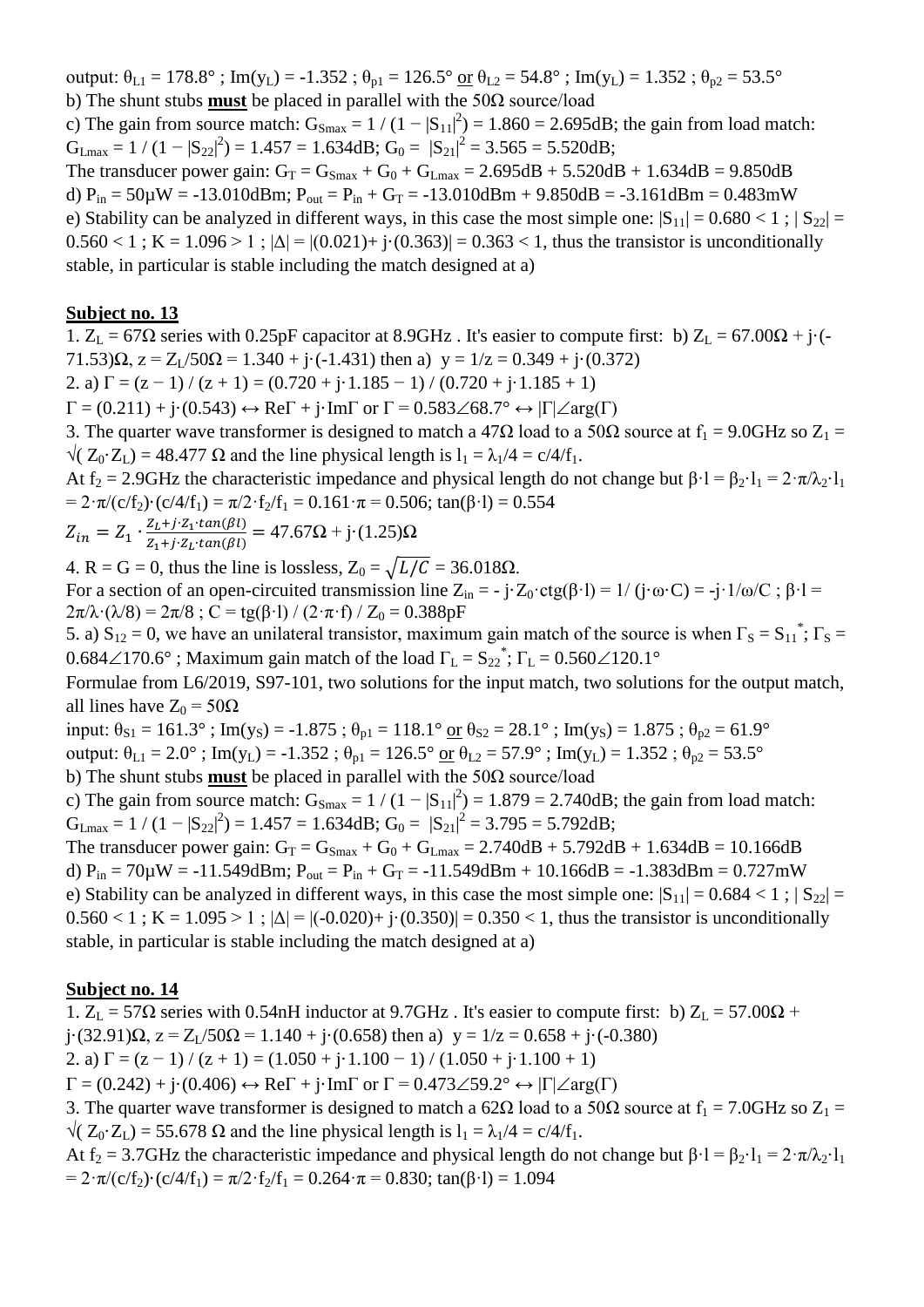$Z_{in} = Z_1 \cdot \frac{Z}{Z}$  $\frac{Z_L + j \cdot Z_1 \cdot (an(\beta t))}{Z_1 + j \cdot Z_L \cdot (an(\beta t))} = 54.83\Omega + j \cdot (-5.88)\Omega$ 

4. R = G = 0, thus the line is lossless,  $Z_0 = \sqrt{L/C} = 18.363\Omega$ . For a section of an open-circuited transmission line  $Z_{in} = -j \cdot Z_0 \cdot ctg(\beta \cdot l) = 1/(j \cdot \omega \cdot C) = -j \cdot 1/\omega/C$ ;  $\beta \cdot l =$  $2\pi/\lambda \cdot (\lambda/14) = 2\pi/14$ ; C = tg( $\beta$ ·l) / (2·π·f) / Z<sub>0</sub> = 0.373pF

5. a)  $S_{12} = 0$ , we have an unilateral transistor, maximum gain match of the source is when  $\Gamma_S = S_{11}^*$ ;  $\Gamma_S =$ 0.640 $\angle$ -145.0°; Maximum gain match of the load  $\Gamma_L = S_{22}^*$ ;  $\Gamma_L = 0.550 \angle 150.0^\circ$ 

Formulae from L6/2019, S97-101, two solutions for the input match, two solutions for the output match, all lines have  $Z_0 = 50\Omega$ 

input:  $\theta_{S1} = 137.4^\circ$ ; Im(y<sub>S</sub>) = -1.666;  $\theta_{p1} = 121.0^\circ$  or  $\theta_{S2} = 7.6^\circ$ ; Im(y<sub>S</sub>) = 1.666;  $\theta_{p2} = 59.0^\circ$ output:  $\theta_{L1} = 166.7^\circ$ ; Im(y<sub>L</sub>) = -1.317;  $\theta_{p1} = 127.2^\circ$  or  $\theta_{L2} = 43.3^\circ$ ; Im(y<sub>L</sub>) = 1.317;  $\theta_{p2} = 52.8^\circ$ 

b) The shunt stubs **must** be placed in parallel with the 50Ω source/load

c) The gain from source match:  $G_{\text{Smax}} = 1/(1-|S_{11}|^2) = 1.694 = 2.289dB$ ; the gain from load match:  $G_{Lmax} = 1 / (1 - |S_{22}|^2) = 1.434 = 1.565 dB; G_0 = |S_{21}|^2 = 2.921 = 4.655 dB;$ 

The transducer power gain:  $G_T = G_{Smax} + G_0 + G_{Lmax} = 2.289dB + 4.655dB + 1.565dB = 8.508dB$ d)  $P_{in} = 125 \mu W = -9.031$ dBm;  $P_{out} = P_{in} + G_T = -9.031$ dBm + 8.508dB = -0.523dBm = 0.887mW e) Stability can be analyzed in different ways, in this case the most simple one:  $|S_{11}| = 0.640 < 1$ ;  $|S_{22}| =$  $0.550 < 1$ ; K = 1.189 > 1;  $|\Delta| = |(0.262) + i(0.095)| = 0.279 < 1$ , thus the transistor is unconditionally stable, in particular is stable including the match designed at a)

### **Subject no. 15**

1.  $Z_L = 56\Omega$  series with 0.37pF capacitor at 7.0GHz. It's easier to compute first: b)  $Z_L = 56.00\Omega + i(-1.000)$ 61.45) $\Omega$ ,  $z = Z_1/50\Omega = 1.120 + i(-1.229)$  then a)  $y = 1/z = 0.405 + i(0.445)$ 

2. a)  $\Gamma = (z - 1) / (z + 1) = (0.755 + i \cdot 1.020 - 1) / (0.755 + i \cdot 1.020 + 1)$ 

 $\Gamma = (0.148) + \mathfrak{j} \cdot (0.495) \leftrightarrow \text{Re}\Gamma + \mathfrak{j} \cdot \text{Im}\Gamma$  or  $\Gamma = 0.517 \angle 73.3^{\circ} \leftrightarrow |\Gamma| \angle \text{arg}(\Gamma)$ 

3. The quarter wave transformer is designed to match a 53 $\Omega$  load to a 50 $\Omega$  source at  $f_1 = 9.9\text{GHz}$  so  $Z_1 =$  $\sqrt{(Z_0 \cdot Z_1)} = 51.478 \Omega$  and the line physical length is  $l_1 = \lambda_1/4 = c/4/f_1$ .

At f<sub>2</sub> = 4.0GHz the characteristic impedance and physical length do not change but  $\beta$ ·l =  $\beta$ <sub>2</sub>·l<sub>1</sub> =  $2 \cdot \pi / \lambda$ <sup>2</sup>·l<sub>1</sub> =  $2 \cdot \pi/(c/f_2) \cdot (c/4/f_1) = \pi/2 \cdot f_2/f_1 = 0.202 \cdot \pi = 0.635$ ; tan( $\beta \cdot l$ ) = 0.736

 $Z_{in} = Z_1 \cdot \frac{Z}{Z}$  $\frac{Z_L + j \cdot Z_1 \cdot tan(\beta t)}{Z_1 + j \cdot Z_L \cdot tan(\beta t)} = 51.91\Omega + j \cdot (-1.44)\Omega$ 

4. R = G = 0, thus the line is lossless,  $Z_0 = \sqrt{L/C} = 27.832\Omega$ . For a section of an open-circuited transmission line  $Z_{in} = -j \cdot Z_0 \cdot \text{ctg}(\beta \cdot l) = 1/(j \cdot \omega \cdot C) = -j \cdot 1/\omega/C$ ;  $\beta \cdot l =$  $2\pi/\lambda \cdot (\lambda/10) = 2\pi/10$ ; C = tg( $\beta$ ·l) / (2·π·f) / Z<sub>0</sub> = 0.301pF

5. a)  $S_{12} = 0$ , we have an unilateral transistor, maximum gain match of the source is when  $\Gamma_S = S_{11}^*$ ;  $\Gamma_S =$ 0.688 $\angle$ 169.2°; Maximum gain match of the load  $\Gamma_L = S_{22}^*$ ;  $\Gamma_L = 0.560\angle$ 119.2°

Formulae from L6/2019, S97-101, two solutions for the input match, two solutions for the output match, all lines have  $Z_0 = 50\Omega$ 

input:  $\theta_{S1} = 162.1^\circ$ ; Im(y<sub>S</sub>) = -1.896;  $\theta_{p1} = 117.8^\circ$  or  $\theta_{S2} = 28.7^\circ$ ; Im(y<sub>S</sub>) = 1.896;  $\theta_{p2} = 62.2^\circ$ output:  $\theta_{L1} = 2.4^\circ$ ; Im(y<sub>L</sub>) = -1.352;  $\theta_{p1} = 126.5^\circ$  or  $\theta_{L2} = 58.4^\circ$ ; Im(y<sub>L</sub>) = 1.352;  $\theta_{p2} = 53.5^\circ$ 

b) The shunt stubs **must** be placed in parallel with the 50Ω source/load

c) The gain from source match:  $G_{\text{Smax}} = 1/(1-|S_{11}|^2) = 1.899 = 2.785dB$ ; the gain from load match:  $G_{Lmax} = 1 / (1 - |S_{22}|^2) = 1.457 = 1.634 dB$ ;  $G_0 = |S_{21}|^2 = 3.830 = 5.832 dB$ ;

The transducer power gain:  $G_T = G_{Smax} + G_0 + G_{Lmax} = 2.785dB + 5.832dB + 1.634dB = 10.251dB$ d)  $P_{in} = 55\mu W = -12.596dBm$ ;  $P_{out} = P_{in} + G_T = -12.596dBm + 10.251dB = -2.346dBm = 0.583mW$ e) Stability can be analyzed in different ways, in this case the most simple one:  $|S_{11}| = 0.688 < 1$ ;  $|S_{22}| =$  $0.560 < 1$ ; K = 1.079 > 1;  $|\Delta| = |(-0.034) + (-0.351)| = 0.353 < 1$ , thus the transistor is unconditionally stable, in particular is stable including the match designed at a)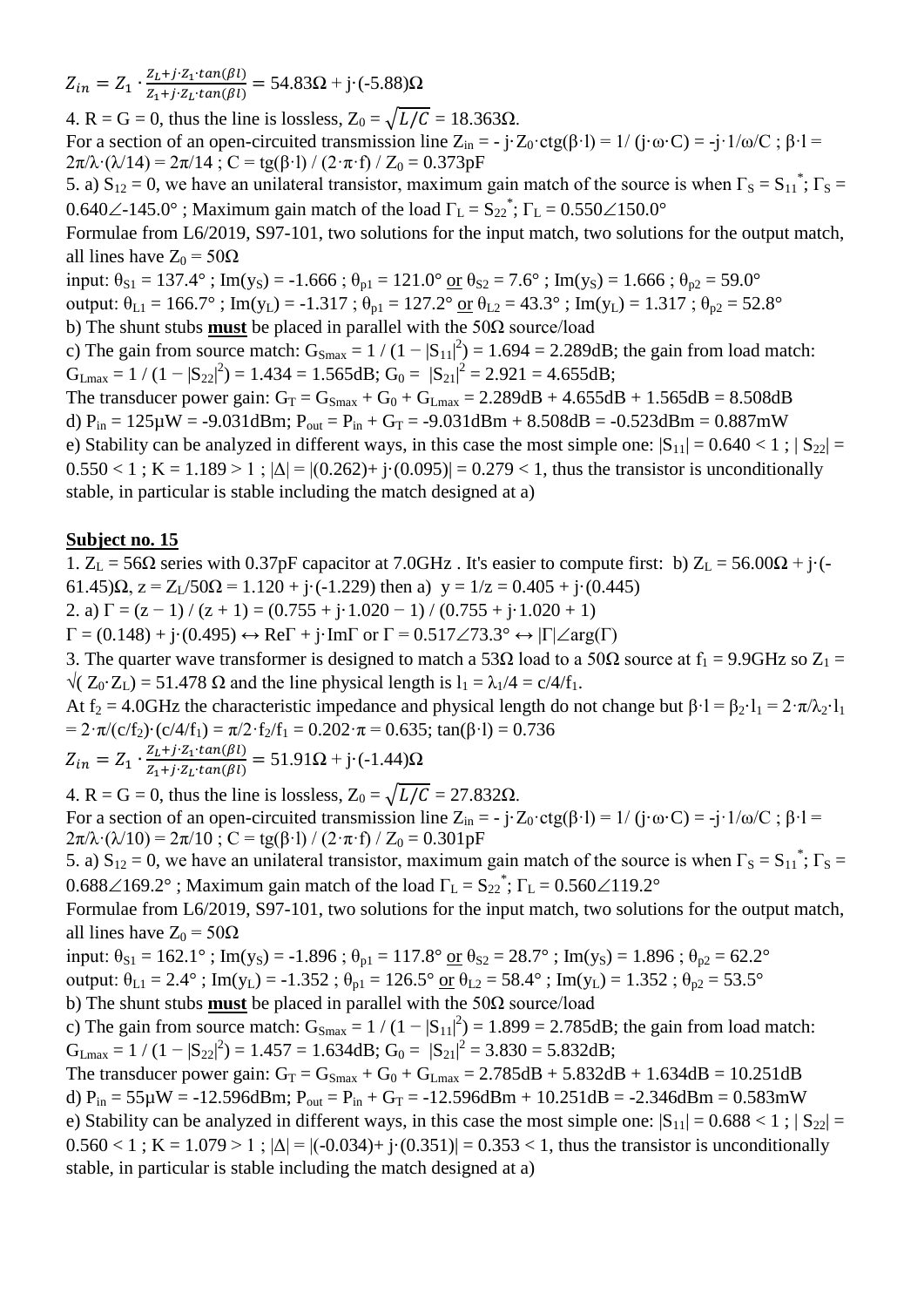1.  $Z_L = 48\Omega$  paralel with 0.30pF capacitor at 7.5GHz. It's easier to compute first: a)  $Y_L = 0.0208S +$ j·(0.0141)S, y = Y<sub>L</sub>·50 $\Omega$  = 1.042 + j·(0.707) then b) z = 1/y = 0.657 + j·(-0.446 2. a)  $\Gamma = (z - 1) / (z + 1) = (1.265 - j \cdot 1.250 - 1) / (1.265 - j \cdot 1.250 + 1)$  $\Gamma = (0.323) + i \cdot (-0.374) \leftrightarrow \text{Re}\Gamma + i \cdot \text{Im}\Gamma$  or  $\Gamma = 0.494 \angle -49.1^{\circ} \leftrightarrow |\Gamma| \angle \text{arg}(\Gamma)$ 3. The quarter wave transformer is designed to match a 33 $\Omega$  load to a 50 $\Omega$  source at  $f_1 = 8.1 \text{GHz}$  so  $Z_1 =$  $\sqrt{(Z_0 \cdot Z_1)} = 40.620 \Omega$  and the line physical length is  $l_1 = \lambda_1/4 = c/4/f_1$ . At f<sub>2</sub> = 4.3GHz the characteristic impedance and physical length do not change but  $\beta \cdot l = \beta_2 \cdot l_1 = 2 \cdot \pi / \lambda_2 \cdot l_1$ =  $2 \cdot \pi/(c/f_2) \cdot (c/4/f_1) = \pi/2 \cdot f_2/f_1 = 0.265 \cdot \pi = 0.834$ ; tan( $\beta \cdot l$ ) = 1.102  $Z_i + i Z_i \cdot tan(R)$ 

$$
Z_{in} = Z_1 \cdot \frac{Z_L + j \cdot Z_1 \cdot tan(\beta t)}{Z_1 + j \cdot Z_L \cdot tan(\beta t)} = 40.56\Omega + j \cdot (8.45)\Omega
$$

4. R = G = 0, thus the line is lossless,  $Z_0 = \sqrt{L/C} = 19.540\Omega$ . For a section of an open-circuited transmission line  $Z_{in} = -j \cdot Z_0 \cdot ctg(\beta \cdot l) = 1/(j \cdot \omega \cdot C) = -j \cdot 1/\omega/C$ ;  $\beta \cdot l =$  $2\pi/\lambda \cdot (\lambda/11) = 2\pi/11$ ; C = tg( $\beta$ ·l) / (2·π·f) / Z<sub>0</sub> = 0.400pF

5. a)  $S_{12} = 0$ , we have an unilateral transistor, maximum gain match of the source is when  $\Gamma_S = S_{11}^*$ ;  $\Gamma_S =$ 0.684 $\angle$ -104.6°; Maximum gain match of the load  $\Gamma_L = S_{22}^*$ ;  $\Gamma_L = 0.294 \angle$ -154.6°

Formulae from L6/2019, S97-101, two solutions for the input match, two solutions for the output match, all lines have  $Z_0 = 50\Omega$ 

input:  $\theta_{S1} = 118.9^\circ$ ; Im(y<sub>S</sub>) = -1.875;  $\theta_{p1} = 118.1^\circ$  or  $\theta_{S2} = 165.7^\circ$ ; Im(y<sub>S</sub>) = 1.875;  $\theta_{p2} = 61.9^\circ$ output:  $\theta_{L1} = 130.8^\circ$ ; Im(y<sub>L</sub>) = -0.615;  $\theta_{p1} = 148.4^\circ$  or  $\theta_{L2} = 23.8^\circ$ ; Im(y<sub>L</sub>) = 0.615;  $\theta_{p2} = 31.6^\circ$ b) The shunt stubs **must** be placed in parallel with the 50Ω source/load

c) The gain from source match:  $G_{\text{Smax}} = 1/(1-|S_{11}|^2) = 1.879 = 2.740dB$ ; the gain from load match:  $G_{Lmax} = 1 / (1 - |S_{22}|^2) = 1.095 = 0.393dB$ ;  $G_0 = |S_{21}|^2 = 2.883 = 4.599dB$ ;

The transducer power gain:  $G_T = G_{Smax} + G_0 + G_{Lmax} = 2.740dB + 4.599dB + 0.393dB = 7.731dB$ d)  $P_{in} = 145 \mu W = -8.386$ dBm;  $P_{out} = P_{in} + G_T = -8.386$ dBm + 7.731dB = -0.655dBm = 0.860mW e) Stability can be analyzed in different ways, in this case the most simple one:  $|S_{11}| = 0.684 < 1$ ;  $|S_{22}| =$  $0.294 < 1$ ; K = 1.130 > 1;  $|\Delta| = |(-0.252) + (-0.113)| = 0.276 < 1$ , thus the transistor is unconditionally stable, in particular is stable including the match designed at a)

### **Subject no. 17**

1.  $Z_L$  = 59Ω series with 1.16nH inductor at 9.5GHz. It's easier to compute first: b)  $Z_L$  = 59.00Ω +  $j(69.24)\Omega$ ,  $z = Z_1/50\Omega = 1.180 + j(1.385)$  then a)  $y = 1/z = 0.356 + j(0.418)$ 

2. a)  $\Gamma = (z - 1) / (z + 1) = (1.070 - i \cdot 0.865 - 1) / (1.070 - i \cdot 0.865 + 1)$ 

 $\Gamma = (0.177) + \mathbf{j} \cdot (-0.344) \leftrightarrow \text{Re}\Gamma + \mathbf{j} \cdot \text{Im}\Gamma$  or  $\Gamma = 0.387 \angle 62.7^{\circ} \leftrightarrow |\Gamma| \angle \text{arg}(\Gamma)$ 

3. The quarter wave transformer is designed to match a 71 $\Omega$  load to a 50 $\Omega$  source at  $f_1 = 7.3 \text{GHz}$  so  $Z_1 =$  $\sqrt{(Z_0 \cdot Z_1)} = 59.582 \Omega$  and the line physical length is  $l_1 = \lambda_1/4 = c/4/f_1$ .

At f<sub>2</sub> = 2.8GHz the characteristic impedance and physical length do not change but  $\beta \cdot 1 = \beta_2 \cdot 1_1 = 2 \cdot \pi / \lambda_2 \cdot 1_1$ =  $2 \cdot \pi/(c/f_2) \cdot (c/4/f_1) = \pi/2 \cdot f_2/f_1 = 0.192 \cdot \pi = 0.602$ ; tan( $\beta \cdot l$ ) = 0.688

$$
Z_{in} = Z_1 \cdot \frac{Z_L + j \cdot Z_1 \cdot tan(\beta l)}{Z_1 + j \cdot Z_L \cdot tan(\beta l)} = 62.56\Omega + j \cdot (-10.30)\Omega
$$

4. R = G = 0, thus the line is lossless,  $Z_0 = \sqrt{L/C} = 33.806\Omega$ . For a section of an open-circuited transmission line  $Z_{in} = -j \cdot Z_0 \cdot \text{ctg}(\beta \cdot l) = 1/(j \cdot \omega \cdot C) = -j \cdot 1/\omega/C$ ;  $\beta \cdot l =$  $2\pi/\lambda \cdot (\lambda/14) = 2\pi/14$ ; C = tg( $\beta$ ·l) / (2·π·f) / Z<sub>0</sub> = 0.160pF

5. a)  $S_{12} = 0$ , we have an unilateral transistor, maximum gain match of the source is when  $\Gamma_S = S_{11}^*$ ;  $\Gamma_S =$  $0.680\angle 172.0^{\circ}$ ; Maximum gain match of the load  $\Gamma_{\rm L} = S_{22}^*$ ;  $\Gamma_{\rm L} = 0.560\angle 125.5^{\circ}$ 

Formulae from L6/2019, S97-101, two solutions for the input match, two solutions for the output match, all lines have  $Z_0 = 50\Omega$ 

input:  $\theta_{S1} = 160.4^\circ$ ; Im(y<sub>S</sub>) = -1.855;  $\theta_{p1} = 118.3^\circ$  or  $\theta_{S2} = 27.6^\circ$ ; Im(y<sub>S</sub>) = 1.855;  $\theta_{p2} = 61.7^\circ$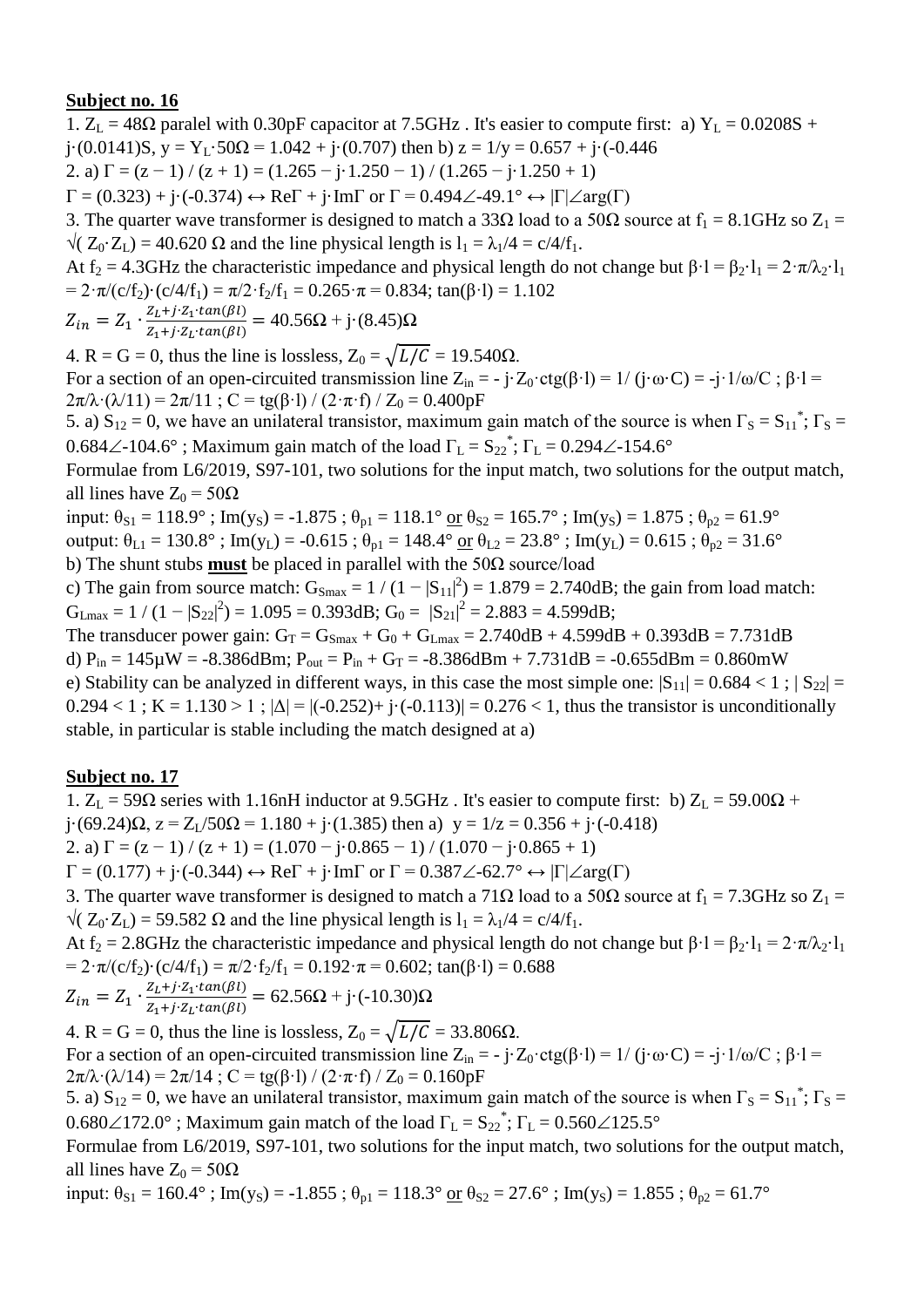output:  $\theta_{L1} = 179.3^\circ$ ; Im(y<sub>L</sub>) = -1.352;  $\theta_{p1} = 126.5^\circ$  or  $\theta_{L2} = 55.2^\circ$ ; Im(y<sub>L</sub>) = 1.352;  $\theta_{p2} = 53.5^\circ$ b) The shunt stubs **must** be placed in parallel with the 50Ω source/load

c) The gain from source match:  $G_{\text{Smax}} = 1/(1-|S_{11}|^2) = 1.860 = 2.695dB$ ; the gain from load match:  $G_{\text{Lmax}} = 1 / (1 - |S_{22}|^2) = 1.457 = 1.634 \text{dB}; G_0 = |S_{21}|^2 = 3.599 = 5.561 \text{dB};$ 

The transducer power gain:  $G_T = G_{Smax} + G_0 + G_{Lmax} = 2.695dB + 5.561dB + 1.634dB = 9.891dB$ d)  $P_{in} = 80\mu$ W = -10.969dBm;  $P_{out} = P_{in} + G_T = -10.969d$ Bm + 9.891dB = -1.078dBm = 0.780mW e) Stability can be analyzed in different ways, in this case the most simple one:  $|S_{11}| = 0.680 < 1$ ;  $|S_{22}| =$  $0.560 < 1$ ; K = 1.098 > 1;  $|\Delta| = |(0.016) + i(0.360)| = 0.361 < 1$ , thus the transistor is unconditionally stable, in particular is stable including the match designed at a)

#### **Subject no. 18**

1.  $Z_L = 28\Omega$  series with 1.14nH inductor at 7.5GHz. It's easier to compute first: b)  $Z_L = 28.00\Omega$  + j·(53.72) $\Omega$ ,  $z = Z_L/50\Omega = 0.560 + j\cdot(1.074)$  then a)  $y = 1/z = 0.381 + j\cdot(-0.732)$ 2. a)  $\Gamma = (z - 1) / (z + 1) = (0.865 + j \cdot 1.135 - 1) / (0.865 + j \cdot 1.135 + 1)$  $\Gamma = (0.217) + \mathbf{j} \cdot (0.476) \leftrightarrow \text{Re}\Gamma + \mathbf{j} \cdot \text{Im}\Gamma$  or  $\Gamma = 0.524 \angle 65.5^{\circ} \leftrightarrow |\Gamma| \angle \text{arg}(\Gamma)$ 3. The quarter wave transformer is designed to match a 27 $\Omega$  load to a 50 $\Omega$  source at  $f_1 = 7.4 \text{GHz}$  so  $Z_1 =$  $\sqrt{(Z_0 \cdot Z_1)} = 36.742 \Omega$  and the line physical length is  $l_1 = \lambda_1/4 = c/4/f_1$ . At f<sub>2</sub> = 2.8GHz the characteristic impedance and physical length do not change but  $\beta \cdot 1 = \beta_2 \cdot 1_1 = 2 \cdot \pi / \lambda_2 \cdot 1_1$ =  $2 \cdot \pi/(c/f_2) \cdot (c/4/f_1) = \pi/2 \cdot f_2/f_1 = 0.189 \cdot \pi = 0.594$ ; tan( $\beta \cdot 1$ ) = 0.676  $Z_{in} = Z_1 \cdot \frac{Z}{Z}$  $\frac{Z_L + j \cdot Z_1 \cdot tan(\beta t)}{Z_1 + j \cdot Z_L \cdot tan(\beta t)} = 31.55\Omega + j \cdot (9.16)\Omega$ 4. R = G = 0, thus the line is lossless,  $Z_0 = \sqrt{L/C} = 22.704\Omega$ . For a section of an open-circuited transmission line  $Z_{in} = -j \cdot Z_0 \cdot ctg(\beta \cdot l) = 1/(j \cdot \omega \cdot C) = -j \cdot 1/\omega/C$ ;  $\beta \cdot l =$  $2\pi/\lambda \cdot (\lambda/8) = 2\pi/8$ ; C = tg( $\beta$ ·l) / (2· $\pi$ ·f) / Z<sub>0</sub> = 0.701pF 5. a)  $S_{12} = 0$ , we have an unilateral transistor, maximum gain match of the source is when  $\Gamma_s = S_{11}^*$ ;  $\Gamma_s =$ 0.692 $\angle$ -102.8°; Maximum gain match of the load  $\Gamma_L = S_{22}^*$ ;  $\Gamma_L = 0.302 \angle$ -151.8° Formulae from L6/2019, S97-101, two solutions for the input match, two solutions for the output match, all lines have  $Z_0 = 50Ω$ input:  $\theta_{S1} = 118.3^\circ$ ; Im(y<sub>S</sub>) = -1.917;  $\theta_{p1} = 117.5^\circ$  or  $\theta_{S2} = 164.5^\circ$ ; Im(y<sub>S</sub>) = 1.917;  $\theta_{p2} = 62.5^\circ$ output:  $\theta_{L1} = 129.7^\circ$ ; Im(y<sub>L</sub>) = -0.634;  $\theta_{p1} = 147.6^\circ$  or  $\theta_{L2} = 22.1^\circ$ ; Im(y<sub>L</sub>) = 0.634;  $\theta_{p2} = 32.4^\circ$ b) The shunt stubs **must** be placed in parallel with the 50Ω source/load c) The gain from source match:  $G_{\text{Smax}} = 1/(1-|S_{11}|^2) = 1.919 = 2.830dB$ ; the gain from load match:  $G_{Lmax} = 1 / (1 - |S_{22}|^2) = 1.100 = 0.415 dB$ ;  $G_0 = |S_{21}|^2 = 2.802 = 4.475 dB$ ; The transducer power gain:  $G_T = G_{Smax} + G_0 + G_{Lmax} = 2.830dB + 4.475dB + 0.415dB = 7.721dB$ d)  $P_{in} = 120 \mu W = -9.208$ dBm;  $P_{out} = P_{in} + G_T = -9.208$ dBm + 7.721dB = -1.487dBm = 0.710mW e) Stability can be analyzed in different ways, in this case the most simple one:  $|S_{11}| = 0.692 < 1$ ;  $|S_{22}| =$ 

 $0.302 < 1$ ; K = 1.106 > 1;  $|\Delta| = |(-0.265) + (-0.105)| = 0.285 < 1$ , thus the transistor is unconditionally stable, in particular is stable including the match designed at a)

### **Subject no. 19**

1.  $Z_L = 35\Omega$  paralel with 0.60nH inductor at 8.2GHz. It's easier to compute first: a)  $Y_L = 0.0286S + j\cdot(-1)$ 0.0323)S,  $y = Y_L \cdot 50\Omega = 1.429 + i \cdot (-1.617)$  then b)  $z = 1/y = 0.307 + i \cdot (0.347)$ 

2. a)  $\Gamma = (z - 1) / (z + 1) = (1.235 - i \cdot 0.760 - 1) / (1.235 - i \cdot 0.760 + 1)$ 

 $\Gamma = (0.198) + i \cdot (-0.273) \leftrightarrow \text{Re} \Gamma + i \cdot \text{Im} \Gamma$  or  $\Gamma = 0.337 \angle 54.0^{\circ} \leftrightarrow |\Gamma| \angle \text{arg}(\Gamma)$ 

3. The quarter wave transformer is designed to match a 26 $\Omega$  load to a 50 $\Omega$  source at  $f_1 = 8.1 \text{GHz}$  so  $Z_1 =$  $\sqrt{(Z_0 \cdot Z_1)} = 36.056 \Omega$  and the line physical length is  $l_1 = \lambda_1/4 = c/4/f_1$ .

At f<sub>2</sub> = 2.9GHz the characteristic impedance and physical length do not change but  $\beta \cdot 1 = \beta_2 \cdot 1_1 = 2 \cdot \pi / \lambda_2 \cdot 1_1$ =  $2 \cdot \pi/(c/f_2) \cdot (c/4/f_1) = \pi/2 \cdot f_2/f_1 = 0.179 \cdot \pi = 0.562$ ; tan( $\beta \cdot l$ ) = 0.630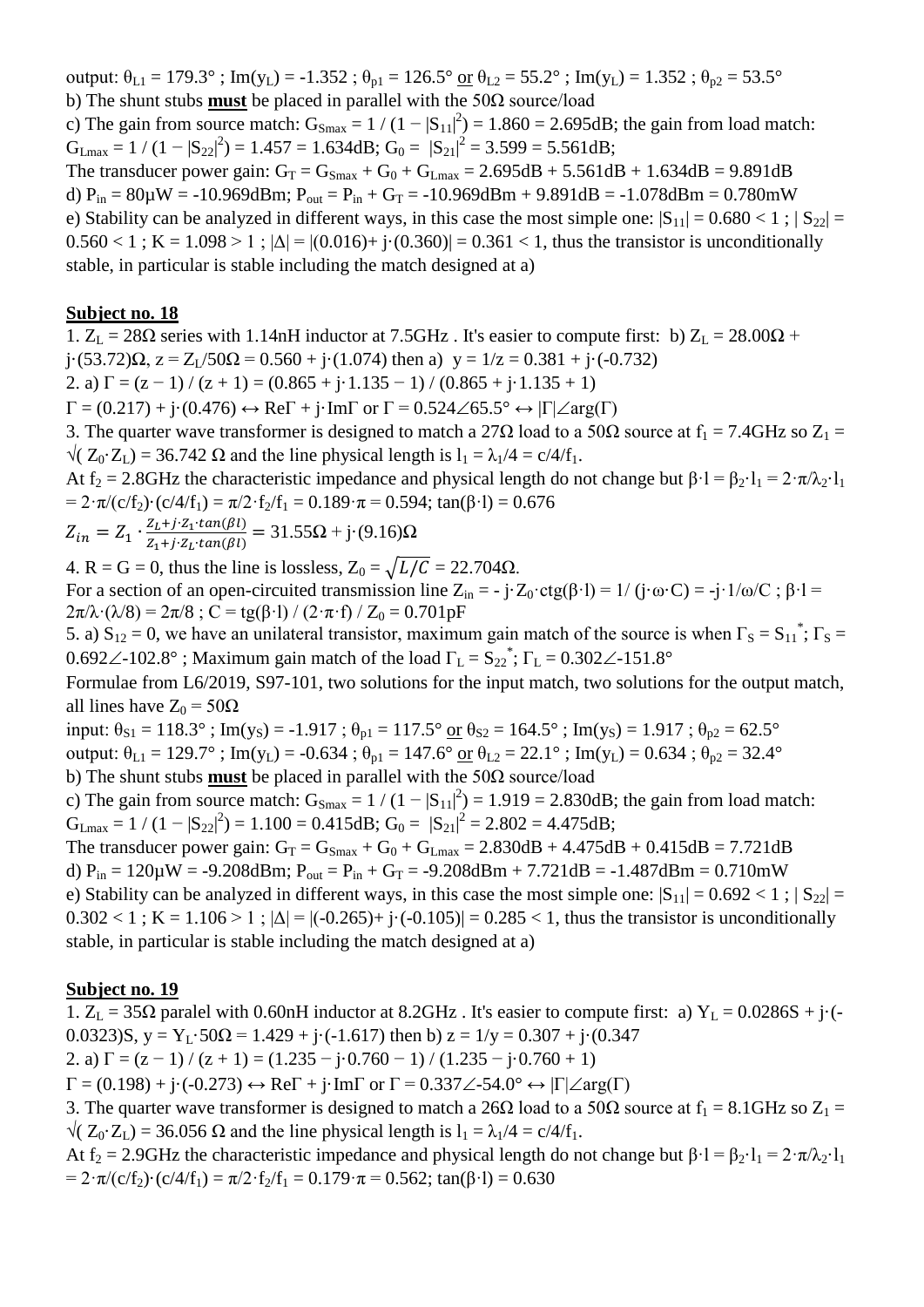$Z_{in} = Z_1 \cdot \frac{Z}{Z}$  $\frac{Z_L + j \cdot Z_1 \cdot tan(\beta t)}{Z_1 + j \cdot Z_L \cdot tan(\beta t)} = 30.11 \Omega + j \cdot (9.04) \Omega$ 

4. R = G = 0, thus the line is lossless,  $Z_0 = \sqrt{L/C} = 31.623\Omega$ . For a section of an open-circuited transmission line  $Z_{in} = -j \cdot Z_0 \cdot ctg(\beta \cdot l) = 1/(j \cdot \omega \cdot C) = -j \cdot 1/\omega/C$ ;  $\beta \cdot l =$  $2\pi/\lambda \cdot (\lambda/9) = 2\pi/9$ ; C = tg( $\beta$ ·l) / (2· $\pi$ ·f) / Z<sub>0</sub> = 0.285pF

5. a)  $S_{12} = 0$ , we have an unilateral transistor, maximum gain match of the source is when  $\Gamma_S = S_{11}^*$ ;  $\Gamma_S =$ 0.640 $\angle$ -146.3°; Maximum gain match of the load  $\Gamma_L = S_{22}^*$ ;  $\Gamma_L = 0.550 \angle 149.0^\circ$ 

Formulae from L6/2019, S97-101, two solutions for the input match, two solutions for the output match, all lines have  $Z_0 = 50\Omega$ 

input:  $\theta_{S1} = 138.0^\circ$ ; Im(y<sub>S</sub>) = -1.666;  $\theta_{p1} = 121.0^\circ$  or  $\theta_{S2} = 8.3^\circ$ ; Im(y<sub>S</sub>) = 1.666;  $\theta_{p2} = 59.0^\circ$ output:  $\theta_{L1} = 167.2^\circ$ ; Im(y<sub>L</sub>) = -1.317;  $\theta_{p1} = 127.2^\circ$  or  $\theta_{L2} = 43.8^\circ$ ; Im(y<sub>L</sub>) = 1.317;  $\theta_{p2} = 52.8^\circ$ 

b) The shunt stubs **must** be placed in parallel with the 50Ω source/load

c) The gain from source match:  $G_{Smax} = 1/(1-|S_{11}|^2) = 1.694 = 2.289dB$ ; the gain from load match:  $G_{Lmax} = 1 / (1 - |S_{22}|^2) = 1.434 = 1.565 dB; G_0 = |S_{21}|^2 = 2.941 = 4.685 dB;$ 

The transducer power gain:  $G_T = G_{Smax} + G_0 + G_{Lmax} = 2.289dB + 4.685dB + 1.565dB = 8.538dB$ d)  $P_{in} = 70\mu W = -11.549dBm$ ;  $P_{out} = P_{in} + G_T = -11.549dBm + 8.538dB = -3.011dBm = 0.500mW$ e) Stability can be analyzed in different ways, in this case the most simple one:  $|S_{11}| = 0.640 < 1$ ;  $|S_{22}| =$  $0.550 < 1$ ; K = 1.187 > 1;  $|\Delta| = |(0.259) + |(0.107)| = 0.280 < 1$ , thus the transistor is unconditionally stable, in particular is stable including the match designed at a)

### **Subject no. 20**

1.  $Z_L = 68\Omega$  paralel with 0.51nH inductor at 8.7GHz. It's easier to compute first: a)  $Y_L = 0.0147S + j\cdot(-1.0147S)$ 0.0359)S,  $y = Y_L \cdot 50\Omega = 0.735 + i \cdot (-1.793)$  then b)  $z = 1/y = 0.196 + i \cdot (0.477)$ 

2. a)  $\Gamma = (z - 1) / (z + 1) = (1.025 + i \cdot 1.075 - 1) / (1.025 + i \cdot 1.075 + 1)$ 

 $\Gamma = (0.229) + \mathfrak{j} \cdot (0.409) \leftrightarrow \text{Re}\Gamma + \mathfrak{j} \cdot \text{Im}\Gamma$  or  $\Gamma = 0.469\angle 60.7^{\circ} \leftrightarrow |\Gamma| \angle \text{arg}(\Gamma)$ 

3. The quarter wave transformer is designed to match a 46 $\Omega$  load to a 50 $\Omega$  source at  $f_1 = 9.7$ GHz so  $Z_1 =$  $\sqrt{(Z_0 \cdot Z_1)} = 47.958 \Omega$  and the line physical length is  $1_1 = \lambda_1/4 = c/4/f_1$ .

At f<sub>2</sub> = 3.7GHz the characteristic impedance and physical length do not change but  $\beta$ ·l =  $\beta$ <sub>2</sub>·l<sub>1</sub> =  $2 \cdot \pi / \lambda$ <sup>2</sup>·l<sub>1</sub> =  $2 \cdot \pi/(c/f_2) \cdot (c/4/f_1) = \pi/2 \cdot f_2/f_1 = 0.191 \cdot \pi = 0.599$ ; tan( $\beta \cdot l$ ) = 0.683

 $Z_{in} = Z_1 \cdot \frac{Z}{Z}$  $\frac{Z_L + j \cdot Z_1 \cdot tan(\beta t)}{Z_1 + j \cdot Z_L \cdot tan(\beta t)} = 47.20\Omega + j \cdot (1.83)\Omega$ 

4. R = G = 0, thus the line is lossless,  $Z_0 = \sqrt{L/C} = 21.880\Omega$ . For a section of an open-circuited transmission line  $Z_{in} = -j \cdot Z_0 \cdot \text{ctg}(\beta \cdot l) = 1/(j \cdot \omega \cdot C) = -j \cdot 1/\omega/C$ ;  $\beta \cdot l =$ 

 $2\pi/\lambda \cdot (\lambda/12) = 2\pi/12$ ; C = tg( $\beta$ ·l) / (2·π·f) / Z<sub>0</sub> = 0.286pF

5. a)  $S_{12} = 0$ , we have an unilateral transistor, maximum gain match of the source is when  $\Gamma_S = S_{11}^*$ ;  $\Gamma_S =$ 0.680 $\angle$ -105.5°; Maximum gain match of the load  $\Gamma_L = S_{22}^*$ ;  $\Gamma_L = 0.290 \angle$ -156.0°

Formulae from L6/2019, S97-101, two solutions for the input match, two solutions for the output match, all lines have  $Z_0 = 50\Omega$ 

input:  $\theta_{S1} = 119.2^\circ$ ; Im(y<sub>S</sub>) = -1.855;  $\theta_{p1} = 118.3^\circ$  or  $\theta_{S2} = 166.3^\circ$ ; Im(y<sub>S</sub>) = 1.855;  $\theta_{p2} = 61.7^\circ$ output:  $\theta_{L1} = 131.4^\circ$ ; Im(y<sub>L</sub>) = -0.606;  $\theta_{p1} = 148.8^\circ$  or  $\theta_{L2} = 24.6^\circ$ ; Im(y<sub>L</sub>) = 0.606;  $\theta_{p2} = 31.2^\circ$ b) The shunt stubs **must** be placed in parallel with the 50Ω source/load

c) The gain from source match:  $G_{Smax} = 1/(1-|S_{11}|^2) = 1.860 = 2.695dB$ ; the gain from load match:  $G_{\text{Lmax}} = 1 / (1 - |S_{22}|^2) = 1.092 = 0.382 \text{dB}; G_0 = |S_{21}|^2 = 2.924 = 4.660 \text{dB};$ 

The transducer power gain:  $G_T = G_{Smax} + G_0 + G_{Lmax} = 2.695dB + 4.660dB + 0.382dB = 7.737dB$ d)  $P_{in} = 75 \mu W = -11.249$ dBm;  $P_{out} = P_{in} + G_T = -11.249$ dBm + 7.737dB = -3.513dBm = 0.445mW e) Stability can be analyzed in different ways, in this case the most simple one:  $|S_{11}| = 0.680 < 1$ ;  $|S_{22}| =$  $0.290 < 1$ ; K = 1.143 > 1;  $|\Delta| = |(-0.246) + (-0.116)| = 0.272 < 1$ , thus the transistor is unconditionally stable, in particular is stable including the match designed at a)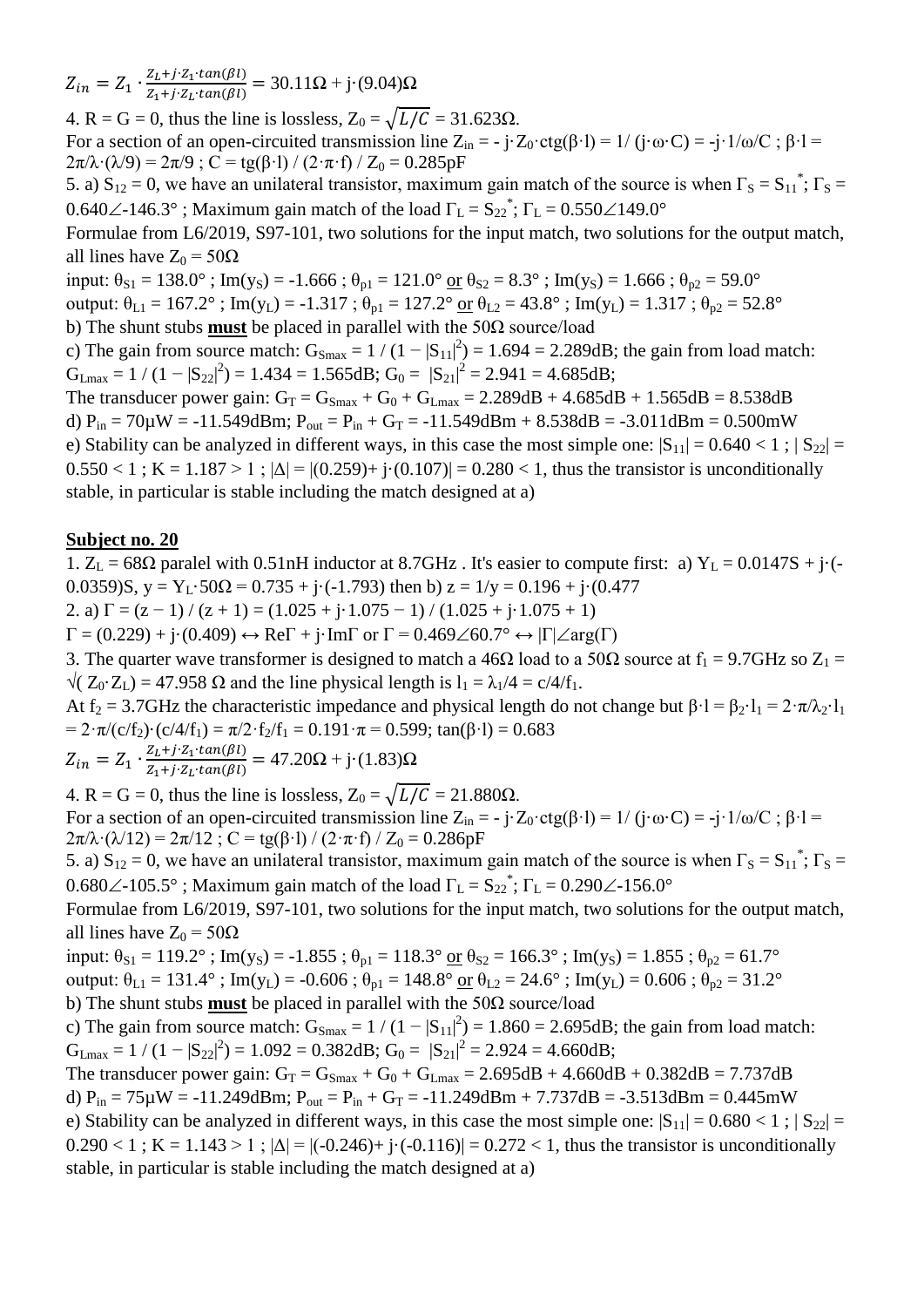1.  $Z_L = 31\Omega$  series with 1.09nH inductor at 8.4GHz. It's easier to compute first: b)  $Z_L = 31.00\Omega$  +

 $j \cdot (57.53)\Omega$ ,  $z = Z_1/50\Omega = 0.620 + j \cdot (1.151)$  then a)  $y = 1/z = 0.363 + j \cdot (-0.674)$ 

2. a)  $\Gamma = (z - 1) / (z + 1) = (1.005 - i \cdot 0.820 - 1) / (1.005 - i \cdot 0.820 + 1)$ 

 $\Gamma = (0.145) + \mathrm{i} \cdot (-0.349) \leftrightarrow \mathrm{Re} \Gamma + \mathrm{i} \cdot \mathrm{Im} \Gamma$  or  $\Gamma = 0.379 \angle -67.4^{\circ} \leftrightarrow |\Gamma| \angle \mathrm{arg}(\Gamma)$ 

3. The quarter wave transformer is designed to match a 57 $\Omega$  load to a 50 $\Omega$  source at  $f_1 = 8.8\text{GHz}$  so  $Z_1 =$  $\sqrt{(Z_0 \cdot Z_1)} = 53.385 \Omega$  and the line physical length is  $l_1 = \lambda_1/4 = c/4/f_1$ .

At f<sub>2</sub> = 2.5GHz the characteristic impedance and physical length do not change but  $\beta \cdot l = \beta_2 \cdot l_1 = 2 \cdot \pi / \lambda_2 \cdot l_1$ =  $2 \cdot \pi/(c/f_2) \cdot (c/4/f_1) = \pi/2 \cdot f_2/f_1 = 0.142 \cdot \pi = 0.446$ ; tan( $\beta \cdot l$ ) = 0.478

$$
Z_{in} = Z_1 \cdot \frac{Z_L + j \cdot Z_1 \cdot tan(\beta l)}{Z_1 + j \cdot Z_L \cdot tan(\beta l)} = 55.55 \Omega + j \cdot (-2.84) \Omega
$$

4. R = G = 0, thus the line is lossless,  $Z_0 = \sqrt{L/C} = 24.537 \Omega$ .

For a section of an open-circuited transmission line  $Z_{in} = -j \cdot Z_0 \cdot ctg(\beta \cdot l) = 1/(j \cdot \omega \cdot C) = -j \cdot 1/\omega/C$ ;  $\beta \cdot l =$  $2\pi/\lambda \cdot (\lambda/7) = 2\pi/7$ ; C = tg( $\beta$ ·l) / (2· $\pi$ ·f) / Z<sub>0</sub> = 0.594pF

5. a)  $S_{12} = 0$ , we have an unilateral transistor, maximum gain match of the source is when  $\Gamma_S = S_{11}^*$ ;  $\Gamma_S =$  $0.672\angle 178.0^{\circ}$  ; Maximum gain match of the load  $\Gamma_{\rm L} = S_{22}^*$ ;  $\Gamma_{\rm L} = 0.558\angle 132.0^{\circ}$ 

Formulae from L6/2019, S97-101, two solutions for the input match, two solutions for the output match, all lines have  $Z_0 = 50\Omega$ 

input:  $\theta_{S1} = 157.1^\circ$ ; Im(y<sub>S</sub>) = -1.815;  $\theta_{p1} = 118.9^\circ$  or  $\theta_{S2} = 24.9^\circ$ ; Im(y<sub>S</sub>) = 1.815;  $\theta_{p2} = 61.1^\circ$ output:  $\theta_{L1} = 176.0^{\circ}$ ; Im(y<sub>L</sub>) = -1.345;  $\theta_{p1} = 126.6^{\circ}$  or  $\theta_{L2} = 52.0^{\circ}$ ; Im(y<sub>L</sub>) = 1.345;  $\theta_{p2} = 53.4^{\circ}$ b) The shunt stubs **must** be placed in parallel with the 50Ω source/load

c) The gain from source match:  $G_{\text{Smax}} = 1/(1-|S_{11}|^2) = 1.823 = 2.609dB$ ; the gain from load match:  $G_{Lmax} = 1 / (1 - |S_{22}|^2) = 1.452 = 1.620dB; G_0 = |S_{21}|^2 = 3.371 = 5.277dB;$ 

The transducer power gain:  $G_T = G_{Smax} + G_0 + G_{Lmax} = 2.609dB + 5.277dB + 1.620dB = 9.506dB$ d)  $P_{in} = 100\mu$ W = -10.000dBm;  $P_{out} = P_{in} + G_T = -10.000d$ Bm + 9.506dB = -0.494dBm = 0.893mW e) Stability can be analyzed in different ways, in this case the most simple one:  $|S_{11}| = 0.672 < 1$ ;  $|S_{22}| =$  $0.558 < 1$ ; K = 1.103 > 1;  $|\Delta| = |(0.087) + i(0.346)| = 0.357 < 1$ , thus the transistor is unconditionally stable, in particular is stable including the match designed at a)

### **Subject no. 22**

1.  $Z_L$  = 56 $\Omega$  series with 0.54nH inductor at 9.4GHz. It's easier to compute first: b)  $Z_L$  = 56.00 $\Omega$  + j·(31.89) $\Omega$ ,  $z = Z_1/50\Omega = 1.120 + j(0.638)$  then a)  $y = 1/z = 0.674 + j(-0.384)$ 

2. a)  $\Gamma = (z - 1) / (z + 1) = (1.180 + i0.920 - 1) / (1.180 + i0.920 + 1)$ 

 $\Gamma = (0.221) + \mathbf{j} \cdot (0.329) \leftrightarrow \text{Re}\Gamma + \mathbf{j} \cdot \text{Im}\Gamma$  or  $\Gamma = 0.396\angle 56.0^{\circ} \leftrightarrow |\Gamma| \angle \text{arg}(\Gamma)$ 

3. The quarter wave transformer is designed to match a 34 $\Omega$  load to a 50 $\Omega$  source at  $f_1 = 7.7$ GHz so  $Z_1 =$  $\sqrt{(Z_0 \cdot Z_1)} = 41.231 \Omega$  and the line physical length is  $l_1 = \lambda_1/4 = c/4/f_1$ .

At f<sub>2</sub> = 3.2GHz the characteristic impedance and physical length do not change but  $\beta \cdot 1 = \beta_2 \cdot 1_1 = 2 \cdot \pi / \lambda_2 \cdot 1_1$ =  $2 \cdot \pi/(c/f_2) \cdot (c/4/f_1) = \pi/2 \cdot f_2/f_1 = 0.208 \cdot \pi = 0.653$ ; tan( $\beta \cdot l$ ) = 0.765

$$
Z_{in} = Z_1 \cdot \frac{Z_L + j \cdot Z_1 \cdot tan(\beta l)}{Z_1 + j \cdot Z_L \cdot tan(\beta l)} = 38.55 \Omega + j \cdot (7.22) \Omega
$$

4. R = G = 0, thus the line is lossless,  $Z_0 = \sqrt{L/C} = 41.079\Omega$ . For a section of an open-circuited transmission line  $Z_{in} = -j \cdot Z_0 \cdot \text{ctg}(\beta \cdot l) = 1/(j \cdot \omega \cdot C) = -j \cdot 1/\omega/C$ ;  $\beta \cdot l =$  $2\pi/\lambda \cdot (\lambda/7) = 2\pi/7$ ; C = tg( $\beta$ ·l) / (2· $\pi$ ·f) / Z<sub>0</sub> = 0.540pF

5. a)  $S_{12} = 0$ , we have an unilateral transistor, maximum gain match of the source is when  $\Gamma_S = S_{11}^*$ ;  $\Gamma_S =$ 0.676 $\angle$ 175.0°; Maximum gain match of the load  $\Gamma_{\text{L}} = S_{22}^*$ ;  $\Gamma_{\text{L}} = 0.559 \angle 131.0^{\circ}$ 

Formulae from L6/2019, S97-101, two solutions for the input match, two solutions for the output match, all lines have  $Z_0 = 50\Omega$ 

input:  $\theta_{S1} = 158.8^\circ$ ; Im(y<sub>S</sub>) = -1.835;  $\theta_{p1} = 118.6^\circ$  or  $\theta_{S2} = 26.2^\circ$ ; Im(y<sub>S</sub>) = 1.835;  $\theta_{p2} = 61.4^\circ$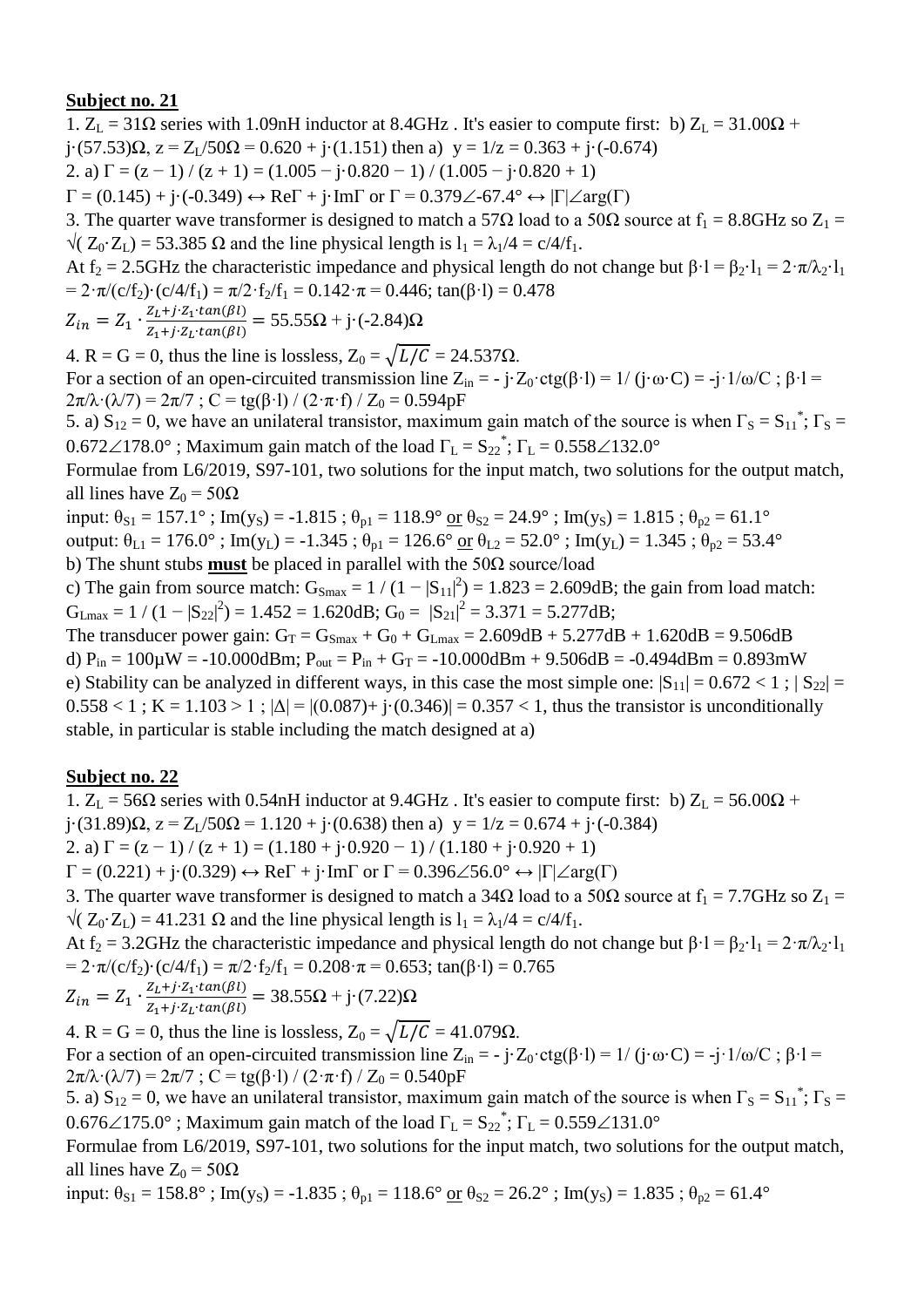output:  $\theta_{L1} = 176.5^\circ$ ; Im(y<sub>L</sub>) = -1.348;  $\theta_{p1} = 126.6^\circ$  or  $\theta_{L2} = 52.5^\circ$ ; Im(y<sub>L</sub>) = 1.348;  $\theta_{p2} = 53.4^\circ$ b) The shunt stubs **must** be placed in parallel with the 50Ω source/load

c) The gain from source match:  $G_{\text{Smax}} = 1/(1-|S_{11}|^2) = 1.842 = 2.652dB$ ; the gain from load match:  $G_{Lmax} = 1 / (1 - |S_{22}|^2) = 1.455 = 1.627dB$ ;  $G_0 = |S_{21}|^2 = 3.404 = 5.320dB$ ;

The transducer power gain:  $G_T = G_{Smax} + G_0 + G_{Lmax} = 2.652dB + 5.320dB + 1.627dB = 9.599dB$ d)  $P_{in} = 50\mu$ W = -13.010dBm;  $P_{out} = P_{in} + G_T = -13.010$ dBm + 9.599dB = -3.411dBm = 0.456mW e) Stability can be analyzed in different ways, in this case the most simple one:  $|S_{11}| = 0.676 < 1$ ;  $|S_{22}| =$  $0.559 < 1$ ; K = 1.097 > 1;  $|\Delta| = |(0.065) + i(0.360)| = 0.366 < 1$ , thus the transistor is unconditionally stable, in particular is stable including the match designed at a)

#### **Subject no. 23**

1.  $Z_L = 39\Omega$  paralel with 0.66nH inductor at 8.9GHz. It's easier to compute first: a)  $Y_L = 0.0256S + j\cdot(-1)$ 0.0271)S,  $y = Y_L \cdot 50\Omega = 1.282 + j \cdot (-1.355)$  then b)  $z = 1/y = 0.369 + j \cdot (0.389)$ 

2. a)  $\Gamma = (z - 1) / (z + 1) = (0.825 + j \cdot 1.075 - 1) / (0.825 + j \cdot 1.075 + 1)$ 

 $\Gamma = (0.186) + \mathfrak{j} \cdot (0.479) \leftrightarrow \text{Re}\Gamma + \mathfrak{j} \cdot \text{Im}\Gamma$  or  $\Gamma = 0.514 \angle 68.7^{\circ} \leftrightarrow |\Gamma| \angle \text{arg}(\Gamma)$ 

3. The quarter wave transformer is designed to match a 68 $\Omega$  load to a 50 $\Omega$  source at  $f_1 = 9.7$ GHz so  $Z_1 =$  $\sqrt{(Z_0 \cdot Z_1)} = 58.310 \Omega$  and the line physical length is  $l_1 = \lambda_1/4 = c/4/f_1$ .

At f<sub>2</sub> = 3.1GHz the characteristic impedance and physical length do not change but  $\beta \cdot 1 = \beta_2 \cdot 1_1 = 2 \cdot \pi / \lambda_2 \cdot 1_1$ =  $2 \cdot \pi/(c/f_2) \cdot (c/4/f_1) = \pi/2 \cdot f_2/f_1 = 0.160 \cdot \pi = 0.502$ ; tan( $\beta \cdot l$ ) = 0.549

$$
Z_{in} = Z_1 \cdot \frac{Z_L + j \cdot Z_1 \cdot tan(\beta l)}{Z_1 + j \cdot Z_L \cdot tan(\beta l)} = 62.77 \Omega + j \cdot (-8.17) \Omega
$$

4. R = G = 0, thus the line is lossless,  $Z_0 = \sqrt{L/C} = 28.452\Omega$ .

For a section of an open-circuited transmission line  $Z_{in} = -j \cdot Z_0 \cdot ctg(\beta \cdot l) = 1/(j \cdot \omega \cdot C) = -j \cdot 1/\omega/C$ ;  $\beta \cdot l =$  $2\pi/\lambda \cdot (\lambda/14) = 2\pi/14$ ; C = tg( $\beta$ ·l) / (2·π·f) / Z<sub>0</sub> = 0.228pF

5. a)  $S_{12} = 0$ , we have an unilateral transistor, maximum gain match of the source is when  $\Gamma_s = S_{11}^*$ ;  $\Gamma_s =$  $0.680\angle 172.0^{\circ}$  ; Maximum gain match of the load  $\Gamma_{\rm L} = S_{22}^*$ ;  $\Gamma_{\rm L} = 0.560\angle 129.1^{\circ}$ 

Formulae from L6/2019, S97-101, two solutions for the input match, two solutions for the output match, all lines have  $Z_0 = 50\Omega$ 

input:  $\theta_{S1} = 160.4^\circ$ ; Im(y<sub>S</sub>) = -1.855;  $\theta_{p1} = 118.3^\circ$  or  $\theta_{S2} = 27.6^\circ$ ; Im(y<sub>S</sub>) = 1.855;  $\theta_{p2} = 61.7^\circ$ 

output:  $\theta_{L1} = 177.5^\circ$ ; Im(y<sub>L</sub>) = -1.352;  $\theta_{p1} = 126.5^\circ$  or  $\theta_{L2} = 53.4^\circ$ ; Im(y<sub>L</sub>) = 1.352;  $\theta_{p2} = 53.5^\circ$ 

b) The shunt stubs **must** be placed in parallel with the 50Ω source/load

c) The gain from source match:  $G_{\text{Smax}} = 1/(1-|S_{11}|^2) = 1.860 = 2.695dB$ ; the gain from load match:  $G_{\text{Lmax}} = 1 / (1 - |S_{22}|^2) = 1.457 = 1.634 \text{dB}; G_0 = |S_{21}|^2 = 3.471 = 5.404 \text{dB};$ 

The transducer power gain:  $G_T = G_{Smax} + G_0 + G_{Lmax} = 2.695dB + 5.404dB + 1.634dB = 9.734dB$ d)  $P_{in} = 140 \mu W = -8.539$ dBm;  $P_{out} = P_{in} + G_T = -8.539$ dBm + 9.734dB = 1.195dBm = 1.317mW e) Stability can be analyzed in different ways, in this case the most simple one:  $|S_{11}| = 0.680 < 1$ ;  $|S_{22}| =$  $0.560 < 1$ ; K = 1.091 > 1;  $|\Delta| = |(0.037) + i(0.370)| = 0.371 < 1$ , thus the transistor is unconditionally

stable, in particular is stable including the match designed at a)

### **Subject no. 24**

1.  $Z_L = 40\Omega$  paralel with 1.19nH inductor at 6.9GHz. It's easier to compute first: a)  $Y_L = 0.0250S + j\cdot(-1)$ 0.0194)S,  $y = Y_L \cdot 50\Omega = 1.250 + i \cdot (-0.969)$  then b)  $z = 1/y = 0.500 + i \cdot (0.387)$ 

2. a)  $\Gamma = (z - 1) / (z + 1) = (0.765 + i \cdot 0.710 - 1) / (0.765 + i \cdot 0.710 + 1)$ 

 $\Gamma = (0.025) + i(0.392) \leftrightarrow \text{Re}\Gamma + i\cdot\text{Im}\Gamma$  or  $\Gamma = 0.393\angle 86.4^{\circ} \leftrightarrow |\Gamma| \angle \text{arg}(\Gamma)$ 

3. The quarter wave transformer is designed to match a 46 $\Omega$  load to a 50 $\Omega$  source at  $f_1 = 9.4 \text{GHz}$  so  $Z_1 =$  $\sqrt{(Z_0 \cdot Z_1)} = 47.958 \Omega$  and the line physical length is  $l_1 = \lambda_1/4 = c/4/f_1$ .

At f<sub>2</sub> = 2.1GHz the characteristic impedance and physical length do not change but  $\beta \cdot 1 = \beta_2 \cdot 1_1 = 2 \cdot \pi / \lambda_2 \cdot 1_1$ =  $2 \cdot \pi/(c/f_2) \cdot (c/4/f_1) = \pi/2 \cdot f_2/f_1 = 0.112 \cdot \pi = 0.351$ ; tan( $\beta \cdot l$ ) = 0.366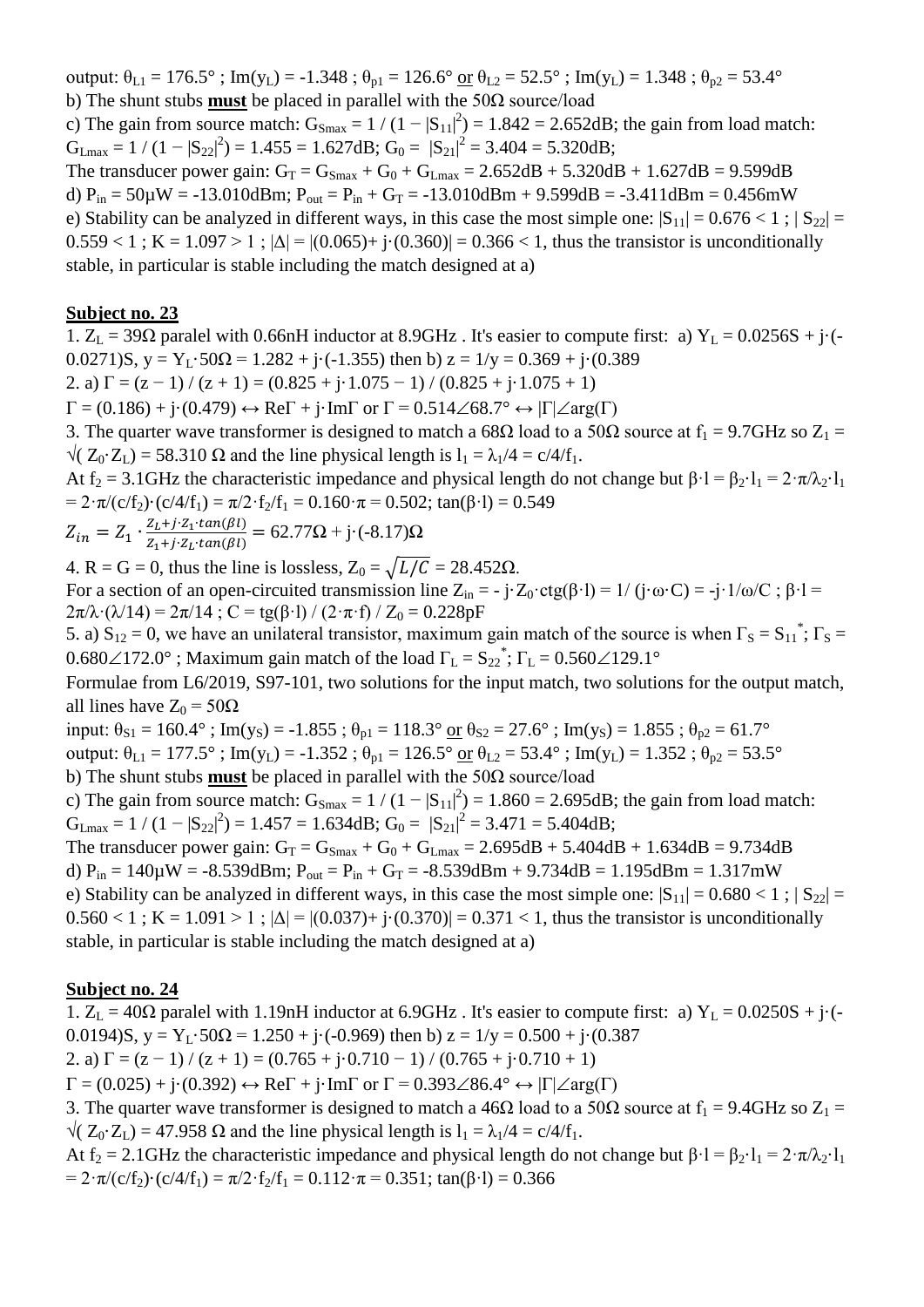$Z_{in} = Z_1 \cdot \frac{Z}{Z}$  $\frac{Z_L + j \cdot Z_1 \cdot tan(\beta t)}{Z_1 + j \cdot Z_L \cdot tan(\beta t)} = 46.44\Omega + j \cdot (1.25)\Omega$ 

4. R = G = 0, thus the line is lossless,  $Z_0 = \sqrt{L/C} = 27.961\Omega$ .

For a section of an open-circuited transmission line  $Z_{in} = -j \cdot Z_0 \cdot ctg(\beta \cdot l) = 1/(j \cdot \omega \cdot C) = -j \cdot 1/\omega/C$ ;  $\beta \cdot l =$  $2\pi/\lambda \cdot (\lambda/9) = 2\pi/9$ ; C = tg( $\beta$ ·l) / (2· $\pi$ ·f) / Z<sub>0</sub> = 0.549pF

5. a)  $S_{12} = 0$ , we have an unilateral transistor, maximum gain match of the source is when  $\Gamma_S = S_{11}^*$ ;  $\Gamma_S =$ 0.668 $\angle$ -179.0°; Maximum gain match of the load  $\Gamma_L = S_{22}^*$ ;  $\Gamma_L = 0.557 \angle 133.0^\circ$ 

Formulae from L6/2019, S97-101, two solutions for the input match, two solutions for the output match, all lines have  $Z_0 = 50\Omega$ 

input:  $\theta_{S1} = 155.5^\circ$ ; Im(y<sub>S</sub>) = -1.795;  $\theta_{p1} = 119.1^\circ$  or  $\theta_{S2} = 23.5^\circ$ ; Im(y<sub>S</sub>) = 1.795;  $\theta_{p2} = 60.9^\circ$ 

output:  $\theta_{L1} = 175.4^\circ$ ; Im(y<sub>L</sub>) = -1.341;  $\theta_{p1} = 126.7^\circ$  or  $\theta_{L2} = 51.6^\circ$ ; Im(y<sub>L</sub>) = 1.341;  $\theta_{p2} = 53.3^\circ$ 

b) The shunt stubs **must** be placed in parallel with the 50Ω source/load

c) The gain from source match:  $G_{\text{Smax}} = 1/(1-|S_{11}|^2) = 1.806 = 2.567dB$ ; the gain from load match:  $G_{\text{Lmax}} = 1 / (1 - |S_{22}|^2) = 1.450 = 1.613 \text{dB}; G_0 = |S_{21}|^2 = 3.342 = 5.240 \text{dB};$ 

The transducer power gain:  $G_T = G_{Smax} + G_0 + G_{Lmax} = 2.567dB + 5.240dB + 1.613dB = 9.419dB$ d)  $P_{in} = 85\mu W = -10.706$ dBm;  $P_{out} = P_{in} + G_T = -10.706$ dBm + 9.419dB = -1.287dBm = 0.744mW e) Stability can be analyzed in different ways, in this case the most simple one:  $|S_{11}| = 0.668 < 1$ ;  $|S_{22}| =$  $0.557 < 1$ ; K = 1.110 > 1;  $|\Delta| = |(0.107) + i(0.332)| = 0.349 < 1$ , thus the transistor is unconditionally stable, in particular is stable including the match designed at a)

## **Subject no. 25**

1. Z<sub>L</sub> = 61Ω series with 0.25pF capacitor at 9.2GHz. It's easier to compute first: b) Z<sub>L</sub> = 61.00Ω + j·(-69.20) $\Omega$ ,  $z = Z_1/50\Omega = 1.220 + i(-1.384)$  then a)  $y = 1/z = 0.358 + i(0.407)$ 

2. a)  $\Gamma = (z - 1) / (z + 1) = (1.075 - j \cdot 0.760 - 1) / (1.075 - j \cdot 0.760 + 1)$ 

 $\Gamma = (0.150) + j \cdot (-0.311) \leftrightarrow \text{Re}\Gamma + j \cdot \text{Im}\Gamma$  or  $\Gamma = 0.346\angle -64.2^{\circ} \leftrightarrow |\Gamma| \angle \text{arg}(\Gamma)$ 

3. The quarter wave transformer is designed to match a 49 $\Omega$  load to a 50 $\Omega$  source at  $f_1 = 9.0 \text{GHz}$  so  $Z_1 =$  $\sqrt{(Z_0 \cdot Z_1)} = 49.497 \Omega$  and the line physical length is  $l_1 = \lambda_1/4 = c/4/f_1$ .

At f<sub>2</sub> = 4.3GHz the characteristic impedance and physical length do not change but  $\beta$ ·l =  $\beta$ <sub>2</sub>·l<sub>1</sub> =  $2 \cdot \pi / \lambda$ <sup>2</sup>·l<sub>1</sub> =  $2 \cdot \pi/(c/f_2) \cdot (c/4/f_1) = \pi/2 \cdot f_2/f_1 = 0.239 \cdot \pi = 0.750$ ; tan( $\beta \cdot l$ ) = 0.933

 $Z_{in} = Z_1 \cdot \frac{Z}{Z}$  $\frac{Z_L + j \cdot Z_1 \cdot tan(\beta t)}{Z_1 + j \cdot Z_L \cdot tan(\beta t)} = 49.46\Omega + j \cdot (0.50)\Omega$ 

4. R = G = 0, thus the line is lossless,  $Z_0 = \sqrt{L/C} = 25.000\Omega$ . For a section of an open-circuited transmission line  $Z_{in} = -j \cdot Z_0 \cdot \text{ctg}(\beta \cdot l) = 1/(j \cdot \omega \cdot C) = -j \cdot 1/\omega/C$ ;  $\beta \cdot l =$  $2\pi/\lambda \cdot (\lambda/8) = 2\pi/8$ ; C = tg(β·l) / (2·π·f) / Z<sub>0</sub> = 0.663pF

5. a)  $S_{12} = 0$ , we have an unilateral transistor, maximum gain match of the source is when  $\Gamma_S = S_{11}^*$ ;  $\Gamma_S =$ 0.696 $\angle$ 166.4°; Maximum gain match of the load  $\Gamma_{\text{L}} = S_{22}^*$ ;  $\Gamma_{\text{L}} = 0.560\angle$ 117.4°

Formulae from L6/2019, S97-101, two solutions for the input match, two solutions for the output match, all lines have  $Z_0 = 50\Omega$ 

input:  $\theta_{S1} = 163.9^\circ$ ; Im(y<sub>S</sub>) = -1.939;  $\theta_{p1} = 117.3^\circ$  or  $\theta_{S2} = 29.7^\circ$ ; Im(y<sub>S</sub>) = 1.939;  $\theta_{p2} = 62.7^\circ$ output:  $\theta_{L1} = 3.3^\circ$ ; Im(y<sub>L</sub>) = -1.352;  $\theta_{p1} = 126.5^\circ$  or  $\theta_{L2} = 59.3^\circ$ ; Im(y<sub>L</sub>) = 1.352;  $\theta_{p2} = 53.5^\circ$ b) The shunt stubs **must** be placed in parallel with the 50Ω source/load

c) The gain from source match:  $G_{Smax} = 1/(1-|S_{11}|^2) = 1.940 = 2.877dB$ ; the gain from load match:  $G_{Lmax} = 1 / (1 - |S_{22}|^2) = 1.457 = 1.634 dB$ ;  $G_0 = |S_{21}|^2 = 3.897 = 5.907 dB$ ;

The transducer power gain:  $G_T = G_{Smax} + G_0 + G_{Lmax} = 2.877 dB + 5.907 dB + 1.634 dB = 10.418 dB$ d)  $P_{in} = 80\mu$ W = -10.969dBm;  $P_{out} = P_{in} + G_T = -10.969d$ Bm + 10.418dB = -0.551dBm = 0.881mW e) Stability can be analyzed in different ways, in this case the most simple one:  $|S_{11}| = 0.696 < 1$ ;  $|S_{22}| =$  $0.560 < 1$ ; K = 1.046 > 1;  $|\Delta| = |(-0.063) + (-0.353)| = 0.358 < 1$ , thus the transistor is unconditionally stable, in particular is stable including the match designed at a)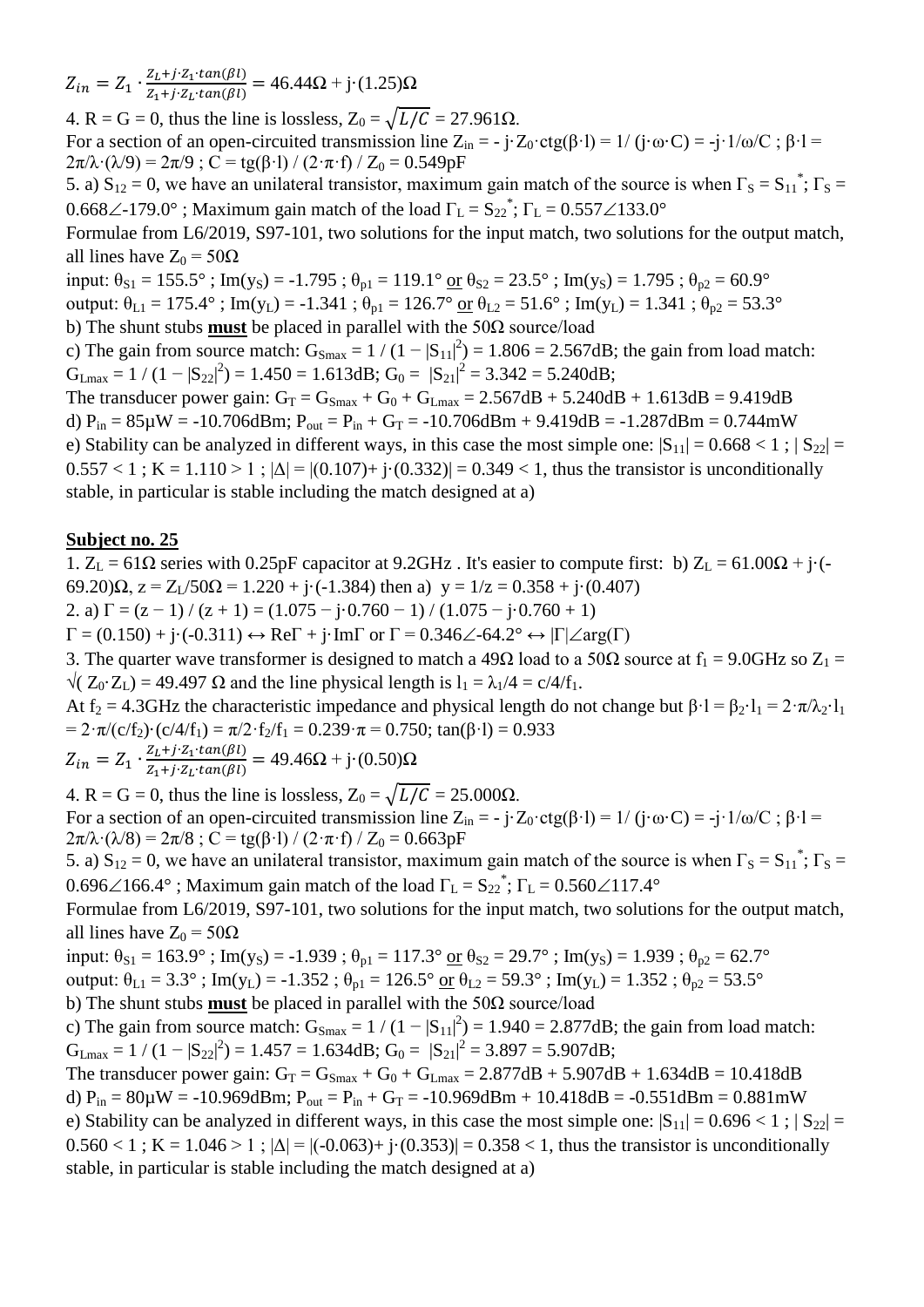1.  $Z_L = 44\Omega$  series with 1.24nH inductor at 8.4GHz. It's easier to compute first: b)  $Z_L = 44.00\Omega$  +  $j \cdot (65.45) \Omega$ ,  $z = Z_1/50 \Omega = 0.880 + j \cdot (1.309)$  then a)  $y = 1/z = 0.354 + j \cdot (-0.526)$ 2. a)  $\Gamma = (z - 1) / (z + 1) = (1.175 - j \cdot 0.875 - 1) / (1.175 - j \cdot 0.875 + 1)$  $\Gamma = (0.209) + \mathbf{j} \cdot (-0.318) \leftrightarrow \text{Re}\Gamma + \mathbf{j} \cdot \text{Im}\Gamma$  or  $\Gamma = 0.381 \angle 56.8^{\circ} \leftrightarrow |\Gamma| \angle \text{arg}(\Gamma)$ 3. The quarter wave transformer is designed to match a 48 $\Omega$  load to a 50 $\Omega$  source at  $f_1 = 7.8\text{GHz}$  so  $Z_1 =$  $\sqrt{(Z_0 \cdot Z_1)} = 48.990 \Omega$  and the line physical length is  $l_1 = \lambda_1/4 = c/4/f_1$ . At f<sub>2</sub> = 3.1GHz the characteristic impedance and physical length do not change but  $\beta \cdot l = \beta_2 \cdot l_1 = 2 \cdot \pi / \lambda_2 \cdot l_1$ =  $2 \cdot \pi/(c/f_2) \cdot (c/4/f_1) = \pi/2 \cdot f_2/f_1 = 0.199 \cdot \pi = 0.624$ ; tan( $\beta \cdot l$ ) = 0.720  $Z_{in} = Z_1 \cdot \frac{Z}{Z}$  $\frac{Z_L + j \cdot Z_1 \cdot tan(\beta t)}{Z_1 + j \cdot Z_L \cdot tan(\beta t)} = 48.67\Omega + j \cdot (0.94)\Omega$ 

4. R = G = 0, thus the line is lossless,  $Z_0 = \sqrt{L/C} = 24.900\Omega$ .

For a section of an open-circuited transmission line  $Z_{in} = -j \cdot Z_0 \cdot ctg(\beta \cdot l) = 1/(j \cdot \omega \cdot C) = -j \cdot 1/\omega/C$ ;  $\beta \cdot l =$  $2\pi/\lambda \cdot (\lambda/9) = 2\pi/9$ ; C = tg( $\beta$ ·l) / (2· $\pi$ ·f) / Z<sub>0</sub> = 0.397pF

5. a)  $S_{12} = 0$ , we have an unilateral transistor, maximum gain match of the source is when  $\Gamma_S = S_{11}^*$ ;  $\Gamma_S =$ 0.640 $\angle$ -150.2°; Maximum gain match of the load  $\Gamma_L = S_{22}^*$ ;  $\Gamma_L = 0.550 \angle 146.0^\circ$ 

Formulae from L6/2019, S97-101, two solutions for the input match, two solutions for the output match, all lines have  $Z_0 = 50\Omega$ 

input:  $\theta_{S1} = 140.0^\circ$ ; Im(y<sub>S</sub>) = -1.666;  $\theta_{p1} = 121.0^\circ$  or  $\theta_{S2} = 10.2^\circ$ ; Im(y<sub>S</sub>) = 1.666;  $\theta_{p2} = 59.0^\circ$ output:  $\theta_{L1} = 168.7^\circ$ ; Im(y<sub>L</sub>) = -1.317;  $\theta_{p1} = 127.2^\circ$  or  $\theta_{L2} = 45.3^\circ$ ; Im(y<sub>L</sub>) = 1.317;  $\theta_{p2} = 52.8^\circ$ b) The shunt stubs **must** be placed in parallel with the 50Ω source/load

c) The gain from source match:  $G_{\text{Smax}} = 1/(1-|S_{11}|^2) = 1.694 = 2.289dB$ ; the gain from load match:  $G_{\text{Lmax}} = 1 / (1 - |S_{22}|^2) = 1.434 = 1.565 dB; G_0 = |S_{21}|^2 = 3.000 = 4.771 dB;$ 

The transducer power gain:  $G_T = G_{Smax} + G_0 + G_{Lmax} = 2.289dB + 4.771dB + 1.565dB = 8.624dB$ d)  $P_{in} = 120 \mu W = -9.208$ dBm;  $P_{out} = P_{in} + G_T = -9.208$ dBm + 8.624dB = -0.584dBm = 0.874mW e) Stability can be analyzed in different ways, in this case the most simple one:  $|S_{11}| = 0.640 < 1$ ;  $|S_{22}| =$  $0.550 < 1$ ; K = 1.182 > 1;  $|\Delta| = |(0.246) + i(0.141)| = 0.284 < 1$ , thus the transistor is unconditionally stable, in particular is stable including the match designed at a)

### **Subject no. 27**

1.  $Z_L = 72\Omega$  paralel with 0.83nH inductor at 8.4GHz. It's easier to compute first: a)  $Y_L = 0.0139S + j\cdot(-1.0139S)$ 0.0228)S,  $y = Y_L \cdot 50\Omega = 0.694 + i \cdot (-1.141)$  then b)  $z = 1/y = 0.389 + i \cdot (0.639$ 

2. a)  $\Gamma = (z - 1) / (z + 1) = (0.745 + i \cdot 0.985 - 1) / (0.745 + i \cdot 0.985 + 1)$ 

 $\Gamma = (0.131) + \mathbf{j} \cdot (0.491) \leftrightarrow \text{Re}\Gamma + \mathbf{j} \cdot \text{Im}\Gamma$  or  $\Gamma = 0.508 \angle 75.1^{\circ} \leftrightarrow |\Gamma| \angle \text{arg}(\Gamma)$ 

3. The quarter wave transformer is designed to match a 74 $\Omega$  load to a 50 $\Omega$  source at  $f_1 = 9.8\text{GHz}$  so  $Z_1 =$  $\sqrt{(Z_0 \cdot Z_1)} = 60.828 \Omega$  and the line physical length is  $l_1 = \lambda_1/4 = c/4/f_1$ .

At f<sub>2</sub> = 3.8GHz the characteristic impedance and physical length do not change but  $\beta \cdot 1 = \beta_2 \cdot 1_1 = 2 \cdot \pi / \lambda_2 \cdot 1_1$ =  $2 \cdot \pi/(c/f_2) \cdot (c/4/f_1) = \pi/2 \cdot f_2/f_1 = 0.194 \cdot \pi = 0.609$ ; tan( $\beta \cdot l$ ) = 0.698

$$
Z_{in} = Z_1 \cdot \frac{Z_L + j \cdot Z_1 \cdot tan(\beta l)}{Z_1 + j \cdot Z_L \cdot tan(\beta l)} = 63.95\Omega + j \cdot (-11.84)\Omega
$$

4. R = G = 0, thus the line is lossless,  $Z_0 = \sqrt{L/C} = 18.132\Omega$ . For a section of an open-circuited transmission line  $Z_{in} = -j \cdot Z_0 \cdot \text{ctg}(\beta \cdot l) = 1/(j \cdot \omega \cdot C) = -j \cdot 1/\omega/C$ ;  $\beta \cdot l =$  $2\pi/\lambda \cdot (\lambda/12) = 2\pi/12$ ; C = tg( $\beta$ ·l) / (2·π·f) / Z<sub>0</sub> = 0.618pF

5. a)  $S_{12} = 0$ , we have an unilateral transistor, maximum gain match of the source is when  $\Gamma_S = S_{11}^*$ ;  $\Gamma_S =$ 0.668 $\angle$ -108.2°; Maximum gain match of the load  $\Gamma_L = S_{22}^*$ ;  $\Gamma_L = 0.278 \angle$ -160.2°

Formulae from L6/2019, S97-101, two solutions for the input match, two solutions for the output match, all lines have  $Z_0 = 50\Omega$ 

input:  $\theta_{S1} = 120.1^\circ$ ; Im(y<sub>S</sub>) = -1.795;  $\theta_{p1} = 119.1^\circ \text{ or } \theta_{S2} = 168.1^\circ$ ; Im(y<sub>S</sub>) = 1.795;  $\theta_{p2} = 60.9^\circ$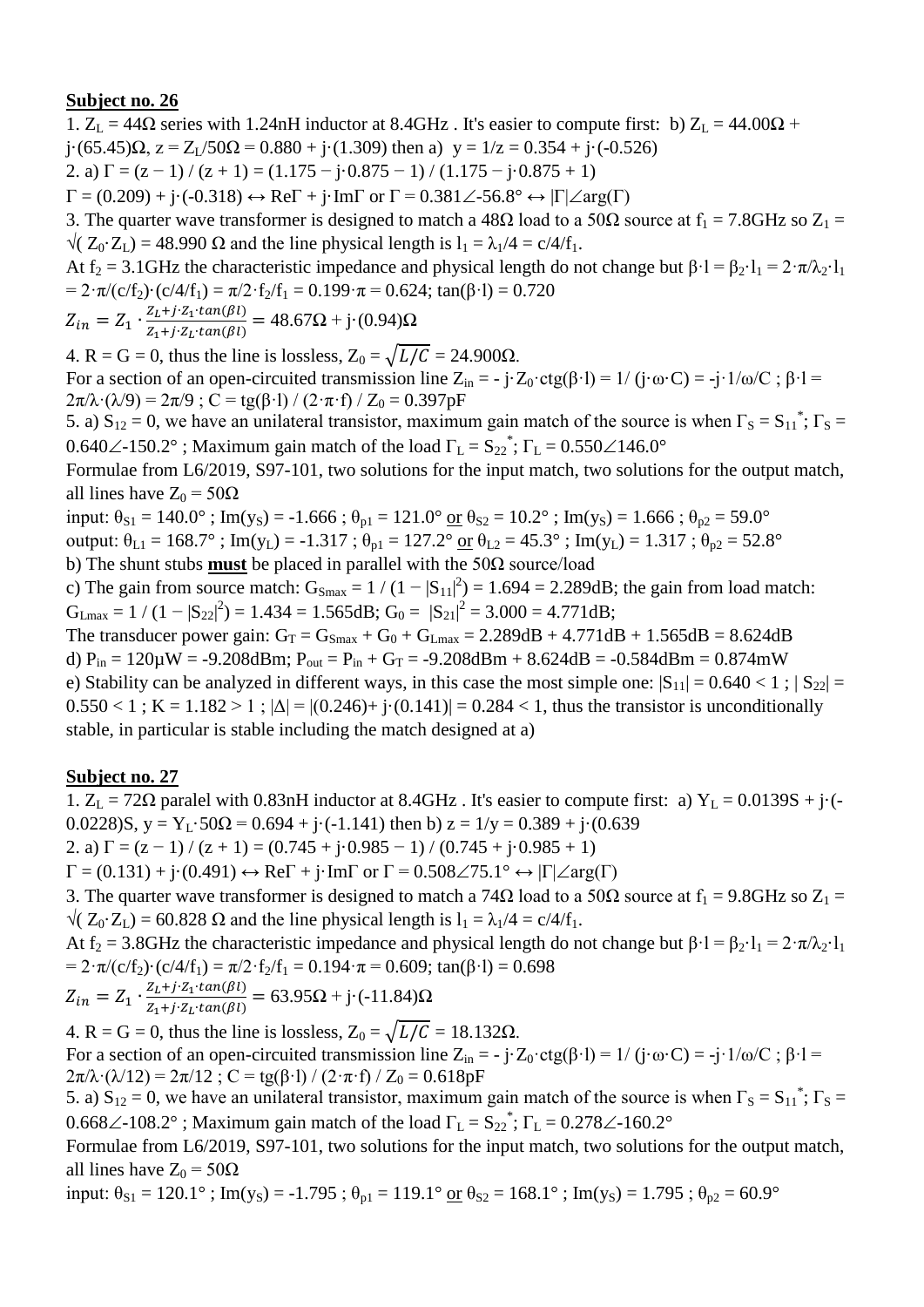output:  $\theta_{L1} = 133.2^\circ$ ; Im(y<sub>L</sub>) = -0.579;  $\theta_{p1} = 149.9^\circ$  or  $\theta_{L2} = 27.0^\circ$ ; Im(y<sub>L</sub>) = 0.579;  $\theta_{p2} = 30.1^\circ$ b) The shunt stubs **must** be placed in parallel with the 50Ω source/load

c) The gain from source match:  $G_{\text{Smax}} = 1/(1-|S_{11}|^2) = 1.806 = 2.567dB$ ; the gain from load match:  $G_{\text{Lmax}} = 1 / (1 - |S_{22}|^2) = 1.084 = 0.349$ dB;  $G_0 = |S_{21}|^2 = 3.049 = 4.841$ dB;

The transducer power gain:  $G_T = G_{Smax} + G_0 + G_{Lmax} = 2.567dB + 4.841dB + 0.349dB = 7.757dB$ d)  $P_{in} = 100\mu$ W = -10.000dBm;  $P_{out} = P_{in} + G_T = -10.000d$ Bm + 7.757dB = -2.243dBm = 0.597mW e) Stability can be analyzed in different ways, in this case the most simple one:  $|S_{11}| = 0.668 < 1$ ;  $|S_{22}| =$  $0.278 < 1$ ; K = 1.180 > 1;  $|\Delta| = |(-0.228) + (-0.125)| = 0.260 < 1$ , thus the transistor is unconditionally stable, in particular is stable including the match designed at a)

#### **Subject no. 28**

1.  $Z_L = 55\Omega$  paralel with 1.62nH inductor at 7.0GHz. It's easier to compute first: a)  $Y_L = 0.0182S + j\cdot(-1)$ 0.0140)S,  $y = Y_L \cdot 50\Omega = 0.909 + j \cdot (-0.702)$  then b)  $z = 1/y = 0.689 + j \cdot (0.532)$ 

2. a)  $\Gamma = (z - 1) / (z + 1) = (0.860 + j \cdot 1.220 - 1) / (0.860 + j \cdot 1.220 + 1)$ 

 $\Gamma = (0.248) + j \cdot (0.493) \leftrightarrow \text{Re}\Gamma + j \cdot \text{Im}\Gamma$  or  $\Gamma = 0.552 \angle 63.3^{\circ} \leftrightarrow |\Gamma| \angle \text{arg}(\Gamma)$ 

3. The quarter wave transformer is designed to match a 47 $\Omega$  load to a 50 $\Omega$  source at  $f_1 = 8.2\text{GHz}$  so  $Z_1 =$  $\sqrt{(Z_0 \cdot Z_1)} = 48.477 \Omega$  and the line physical length is  $l_1 = \lambda_1/4 = c/4/f_1$ .

At f<sub>2</sub> = 3.1GHz the characteristic impedance and physical length do not change but  $\beta \cdot 1 = \beta_2 \cdot 1_1 = 2 \cdot \pi / \lambda_2 \cdot 1_1$ =  $2 \cdot \pi/(c/f_2) \cdot (c/4/f_1) = \pi/2 \cdot f_2/f_1 = 0.189 \cdot \pi = 0.594$ ; tan( $\beta \cdot l$ ) = 0.675

$$
Z_{in} = Z_1 \cdot \frac{Z_L + j \cdot Z_1 \cdot \tan(\beta l)}{Z_1 + j \cdot Z_L \cdot \tan(\beta l)} = 47.90 \Omega + j \cdot (1.37) \Omega
$$

4. R = G = 0, thus the line is lossless,  $Z_0 = \sqrt{L/C} = 19.211 \Omega$ .

For a section of an open-circuited transmission line  $Z_{in} = -j \cdot Z_0 \cdot ctg(\beta \cdot l) = 1/(j \cdot \omega \cdot C) = -j \cdot 1/\omega/C$ ;  $\beta \cdot l =$  $2\pi/\lambda \cdot (\lambda/8) = 2\pi/8$ ; C = tg( $\beta$ ·l) / (2· $\pi$ ·f) / Z<sub>0</sub> = 1.076pF

5. a)  $S_{12} = 0$ , we have an unilateral transistor, maximum gain match of the source is when  $\Gamma_S = S_{11}^*$ ;  $\Gamma_S =$ 0.700 $\angle$ -101.0°; Maximum gain match of the load  $\Gamma_L = S_{22}^*$ ;  $\Gamma_L = 0.310 \angle$ -149.0°

Formulae from L6/2019, S97-101, two solutions for the input match, two solutions for the output match, all lines have  $Z_0 = 50\Omega$ 

input:  $\theta_{S1} = 117.7^\circ$ ; Im(y<sub>S</sub>) = -1.960;  $\theta_{p1} = 117.0^\circ$  or  $\theta_{S2} = 163.3^\circ$ ; Im(y<sub>S</sub>) = 1.960;  $\theta_{p2} = 63.0^\circ$ 

output:  $\theta_{L1} = 128.5^\circ$ ; Im(y<sub>L</sub>) = -0.652;  $\theta_{p1} = 146.9^\circ$  or  $\theta_{L2} = 20.5^\circ$ ; Im(y<sub>L</sub>) = 0.652;  $\theta_{p2} = 33.1^\circ$ 

b) The shunt stubs **must** be placed in parallel with the 50Ω source/load

c) The gain from source match:  $G_{\text{Smax}} = 1/(1-|S_{11}|^2) = 1.961 = 2.924dB$ ; the gain from load match:  $G_{Lmax} = 1 / (1 - |S_{22}|^2) = 1.106 = 0.439dB$ ;  $G_0 = |S_{21}|^2 = 2.723 = 4.350dB$ ;

The transducer power gain:  $G_T = G_{Smax} + G_0 + G_{Lmax} = 2.924 dB + 4.350 dB + 0.439 dB = 7.713 dB$ d)  $P_{in} = 85\mu W = -10.706$ dBm;  $P_{out} = P_{in} + G_T = -10.706$ dBm + 7.713dB = -2.993dBm = 0.502mW e) Stability can be analyzed in different ways, in this case the most simple one:  $|S_{11}| = 0.700 < 1$ ;  $|S_{22}| =$  $0.310 < 1$ ; K = 1.083 > 1;  $|\Delta| = |(-0.278) + (-0.095)| = 0.294 < 1$ , thus the transistor is unconditionally stable, in particular is stable including the match designed at a)

### **Subject no. 29**

1.  $Z_L = 32\Omega$  paralel with 1.31nH inductor at 6.5GHz. It's easier to compute first: a)  $Y_L = 0.0313S + j\cdot(-1.0313S)$ 0.0187)S,  $y = Y_L \cdot 50\Omega = 1.563 + i \cdot (-0.935)$  then b)  $z = 1/y = 0.471 + i \cdot (0.282)$ 

2. a)  $\Gamma = (z - 1) / (z + 1) = (1.020 - i \cdot 0.765 - 1) / (1.020 - i \cdot 0.765 + 1)$ 

 $\Gamma = (0.134) + i(-0.328) \leftrightarrow \text{Re}\Gamma + i\cdot\text{Im}\Gamma$  or  $\Gamma = 0.354\angle -67.8^{\circ} \leftrightarrow |\Gamma|\angle \text{arg}(\Gamma)$ 

3. The quarter wave transformer is designed to match a 59 $\Omega$  load to a 50 $\Omega$  source at  $f_1 = 6.6$ GHz so  $Z_1 =$  $\sqrt{(Z_0 \cdot Z_1)} = 54.314 \Omega$  and the line physical length is  $l_1 = \lambda_1/4 = c/4/f_1$ .

At f<sub>2</sub> = 4.0GHz the characteristic impedance and physical length do not change but  $\beta \cdot 1 = \beta_2 \cdot 1_1 = 2 \cdot \pi / \lambda_2 \cdot 1_1$ =  $2 \cdot \pi/(c/f_2) \cdot (c/4/f_1) = \pi/2 \cdot f_2/f_1 = 0.303 \cdot \pi = 0.952$ ; tan( $\beta \cdot l$ ) = 1.404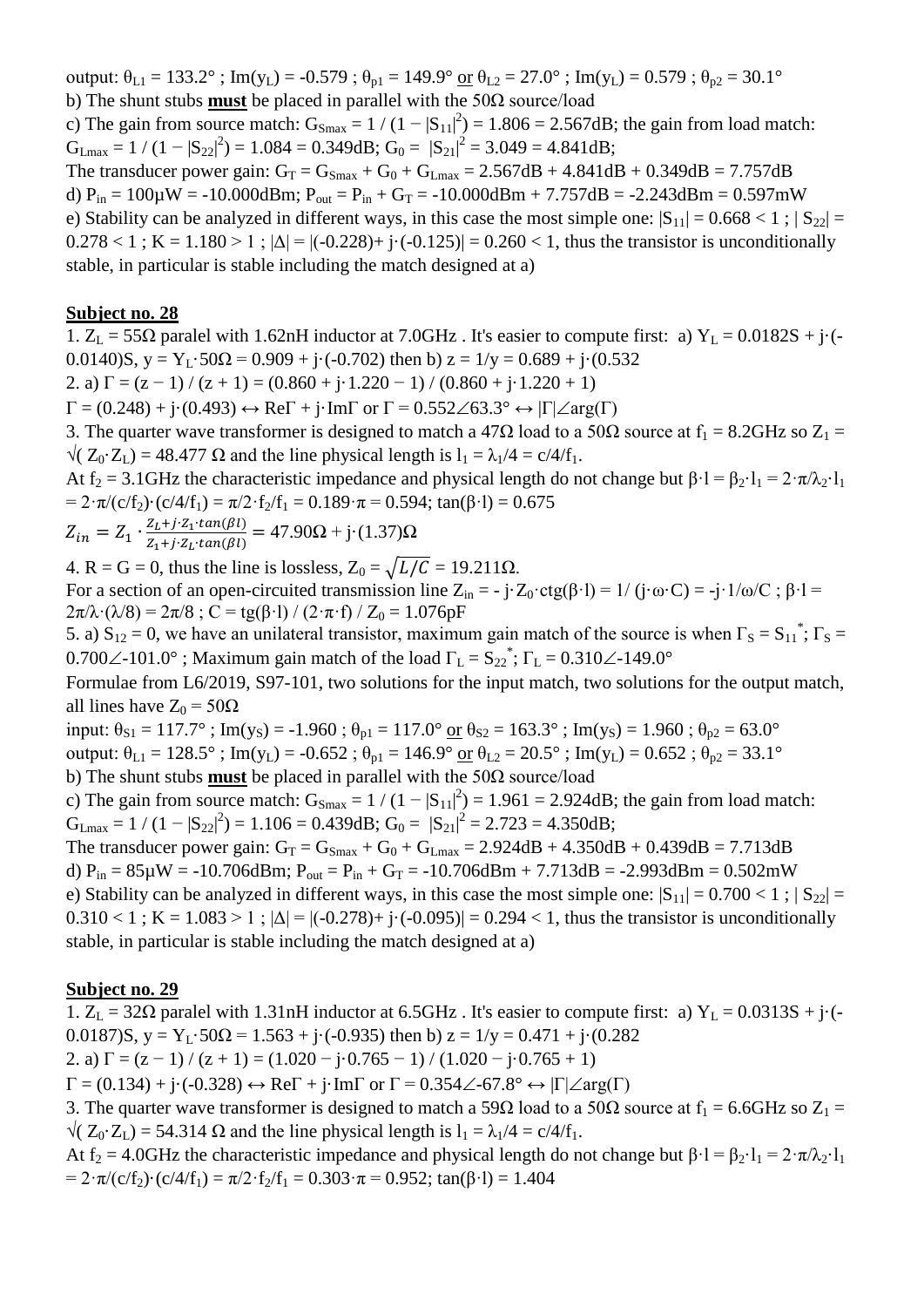$Z_{in} = Z_1 \cdot \frac{Z}{Z}$  $\frac{Z_L + j \cdot Z_1 \cdot tan(\beta t)}{Z_1 + j \cdot Z_L \cdot tan(\beta t)} = 52.71\Omega + j \cdot (-4.13)\Omega$ 

4. R = G = 0, thus the line is lossless,  $Z_0 = \sqrt{L/C} = 21.635\Omega$ . For a section of an open-circuited transmission line  $Z_{in} = -j \cdot Z_0 \cdot ctg(\beta \cdot l) = 1/(j \cdot \omega \cdot C) = -j \cdot 1/\omega/C$ ;  $\beta \cdot l =$  $2\pi/\lambda \cdot (\lambda/7) = 2\pi/7$ ; C = tg( $\beta$ ·l) / (2· $\pi$ ·f) / Z<sub>0</sub> = 0.913pF

5. a)  $S_{12} = 0$ , we have an unilateral transistor, maximum gain match of the source is when  $\Gamma_S = S_{11}^*$ ;  $\Gamma_S =$ 0.644∠-161.0°; Maximum gain match of the load  $\Gamma_{\text{L}} = S_{22}^*$ ;  $\Gamma_{\text{L}} = 0.551\angle 139.0^{\circ}$ 

Formulae from L6/2019, S97-101, two solutions for the input match, two solutions for the output match, all lines have  $Z_0 = 50\Omega$ 

input:  $\theta_{S1} = 145.5^\circ$ ; Im(y<sub>S</sub>) = -1.684;  $\theta_{p1} = 120.7^\circ$  or  $\theta_{S2} = 15.5^\circ$ ; Im(y<sub>S</sub>) = 1.684;  $\theta_{p2} = 59.3^\circ$ 

output:  $\theta_{L1} = 172.2^{\circ}$ ; Im(y<sub>L</sub>) = -1.321;  $\theta_{p1} = 127.1^{\circ}$  or  $\theta_{L2} = 48.8^{\circ}$ ; Im(y<sub>L</sub>) = 1.321;  $\theta_{p2} = 52.9^{\circ}$ 

b) The shunt stubs **must** be placed in parallel with the 50Ω source/load

c) The gain from source match:  $G_{\text{Smax}} = 1/(1-|S_{11}|^2) = 1.709 = 2.326dB$ ; the gain from load match:  $G_{\text{Lmax}} = 1 / (1 - |S_{22}|^2) = 1.436 = 1.571 \text{dB}; G_0 = |S_{21}|^2 = 3.151 = 4.984 \text{dB};$ 

The transducer power gain:  $G_T = G_{Smax} + G_0 + G_{Lmax} = 2.326dB + 4.984dB + 1.571dB = 8.882dB$ d)  $P_{in} = 100\mu W = -10.000dBm$ ;  $P_{out} = P_{in} + G_T = -10.000dBm + 8.882dB = -1.118dBm = 0.773mW$ e) Stability can be analyzed in different ways, in this case the most simple one:  $|S_{11}| = 0.644 < 1$ ;  $|S_{22}| =$  $0.551 < 1$ ; K = 1.162 > 1;  $|\Delta| = |(0.198) + |(0.225)| = 0.299 < 1$ , thus the transistor is unconditionally stable, in particular is stable including the match designed at a)

## **Subject no. 30**

1.  $Z_L$  = 52Ω series with 0.48pF capacitor at 7.4GHz. It's easier to compute first: b)  $Z_L$  = 52.00Ω + j·(- $(44.81)\Omega$ ,  $z = Z_1/50\Omega = 1.040 + i(-0.896)$  then a)  $y = 1/z = 0.552 + i(0.475)$ 

2. a)  $\Gamma = (z - 1) / (z + 1) = (0.900 - j \cdot 0.900 - 1) / (0.900 - j \cdot 0.900 + 1)$ 

 $\Gamma = (0.140) + \mathbf{j} \cdot (-0.407) \leftrightarrow \text{Re}\Gamma + \mathbf{j} \cdot \text{Im}\Gamma$  or  $\Gamma = 0.431 \angle -71.0^{\circ} \leftrightarrow |\Gamma| \angle \text{arg}(\Gamma)$ 

3. The quarter wave transformer is designed to match a 36 $\Omega$  load to a 50 $\Omega$  source at  $f_1 = 9.3 \text{GHz}$  so  $Z_1 =$  $\sqrt{(Z_0 \cdot Z_1)} = 42.426 \Omega$  and the line physical length is  $l_1 = \lambda_1/4 = c/4/f_1$ .

At f<sub>2</sub> = 2.8GHz the characteristic impedance and physical length do not change but  $\beta$ ·l =  $\beta$ <sub>2</sub>·l<sub>1</sub> =  $2 \cdot \pi / \lambda$ <sup>2</sup>·l<sub>1</sub> =  $2 \cdot \pi/(c/f_2) \cdot (c/4/f_1) = \pi/2 \cdot f_2/f_1 = 0.151 \cdot \pi = 0.473$ ; tan( $\beta \cdot l$ ) = 0.512

 $Z_{in} = Z_1 \cdot \frac{Z}{Z}$  $\frac{Z_L + j \cdot Z_1 \cdot tan(\beta t)}{Z_1 + j \cdot Z_L \cdot tan(\beta t)} = 38.22\Omega + j \cdot (5.11)\Omega$ 

4. R = G = 0, thus the line is lossless,  $Z_0 = \sqrt{L/C} = 18.744 \Omega$ . For a section of an open-circuited transmission line  $Z_{in} = -j \cdot Z_0 \cdot \text{ctg}(\beta \cdot l) = 1/(j \cdot \omega \cdot C) = -j \cdot 1/\omega/C$ ;  $\beta \cdot l =$  $2\pi/\lambda \cdot (\lambda/13) = 2\pi/13$ ; C = tg( $\beta$ ·l) / (2·π·f) / Z<sub>0</sub> = 0.365pF

5. a)  $S_{12} = 0$ , we have an unilateral transistor, maximum gain match of the source is when  $\Gamma_S = S_{11}^*$ ;  $\Gamma_S =$ 0.660 $\angle$ -110.0°; Maximum gain match of the load  $\Gamma_L = S_{22}^*$ ;  $\Gamma_L = 0.270 \angle$ -163.0°

Formulae from L6/2019, S97-101, two solutions for the input match, two solutions for the output match, all lines have  $Z_0 = 50\Omega$ 

input:  $\theta_{S1} = 120.6^\circ$ ; Im(y<sub>S</sub>) = -1.757;  $\theta_{p1} = 119.6^\circ$  or  $\theta_{S2} = 169.4^\circ$ ; Im(y<sub>S</sub>) = 1.757;  $\theta_{p2} = 60.4^\circ$ output:  $\theta_{L1} = 134.3^\circ$ ; Im(y<sub>L</sub>) = -0.561;  $\theta_{p1} = 150.7^\circ$  or  $\theta_{L2} = 28.7^\circ$ ; Im(y<sub>L</sub>) = 0.561;  $\theta_{p2} = 29.3^\circ$ b) The shunt stubs **must** be placed in parallel with the 50Ω source/load

c) The gain from source match:  $G_{\text{Smax}} = 1/(1-|S_{11}|^2) = 1.772 = 2.484dB$ ; the gain from load match:  $G_{Lmax} = 1 / (1 - |S_{22}|^2) = 1.079 = 0.329dB$ ;  $G_0 = |S_{21}|^2 = 3.133 = 4.959dB$ ;

The transducer power gain:  $G_T = G_{Smax} + G_0 + G_{Lmax} = 2.484 dB + 4.959 dB + 0.329 dB = 7.772 dB$ d)  $P_{in} = 85\mu W = -10.706$ dBm;  $P_{out} = P_{in} + G_T = -10.706$ dBm + 7.772dB = -2.933dBm = 0.509mW e) Stability can be analyzed in different ways, in this case the most simple one:  $|S_{11}| = 0.660 < 1$ ;  $|S_{22}| =$  $0.270 < 1$ ; K = 1.206 > 1;  $|\Delta| = |(-0.216) + (-0.130)| = 0.252 < 1$ , thus the transistor is unconditionally stable, in particular is stable including the match designed at a)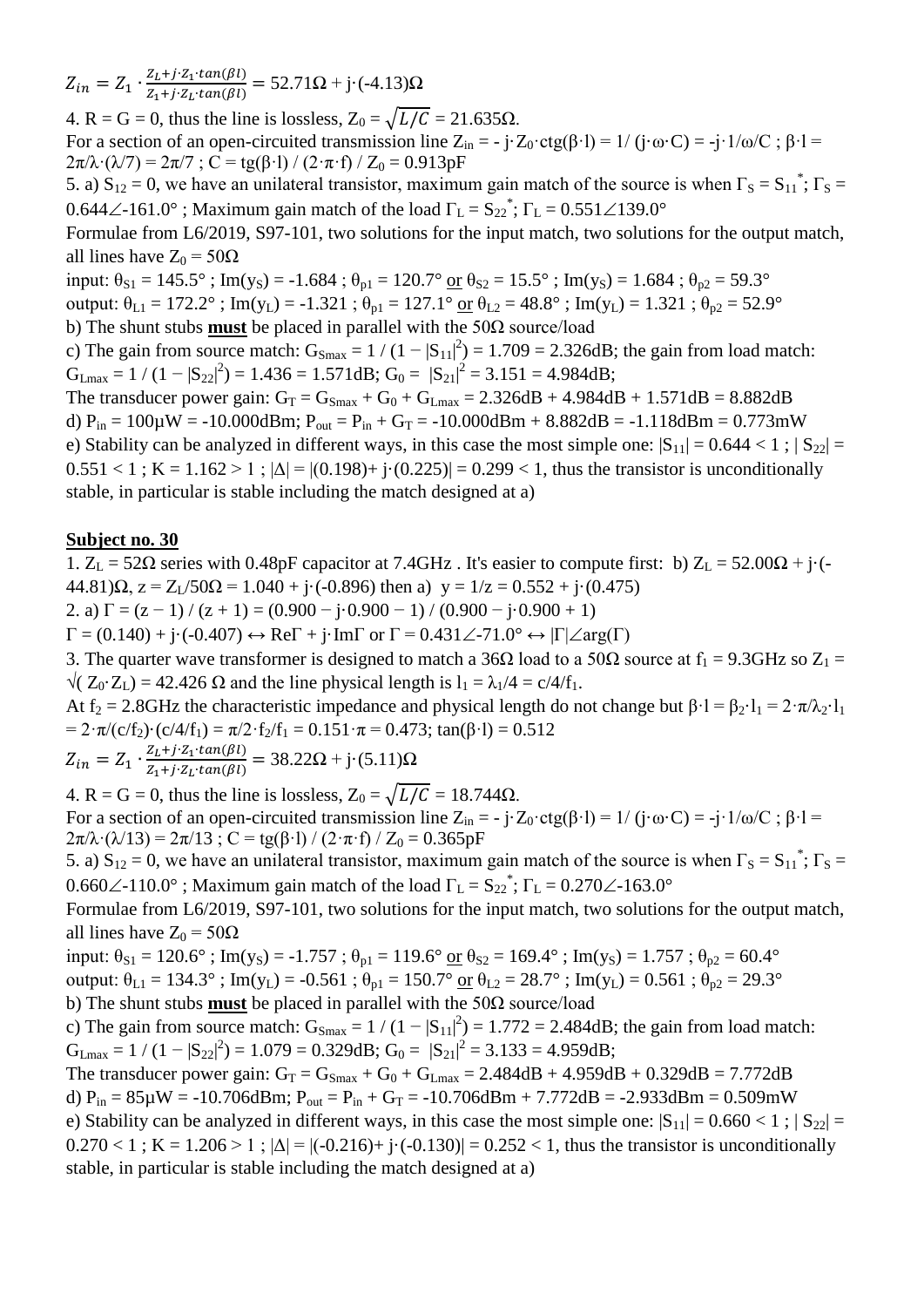1.  $Z_L = 36\Omega$  paralel with 1.16nH inductor at 9.9GHz. It's easier to compute first: a)  $Y_L = 0.0278S + j\cdot(-1)$ 0.0139)S,  $y = Y_L 50\Omega = 1.389 + i(-0.693)$  then b)  $z = 1/y = 0.576 + i(0.288)$ 2. a)  $\Gamma = (z - 1) / (z + 1) = (1.105 + j \cdot 0.765 - 1) / (1.105 + j \cdot 0.765 + 1)$ 

 $\Gamma = (0.161) + \mathbf{j} \cdot (0.305) \leftrightarrow \text{Re}\Gamma + \mathbf{j} \cdot \text{Im}\Gamma$  or  $\Gamma = 0.345 \angle 62.2^{\circ} \leftrightarrow |\Gamma| \angle \text{arg}(\Gamma)$ 

3. The quarter wave transformer is designed to match a 72 $\Omega$  load to a 50 $\Omega$  source at  $f_1 = 9.7$ GHz so  $Z_1 =$  $\sqrt{(Z_0 \cdot Z_1)} = 60.000 \Omega$  and the line physical length is  $l_1 = \lambda_1/4 = c/4/f_1$ .

At f<sub>2</sub> = 2.2GHz the characteristic impedance and physical length do not change but  $\beta \cdot l = \beta_2 \cdot l_1 = 2 \cdot \pi / \lambda_2 \cdot l_1$ =  $2 \cdot \pi/(c/f_2) \cdot (c/4/f_1) = \pi/2 \cdot f_2/f_1 = 0.113 \cdot \pi = 0.356$ ; tan( $\beta \cdot l$ ) = 0.372

$$
Z_{in} = Z_1 \cdot \frac{Z_L + j \cdot Z_1 \cdot tan(\beta l)}{Z_1 + j \cdot Z_L \cdot tan(\beta l)} = 68.34 \Omega + j \cdot (-8.19) \Omega
$$

4. R = G = 0, thus the line is lossless,  $Z_0 = \sqrt{L/C} = 28.868\Omega$ .

For a section of an open-circuited transmission line  $Z_{in} = -j \cdot Z_0 \cdot ctg(\beta \cdot l) = 1/(j \cdot \omega \cdot C) = -j \cdot 1/\omega/C$ ;  $\beta \cdot l =$  $2\pi/\lambda \cdot (\lambda/9) = 2\pi/9$ ; C = tg( $\beta$ ·l) / (2· $\pi$ ·f) / Z<sub>0</sub> = 0.406pF

5. a)  $S_{12} = 0$ , we have an unilateral transistor, maximum gain match of the source is when  $\Gamma_S = S_{11}^*$ ;  $\Gamma_S =$  $0.680\angle 172.0^{\circ}$  ; Maximum gain match of the load  $\Gamma_{\rm L} = S_{22}^*$ ;  $\Gamma_{\rm L} = 0.560\angle 123.7^{\circ}$ 

Formulae from L6/2019, S97-101, two solutions for the input match, two solutions for the output match, all lines have  $Z_0 = 50\Omega$ 

input:  $\theta_{S1} = 160.4^\circ$ ; Im(y<sub>S</sub>) = -1.855;  $\theta_{p1} = 118.3^\circ$  or  $\theta_{S2} = 27.6^\circ$ ; Im(y<sub>S</sub>) = 1.855;  $\theta_{p2} = 61.7^\circ$ output:  $\theta_{L1} = 0.2^\circ$ ; Im(y<sub>L</sub>) = -1.352;  $\theta_{p1} = 126.5^\circ$  or  $\theta_{L2} = 56.1^\circ$ ; Im(y<sub>L</sub>) = 1.352;  $\theta_{p2} = 53.5^\circ$ b) The shunt stubs **must** be placed in parallel with the 50Ω source/load

c) The gain from source match:  $G_{\text{Smax}} = 1/(1-|S_{11}|^2) = 1.860 = 2.695dB$ ; the gain from load match:  $G_{Lmax} = 1 / (1 - |S_{22}|^2) = 1.457 = 1.634 dB$ ;  $G_0 = |S_{21}|^2 = 3.663 = 5.639 dB$ ;

The transducer power gain:  $G_T = G_{Smax} + G_0 + G_{Lmax} = 2.695dB + 5.639dB + 1.634dB = 9.968dB$ d)  $P_{in} = 145 \mu W = -8.386$ dBm;  $P_{out} = P_{in} + G_T = -8.386$ dBm + 9.968dB = 1.582dBm = 1.440mW e) Stability can be analyzed in different ways, in this case the most simple one:  $|S_{11}| = 0.680 < 1$ ;  $|S_{22}| =$  $0.560 < 1$ ; K = 1.103 > 1;  $|\Delta| = |(0.007) + i(0.355)| = 0.355 < 1$ , thus the transistor is unconditionally stable, in particular is stable including the match designed at a)

# **Subject no. 32**

1.  $Z_L = 46\Omega$  paralel with 0.60pF capacitor at 6.7GHz. It's easier to compute first: a)  $Y_L = 0.0217S +$ j·(0.0253)S, y = Y<sub>L</sub>·50 $\Omega$  = 1.087 + j·(1.263) then b) z = 1/y = 0.391 + j·(-0.455) 2. a)  $\Gamma = (z - 1) / (z + 1) = (0.835 + i \cdot 0.830 - 1) / (0.835 + i \cdot 0.830 + 1)$ 

 $\Gamma = (0.095) + \mathfrak{j} \cdot (0.409) \leftrightarrow \text{Re}\Gamma + \mathfrak{j} \cdot \text{Im}\Gamma$  or  $\Gamma = 0.420 \angle 76.9^{\circ} \leftrightarrow |\Gamma| \angle \text{arg}(\Gamma)$ 

3. The quarter wave transformer is designed to match a 72 $\Omega$  load to a 50 $\Omega$  source at  $f_1 = 10.0 \text{GHz}$  so  $Z_1 =$  $\sqrt{(Z_0 \cdot Z_1)} = 60.000 \Omega$  and the line physical length is  $l_1 = \lambda_1/4 = c/4/f_1$ .

At f<sub>2</sub> = 2.1GHz the characteristic impedance and physical length do not change but  $\beta \cdot 1 = \beta_2 \cdot 1_1 = 2 \cdot \pi / \lambda_2 \cdot 1_1$ =  $2 \cdot \pi/(c/f_2) \cdot (c/4/f_1) = \pi/2 \cdot f_2/f_1 = 0.105 \cdot \pi = 0.330$ ; tan( $\beta \cdot l$ ) = 0.342

$$
Z_{in} = Z_1 \cdot \frac{Z_L + j \cdot Z_1 \cdot tan(\beta l)}{Z_1 + j \cdot Z_L \cdot tan(\beta l)} = 68.82 \Omega + j \cdot (-7.73) \Omega
$$

4. R = G = 0, thus the line is lossless,  $Z_0 = \sqrt{L/C} = 32.596\Omega$ . For a section of an open-circuited transmission line  $Z_{in} = -j \cdot Z_0 \cdot \text{ctg}(\beta \cdot l) = 1/(j \cdot \omega \cdot C) = -j \cdot 1/\omega/C$ ;  $\beta \cdot l =$  $2\pi/\lambda \cdot (\lambda/7) = 2\pi/7$ ; C = tg( $\beta$ ·l) / (2· $\pi$ ·f) / Z<sub>0</sub> = 0.658pF

5. a)  $S_{12} = 0$ , we have an unilateral transistor, maximum gain match of the source is when  $\Gamma_S = S_{11}^*$ ;  $\Gamma_S =$ 0.640 $\angle$ -147.6°; Maximum gain match of the load  $\Gamma_L = S_{22}^*$ ;  $\Gamma_L = 0.550 \angle 148.0^\circ$ 

Formulae from L6/2019, S97-101, two solutions for the input match, two solutions for the output match, all lines have  $Z_0 = 50\Omega$ 

input:  $\theta_{S1} = 138.7^\circ$ ; Im(y<sub>S</sub>) = -1.666;  $\theta_{p1} = 121.0^\circ$  or  $\theta_{S2} = 8.9^\circ$ ; Im(y<sub>S</sub>) = 1.666;  $\theta_{p2} = 59.0^\circ$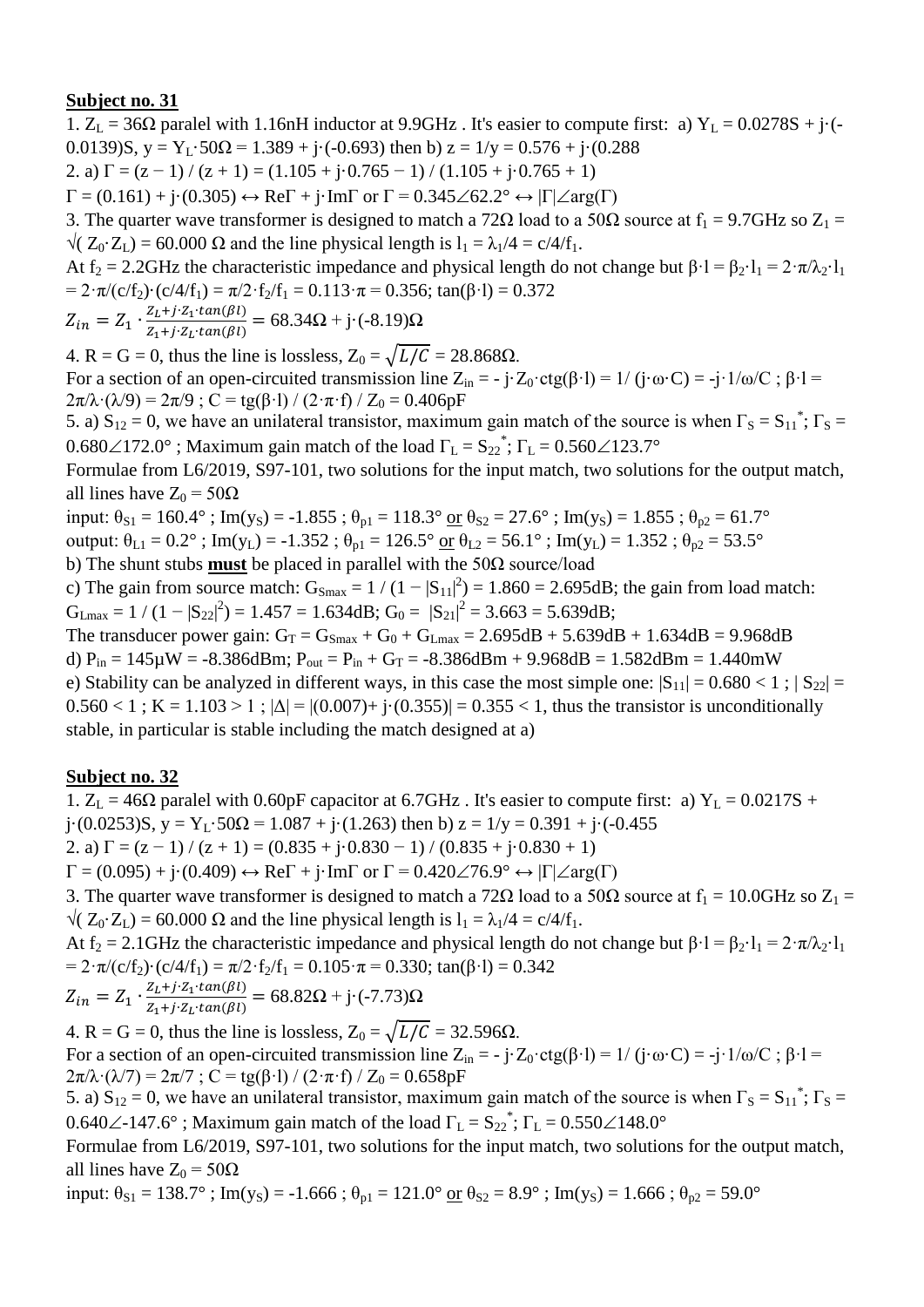output:  $\theta_{L1} = 167.7^\circ$ ; Im(y<sub>L</sub>) = -1.317;  $\theta_{p1} = 127.2^\circ$  or  $\theta_{L2} = 44.3^\circ$ ; Im(y<sub>L</sub>) = 1.317;  $\theta_{p2} = 52.8^\circ$ b) The shunt stubs **must** be placed in parallel with the 50Ω source/load

c) The gain from source match:  $G_{\text{Smax}} = 1/(1-|S_{11}|^2) = 1.694 = 2.289dB$ ; the gain from load match:  $G_{\text{Lmax}} = 1 / (1 - |S_{22}|^2) = 1.434 = 1.565 dB; G_0 = |S_{21}|^2 = 2.958 = 4.711 dB;$ 

The transducer power gain:  $G_T = G_{Smax} + G_0 + G_{Lmax} = 2.289dB + 4.711dB + 1.565dB = 8.564dB$ d)  $P_{in} = 50\mu$ W = -13.010dBm;  $P_{out} = P_{in} + G_T = -13.010$ dBm + 8.564dB = -4.447dBm = 0.359mW e) Stability can be analyzed in different ways, in this case the most simple one:  $|S_{11}| = 0.640 < 1$ ;  $|S_{22}| =$  $0.550 < 1$ ; K = 1.186 > 1;  $|\Delta| = |(0.255) + i(0.119)| = 0.282 < 1$ , thus the transistor is unconditionally stable, in particular is stable including the match designed at a)

#### **Subject no. 33**

1.  $Z_L = 25\Omega$  series with 0.30pF capacitor at 7.8GHz. It's easier to compute first: b)  $Z_L = 25.00\Omega + i(-1.000)$ 68.01) $\Omega$ ,  $z = Z_L/50\Omega = 0.500 + j \cdot (-1.360)$  then a)  $y = 1/z = 0.238 + j \cdot (0.648)$ 2. a)  $\Gamma = (z - 1) / (z + 1) = (1.290 - j \cdot 0.755 - 1) / (1.290 - j \cdot 0.755 + 1)$  $\Gamma = (0.212) + i \cdot (-0.260) \leftrightarrow \text{Re} \Gamma + i \cdot \text{Im} \Gamma$  or  $\Gamma = 0.335 \angle 50.7^{\circ} \leftrightarrow |\Gamma| \angle \text{arg}(\Gamma)$ 

3. The quarter wave transformer is designed to match a 60 $\Omega$  load to a 50 $\Omega$  source at  $f_1 = 7.0 \text{GHz}$  so  $Z_1 =$  $\sqrt{(Z_0 \cdot Z_1)} = 54.772 \Omega$  and the line physical length is  $l_1 = \lambda_1/4 = c/4/f_1$ .

At f<sub>2</sub> = 2.0GHz the characteristic impedance and physical length do not change but  $\beta \cdot 1 = \beta_2 \cdot 1_1 = 2 \cdot \pi / \lambda_2 \cdot 1_1$ =  $2 \cdot \pi/(c/f_2) \cdot (c/4/f_1) = \pi/2 \cdot f_2/f_1 = 0.143 \cdot \pi = 0.449$ ; tan( $\beta \cdot l$ ) = 0.482

$$
Z_{in} = Z_1 \cdot \frac{Z_L + j \cdot Z_1 \cdot tan(\beta l)}{Z_1 + j \cdot Z_L \cdot tan(\beta l)} = 57.82 \Omega + j \cdot (-4.13) \Omega
$$

4. R = G = 0, thus the line is lossless,  $Z_0 = \sqrt{L/C} = 25.081\Omega$ .

For a section of an open-circuited transmission line  $Z_{in} = -j \cdot Z_0 \cdot ctg(\beta \cdot l) = 1/(j \cdot \omega \cdot C) = -j \cdot 1/\omega/C$ ;  $\beta \cdot l =$  $2\pi/\lambda \cdot (\lambda/7) = 2\pi/7$ ; C = tg( $\beta$ ·l) / (2· $\pi$ ·f) / Z<sub>0</sub> = 0.534pF

5. a)  $S_{12} = 0$ , we have an unilateral transistor, maximum gain match of the source is when  $\Gamma_s = S_{11}^*$ ;  $\Gamma_s =$ 0.672 $\angle$ -107.3°; Maximum gain match of the load  $\Gamma_L = S_{22}^*$ ;  $\Gamma_L = 0.282 \angle$ -158.8°

Formulae from L6/2019, S97-101, two solutions for the input match, two solutions for the output match, all lines have  $Z_0 = 50\Omega$ 

input:  $\theta_{S1} = 119.8^\circ$ ; Im(y<sub>S</sub>) = -1.815;  $\theta_{p1} = 118.9^\circ$  or  $\theta_{S2} = 167.5^\circ$ ; Im(y<sub>S</sub>) = 1.815;  $\theta_{p2} = 61.1^\circ$ 

output:  $\theta_{L1} = 132.6^\circ$ ; Im(y<sub>L</sub>) = -0.588;  $\theta_{p1} = 149.6^\circ$  or  $\theta_{L2} = 26.2^\circ$ ; Im(y<sub>L</sub>) = 0.588;  $\theta_{p2} = 30.4^\circ$ 

b) The shunt stubs **must** be placed in parallel with the 50Ω source/load

c) The gain from source match:  $G_{\text{Smax}} = 1/(1-|S_{11}|^2) = 1.823 = 2.609dB$ ; the gain from load match:  $G_{\text{Lmax}} = 1 / (1 - |S_{22}|^2) = 1.086 = 0.360 \text{dB}; G_0 = |S_{21}|^2 = 3.007 = 4.781 \text{dB};$ 

The transducer power gain:  $G_T = G_{Smax} + G_0 + G_{Lmax} = 2.609dB + 4.781dB + 0.360dB = 7.750dB$ d)  $P_{in} = 55\mu W = -12.596dBm$ ;  $P_{out} = P_{in} + G_T = -12.596dBm + 7.750dB = -4.847dBm = 0.328mW$ e) Stability can be analyzed in different ways, in this case the most simple one:  $|S_{11}| = 0.672 < 1$ ;  $|S_{22}| =$  $0.282 < 1$ ; K = 1.167 > 1;  $|\Delta| = |(-0.234) + (-0.122)| = 0.264 < 1$ , thus the transistor is unconditionally stable, in particular is stable including the match designed at a)

### **Subject no. 34**

1.  $Z_L$  = 58 $\Omega$  series with 1.75nH inductor at 6.5GHz. It's easier to compute first: b)  $Z_L$  = 58.00 $\Omega$  +

 $j \cdot (71.47)\Omega$ ,  $z = Z_1/50\Omega = 1.160 + j \cdot (1.429)$  then a)  $y = 1/z = 0.342 + j \cdot (-0.422)$ 

2. a)  $\Gamma = (z - 1) / (z + 1) = (0.870 + i \cdot 0.705 - 1) / (0.870 + i \cdot 0.705 + 1)$ 

 $\Gamma = (0.064) + i(0.353) \leftrightarrow \text{Re}\Gamma + i\cdot\text{Im}\Gamma$  or  $\Gamma = 0.359\angle 79.8^{\circ} \leftrightarrow |\Gamma| \angle \text{arg}(\Gamma)$ 

3. The quarter wave transformer is designed to match a 64 $\Omega$  load to a 50 $\Omega$  source at  $f_1 = 8.2\text{GHz}$  so  $Z_1 =$  $\sqrt{(Z_0 \cdot Z_1)} = 56.569 \Omega$  and the line physical length is  $l_1 = \lambda_1/4 = c/4/f_1$ .

At f<sub>2</sub> = 2.9GHz the characteristic impedance and physical length do not change but  $\beta \cdot l = \beta_2 \cdot l_1 = 2 \cdot \pi / \lambda_2 \cdot l_1$ =  $2 \cdot \pi/(c/f_2) \cdot (c/4/f_1) = \pi/2 \cdot f_2/f_1 = 0.177 \cdot \pi = 0.556$ ; tan( $\beta \cdot l$ ) = 0.621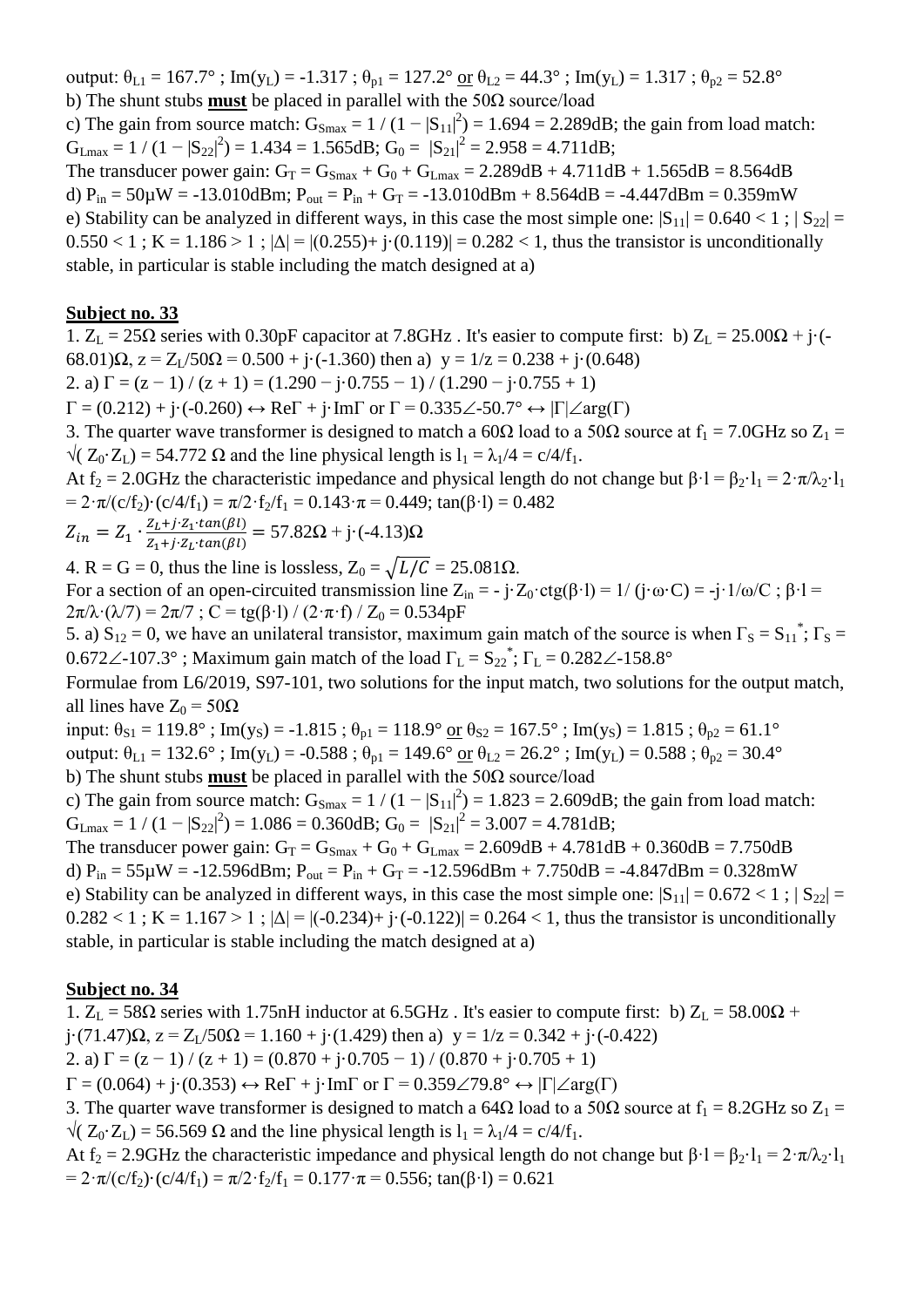$Z_{in} = Z_1 \cdot \frac{Z}{Z}$  $\frac{Z_L + j \cdot Z_1 \cdot (a \cdot h(p))}{Z_1 + j \cdot Z_L \cdot (a \cdot h(p))} = 59.38\Omega + j \cdot (-6.58)\Omega$ 

4. R = G = 0, thus the line is lossless,  $Z_0 = \sqrt{L/C} = 40.311 \Omega$ . For a section of an open-circuited transmission line  $Z_{in} = -j \cdot Z_0 \cdot ctg(\beta \cdot l) = 1/(j \cdot \omega \cdot C) = -j \cdot 1/\omega/C$ ;  $\beta \cdot l =$  $2\pi/\lambda \cdot (\lambda/6) = 2\pi/6$ ; C = tg( $\beta$ ·l) / (2· $\pi$ ·f) / Z<sub>0</sub> = 0.844pF

5. a)  $S_{12} = 0$ , we have an unilateral transistor, maximum gain match of the source is when  $\Gamma_S = S_{11}^*$ ;  $\Gamma_S =$ 0.664 $\angle$ -176.0°; Maximum gain match of the load  $\Gamma_L = S_{22}^*$ ;  $\Gamma_L = 0.556 \angle 134.0^\circ$ 

Formulae from L6/2019, S97-101, two solutions for the input match, two solutions for the output match, all lines have  $Z_0 = 50\Omega$ 

input:  $\theta_{S1} = 153.8^\circ$ ; Im(y<sub>S</sub>) = -1.776;  $\theta_{p1} = 119.4^\circ$  or  $\theta_{S2} = 22.2^\circ$ ; Im(y<sub>S</sub>) = 1.776;  $\theta_{p2} = 60.6^\circ$ 

output:  $\theta_{L1} = 174.9^\circ$ ; Im(y<sub>L</sub>) = -1.338;  $\theta_{p1} = 126.8^\circ$  or  $\theta_{L2} = 51.1^\circ$ ; Im(y<sub>L</sub>) = 1.338;  $\theta_{p2} = 53.2^\circ$ 

b) The shunt stubs **must** be placed in parallel with the 50Ω source/load

c) The gain from source match:  $G_{Smax} = 1/(1-|S_{11}|^2) = 1.789 = 2.525dB$ ; the gain from load match:  $G_{Lmax} = 1 / (1 - |S_{22}|^2) = 1.447 = 1.606 dB; G_0 = |S_{21}|^2 = 3.309 = 5.197 dB;$ 

The transducer power gain:  $G_T = G_{Smax} + G_0 + G_{Lmax} = 2.525dB + 5.197dB + 1.606dB = 9.328dB$ d)  $P_{in} = 60\mu$ W = -12.218dBm;  $P_{out} = P_{in} + G_T = -12.218$ dBm + 9.328dB = -2.891dBm = 0.514mW e) Stability can be analyzed in different ways, in this case the most simple one:  $|S_{11}| = 0.664 < 1$ ;  $|S_{22}| =$  $0.556 < 1$ ; K = 1.117 > 1;  $|\Delta| = |(0.126) + i(0.316)| = 0.340 < 1$ , thus the transistor is unconditionally stable, in particular is stable including the match designed at a)

## **Subject no. 35**

1.  $Z_L = 66\Omega$  paralel with 0.54nH inductor at 7.8GHz. It's easier to compute first: a)  $Y_L = 0.0152S + j\cdot(-1.0152S)$ 0.0378)S,  $y = Y_1 \cdot 50\Omega = 0.758 + i \cdot (-1.889)$  then b)  $z = 1/y = 0.183 + i \cdot (0.456$ 

2. a)  $\Gamma = (z - 1) / (z + 1) = (1.290 - j \cdot 0.765 - 1) / (1.290 - j \cdot 0.765 + 1)$ 

 $\Gamma = (0.214) + \mathbf{j} \cdot (-0.262) \leftrightarrow \text{Re}\Gamma + \mathbf{j} \cdot \text{Im}\Gamma$  or  $\Gamma = 0.339\angle 50.8^{\circ} \leftrightarrow |\Gamma| \angle \text{arg}(\Gamma)$ 

3. The quarter wave transformer is designed to match a 55 $\Omega$  load to a 50 $\Omega$  source at  $f_1 = 8.5\text{GHz}$  so  $Z_1 =$  $\sqrt{(Z_0 \cdot Z_1)} = 52.440 \Omega$  and the line physical length is  $1_1 = \lambda_1/4 = c/4/f_1$ .

At f<sub>2</sub> = 4.1GHz the characteristic impedance and physical length do not change but  $\beta$ ·l =  $\beta$ <sub>2</sub>·l<sub>1</sub> =  $2 \cdot \pi / \lambda$ <sup>2</sup>·l<sub>1</sub> =  $2 \cdot \pi/(c/f_2) \cdot (c/4/f_1) = \pi/2 \cdot f_2/f_1 = 0.241 \cdot \pi = 0.758$ ; tan( $\beta \cdot l$ ) = 0.946

$$
Z_{in} = Z_1 \cdot \frac{Z_L + j \cdot Z_1 \cdot tan(\beta l)}{Z_1 + j \cdot Z_L \cdot tan(\beta l)} = 52.52 \Omega + j \cdot (-2.50) \Omega
$$

4. R = G = 0, thus the line is lossless,  $Z_0 = \sqrt{L/C} = 16.903\Omega$ . For a section of an open-circuited transmission line  $Z_{in} = -j \cdot Z_0 \cdot \text{ctg}(\beta \cdot l) = 1/(j \cdot \omega \cdot C) = -j \cdot 1/\omega/C$ ;  $\beta \cdot l =$  $2\pi/\lambda \cdot (\lambda/14) = 2\pi/14$ ; C = tg( $\beta$ ·l) / (2·π·f) / Z<sub>0</sub> = 0.515pF

5. a)  $S_{12} = 0$ , we have an unilateral transistor, maximum gain match of the source is when  $\Gamma_S = S_{11}^*$ ;  $\Gamma_S =$ 0.640 $\angle$ -151.5°; Maximum gain match of the load  $\Gamma_L = S_{22}^*$ ;  $\Gamma_L = 0.550 \angle 145.0^\circ$ 

Formulae from L6/2019, S97-101, two solutions for the input match, two solutions for the output match, all lines have  $Z_0 = 50\Omega$ 

input:  $\theta_{S1} = 140.6^\circ$ ; Im(y<sub>S</sub>) = -1.666;  $\theta_{p1} = 121.0^\circ$  or  $\theta_{S2} = 10.9^\circ$ ; Im(y<sub>S</sub>) = 1.666;  $\theta_{p2} = 59.0^\circ$ output:  $\theta_{L1} = 169.2^\circ$ ; Im(y<sub>L</sub>) = -1.317;  $\theta_{p1} = 127.2^\circ$  or  $\theta_{L2} = 45.8^\circ$ ; Im(y<sub>L</sub>) = 1.317;  $\theta_{p2} = 52.8^\circ$ 

b) The shunt stubs **must** be placed in parallel with the 50Ω source/load

c) The gain from source match:  $G_{Smax} = 1/(1-|S_{11}|^2) = 1.694 = 2.289dB$ ; the gain from load match:  $G_{Lmax} = 1 / (1 - |S_{22}|^2) = 1.434 = 1.565 dB; G_0 = |S_{21}|^2 = 3.017 = 4.796 dB;$ 

The transducer power gain:  $G_T = G_{Smax} + G_0 + G_{Lmax} = 2.289 dB + 4.796 dB + 1.565 dB = 8.649 dB$ d)  $P_{in} = 55\mu W = -12.596$ dBm;  $P_{out} = P_{in} + G_T = -12.596$ dBm + 8.649dB = -3.947dBm = 0.403mW e) Stability can be analyzed in different ways, in this case the most simple one:  $|S_{11}| = 0.640 < 1$ ;  $|S_{22}| =$  $0.550 < 1$ ; K = 1.181 > 1;  $|\Delta| = |(0.241) + i(0.152)| = 0.285 < 1$ , thus the transistor is unconditionally stable, in particular is stable including the match designed at a)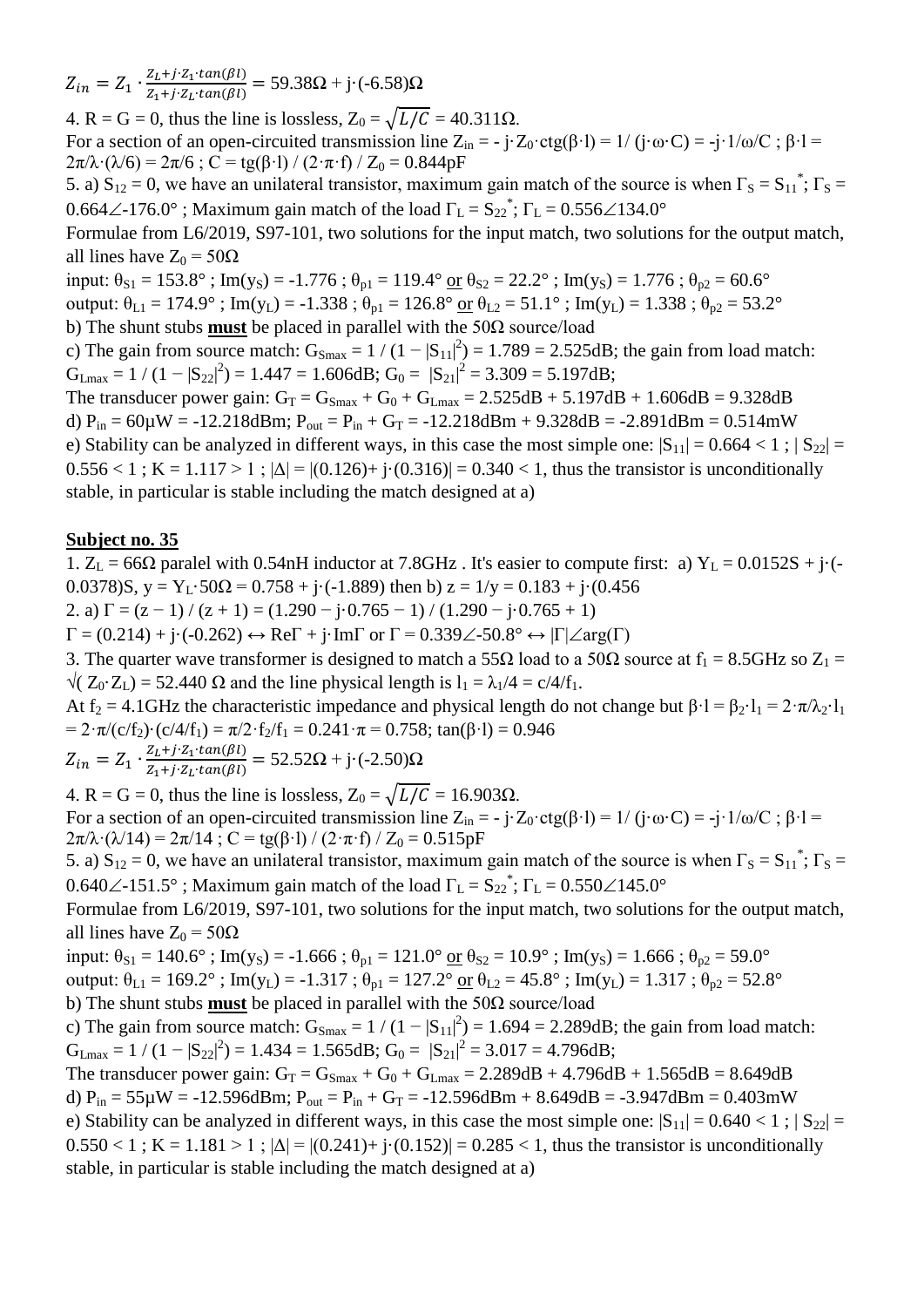1.  $Z_L = 42\Omega$  paralel with 0.94nH inductor at 7.1GHz. It's easier to compute first: a)  $Y_L = 0.0238S + j\cdot(-1)$ 0.0238)S,  $y = Y_L \cdot 50\Omega = 1.190 + i \cdot (-1.192)$  then b)  $z = 1/y = 0.419 + i \cdot (0.420)$ 2. a)  $\Gamma = (z - 1) / (z + 1) = (1.045 - j \cdot 1.195 - 1) / (1.045 - j \cdot 1.195 + 1)$ 

 $\Gamma = (0.271) + \mathrm{i} \cdot (-0.426) \leftrightarrow \mathrm{Re} \Gamma + \mathrm{i} \cdot \mathrm{Im} \Gamma$  or  $\Gamma = 0.505 \angle 57.5^{\circ} \leftrightarrow |\Gamma| \angle \mathrm{arg}(\Gamma)$ 

3. The quarter wave transformer is designed to match a 48 $\Omega$  load to a 50 $\Omega$  source at  $f_1 = 9.3 \text{GHz}$  so  $Z_1 =$  $\sqrt{(Z_0 \cdot Z_1)} = 48.990 \Omega$  and the line physical length is  $l_1 = \lambda_1/4 = c/4/f_1$ .

At f<sub>2</sub> = 2.4GHz the characteristic impedance and physical length do not change but  $\beta \cdot l = \beta_2 \cdot l_1 = 2 \cdot \pi / \lambda_2 \cdot l_1$ =  $2 \cdot \pi/(c/f_2) \cdot (c/4/f_1) = \pi/2 \cdot f_2/f_1 = 0.129 \cdot \pi = 0.405$ ; tan( $\beta \cdot l$ ) = 0.429

$$
Z_{in} = Z_1 \cdot \frac{Z_L + j \cdot Z_1 \cdot tan(\beta l)}{Z_1 + j \cdot Z_L \cdot tan(\beta l)} = 48.30 \Omega + j \cdot (0.71) \Omega
$$

4. R = G = 0, thus the line is lossless,  $Z_0 = \sqrt{L/C} = 30.000\Omega$ . For a section of an open-circuited transmission line  $Z_{in} = -j \cdot Z_0 \cdot \text{ctg}(\beta \cdot l) = 1/(j \cdot \omega \cdot C) = -j \cdot 1/\omega/C$ ;  $\beta \cdot l =$ 

 $2\pi/\lambda \cdot (\lambda/10) = 2\pi/10$ ; C = tg( $\beta$ ·l) / (2·π·f) / Z<sub>0</sub> = 0.507pF

5. a)  $S_{12} = 0$ , we have an unilateral transistor, maximum gain match of the source is when  $\Gamma_S = S_{11}^*$ ;  $\Gamma_S =$ 0.637 $\angle$ -141.1°; Maximum gain match of the load  $\Gamma_L = S_{22}^*$ ;  $\Gamma_L = 0.550 \angle 152.7^\circ$ 

Formulae from L6/2019, S97-101, two solutions for the input match, two solutions for the output match, all lines have  $Z_0 = 50\Omega$ 

input:  $\theta_{S1} = 135.3^\circ$ ; Im(y<sub>S</sub>) = -1.653;  $\theta_{p1} = 121.2^\circ$  or  $\theta_{S2} = 5.8^\circ$ ; Im(y<sub>S</sub>) = 1.653;  $\theta_{p2} = 58.8^\circ$ output:  $\theta_{L1} = 165.3^\circ$ ; Im(y<sub>L</sub>) = -1.317;  $\theta_{p1} = 127.2^\circ$  or  $\theta_{L2} = 42.0^\circ$ ; Im(y<sub>L</sub>) = 1.317;  $\theta_{p2} = 52.8^\circ$ b) The shunt stubs **must** be placed in parallel with the 50Ω source/load

c) The gain from source match:  $G_{\text{Smax}} = 1/(1-|S_{11}|^2) = 1.683 = 2.260dB$ ; the gain from load match:  $G_{Lmax} = 1 / (1 - |S_{22}|^2) = 1.434 = 1.565 dB; G_0 = |S_{21}|^2 = 2.863 = 4.568 dB;$ 

The transducer power gain:  $G_T = G_{Smax} + G_0 + G_{Lmax} = 2.260dB + 4.568dB + 1.565dB = 8.393dB$ d)  $P_{in} = 65\mu W = -11.871dBm$ ;  $P_{out} = P_{in} + G_T = -11.871dBm + 8.393dB = -3.478dBm = 0.449mW$ e) Stability can be analyzed in different ways, in this case the most simple one:  $|S_{11}| = 0.637 < 1$ ;  $|S_{22}| =$  $0.550 < 1$ ; K = 1.201 > 1;  $|\Delta| = |(0.265) + i(0.060)| = 0.272 < 1$ , thus the transistor is unconditionally stable, in particular is stable including the match designed at a)

# **Subject no. 37**

1.  $Z_L = 38\Omega$  paralel with 0.26pF capacitor at 9.7GHz. It's easier to compute first: a)  $Y_L = 0.0263S +$ j·(0.0158)S, y = Y<sub>L</sub>·50 $\Omega$  = 1.316 + j·(0.792) then b) z = 1/y = 0.558 + j·(-0.336) 2. a)  $\Gamma = (z - 1) / (z + 1) = (0.935 + i \cdot 1.065 - 1) / (0.935 + i \cdot 1.065 + 1)$ 

 $\Gamma = (0.207) + \mathbf{j} \cdot (0.437) \leftrightarrow \text{Re}\Gamma + \mathbf{j} \cdot \text{Im}\Gamma$  or  $\Gamma = 0.483\angle 64.7^{\circ} \leftrightarrow |\Gamma| \angle \text{arg}(\Gamma)$ 

3. The quarter wave transformer is designed to match a 73 $\Omega$  load to a 50 $\Omega$  source at  $f_1 = 9.1 \text{GHz}$  so  $Z_1 =$  $\sqrt{(Z_0 \cdot Z_1)} = 60.415 \Omega$  and the line physical length is  $l_1 = \lambda_1/4 = c/4/f_1$ .

At f<sub>2</sub> = 4.4GHz the characteristic impedance and physical length do not change but  $\beta \cdot 1 = \beta_2 \cdot 1_1 = 2 \cdot \pi / \lambda_2 \cdot 1_1$ =  $2 \cdot \pi/(c/f_2) \cdot (c/4/f_1) = \pi/2 \cdot f_2/f_1 = 0.242 \cdot \pi = 0.760$ ; tan( $\beta \cdot l$ ) = 0.950

$$
Z_{in} = Z_1 \cdot \frac{Z_L + j \cdot Z_1 \cdot tan(\beta l)}{Z_1 + j \cdot Z_L \cdot tan(\beta l)} = 59.93 \Omega + j \cdot (-11.39) \Omega
$$

4. R = G = 0, thus the line is lossless,  $Z_0 = \sqrt{L/C} = 41.138\Omega$ . For a section of an open-circuited transmission line  $Z_{in} = -j \cdot Z_0 \cdot \text{ctg}(\beta \cdot l) = 1/(j \cdot \omega \cdot C) = -j \cdot 1/\omega/C$ ;  $\beta \cdot l =$  $2\pi/\lambda \cdot (\lambda/9) = 2\pi/9$ ; C = tg( $\beta$ ·l) / (2· $\pi$ ·f) / Z<sub>0</sub> = 0.321pF

5. a)  $S_{12} = 0$ , we have an unilateral transistor, maximum gain match of the source is when  $\Gamma_S = S_{11}^*$ ;  $\Gamma_S =$  $0.680\angle 172.0^{\circ}$ ; Maximum gain match of the load  $\Gamma_{\text{L}} = S_{22}^*$ ;  $\Gamma_{\text{L}} = 0.560\angle 121.0^{\circ}$ 

Formulae from L6/2019, S97-101, two solutions for the input match, two solutions for the output match, all lines have  $Z_0 = 50\Omega$ 

input:  $\theta_{S1} = 160.4^\circ$ ; Im(y<sub>S</sub>) = -1.855;  $\theta_{p1} = 118.3^\circ$  or  $\theta_{S2} = 27.6^\circ$ ; Im(y<sub>S</sub>) = 1.855;  $\theta_{p2} = 61.7^\circ$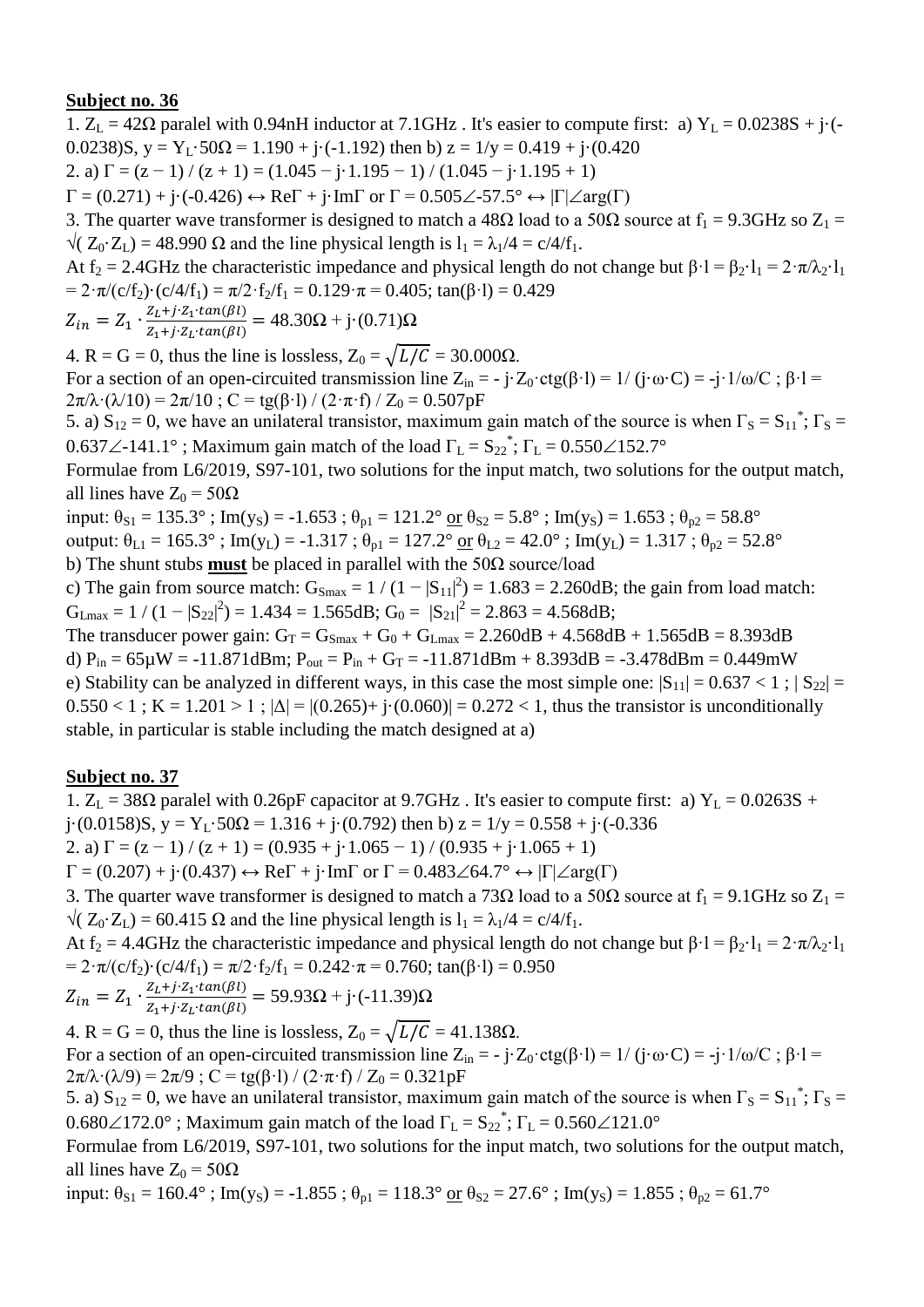output:  $\theta_{L1} = 1.5^\circ$ ; Im(y<sub>L</sub>) = -1.352;  $\theta_{p1} = 126.5^\circ$  or  $\theta_{L2} = 57.5^\circ$ ; Im(y<sub>L</sub>) = 1.352;  $\theta_{p2} = 53.5^\circ$ b) The shunt stubs **must** be placed in parallel with the 50Ω source/load

c) The gain from source match:  $G_{\text{Smax}} = 1/(1-|S_{11}|^2) = 1.860 = 2.695dB$ ; the gain from load match:  $G_{Lmax} = 1 / (1 - |S_{22}|^2) = 1.457 = 1.634 dB$ ;  $G_0 = |S_{21}|^2 = 3.764 = 5.756 dB$ ;

The transducer power gain:  $G_T = G_{Smax} + G_0 + G_{Lmax} = 2.695dB + 5.756dB + 1.634dB = 10.086dB$ d)  $P_{in} = 70 \mu W = -11.549$ dBm;  $P_{out} = P_{in} + G_T = -11.549$ dBm + 10.086dB = -1.463dBm = 0.714mW e) Stability can be analyzed in different ways, in this case the most simple one:  $|S_{11}| = 0.680 < 1$ ;  $|S_{22}| =$  $0.560 < 1$ ; K = 1.112 > 1;  $|\Delta| = |(-0.006) + (-0.348)| = 0.348 < 1$ , thus the transistor is unconditionally stable, in particular is stable including the match designed at a)

#### **Subject no. 38**

1.  $Z_L = 44\Omega$  series with 0.48nH inductor at 8.8GHz. It's easier to compute first: b)  $Z_L = 44.00\Omega$  + j·(26.54) $\Omega$ ,  $z = Z_L/50\Omega = 0.880 + j(0.531)$  then a)  $y = 1/z = 0.833 + j(0.503)$ 2. a)  $\Gamma = (z - 1) / (z + 1) = (0.885 - j \cdot 0.875 - 1) / (0.885 - j \cdot 0.875 + 1)$  $\Gamma = (0.127) + i \cdot (-0.405) \leftrightarrow \text{Re}\Gamma + i \cdot \text{Im}\Gamma$  or  $\Gamma = 0.425 \angle -72.6^{\circ} \leftrightarrow |\Gamma| \angle \text{arg}(\Gamma)$ 3. The quarter wave transformer is designed to match a 57 $\Omega$  load to a 50 $\Omega$  source at  $f_1 = 7.5 \text{GHz}$  so  $Z_1 =$  $\sqrt{(Z_0 \cdot Z_1)} = 53.385 \Omega$  and the line physical length is  $l_1 = \lambda_1/4 = c/4/f_1$ . At f<sub>2</sub> = 2.2GHz the characteristic impedance and physical length do not change but  $\beta \cdot 1 = \beta_2 \cdot 1_1 = 2 \cdot \pi / \lambda_2 \cdot 1_1$ =  $2 \cdot \pi/(c/f_2) \cdot (c/4/f_1) = \pi/2 \cdot f_2/f_1 = 0.147 \cdot \pi = 0.461$ ; tan( $\beta \cdot l$ ) = 0.496  $Z_{in} = Z_1 \cdot \frac{Z}{Z}$  $\frac{Z_L + j \cdot Z_1 \cdot (a \cdot h(p))}{Z_1 + j \cdot Z_L \cdot (a \cdot h(\beta))} = 55.46\Omega + j \cdot (-2.90)\Omega$ 4. R = G = 0, thus the line is lossless,  $Z_0 = \sqrt{L/C} = 28.636\Omega$ . For a section of an open-circuited transmission line  $Z_{in} = -j \cdot Z_0 \cdot \text{ctg}(\beta \cdot l) = 1/(j \cdot \omega \cdot C) = -j \cdot 1/\omega/C$ ;  $\beta \cdot l =$  $2\pi/\lambda \cdot (\lambda/8) = 2\pi/8$ ; C = tg( $\beta$ ·l) / (2· $\pi$ ·f) / Z<sub>0</sub> = 0.695pF 5. a)  $S_{12} = 0$ , we have an unilateral transistor, maximum gain match of the source is when  $\Gamma_s = S_{11}^*$ ;  $\Gamma_s =$ 0.664 $\angle$ -109.1°; Maximum gain match of the load  $\Gamma_L = S_{22}^*$ ;  $\Gamma_L = 0.274 \angle$ -161.6° Formulae from L6/2019, S97-101, two solutions for the input match, two solutions for the output match, all lines have  $Z_0 = 50Ω$ input:  $\theta_{S1} = 120.4^\circ$ ; Im(y<sub>S</sub>) = -1.776;  $\theta_{p1} = 119.4^\circ$  or  $\theta_{S2} = 168.7^\circ$ ; Im(y<sub>S</sub>) = 1.776;  $\theta_{p2} = 60.6^\circ$ output:  $\theta_{L1} = 133.8^\circ$ ; Im(y<sub>L</sub>) = -0.570;  $\theta_{p1} = 150.3^\circ$  or  $\theta_{L2} = 27.8^\circ$ ; Im(y<sub>L</sub>) = 0.570;  $\theta_{p2} = 29.7^\circ$ b) The shunt stubs **must** be placed in parallel with the 50Ω source/load c) The gain from source match:  $G_{\text{Smax}} = 1/(1-|S_{11}|^2) = 1.789 = 2.525dB$ ; the gain from load match:  $G_{Lmax} = 1 / (1 - |S_{22}|^2) = 1.081 = 0.339dB$ ;  $G_0 = |S_{21}|^2 = 3.091 = 4.900dB$ ;

The transducer power gain:  $G_T = G_{Smax} + G_0 + G_{Lmax} = 2.525dB + 4.900dB + 0.339dB = 7.764dB$ d)  $P_{in} = 110 \mu W = -9.586$ dBm;  $P_{out} = P_{in} + G_T = -9.586$ dBm + 7.764dB = -1.822dBm = 0.657mW e) Stability can be analyzed in different ways, in this case the most simple one:  $|S_{11}| = 0.664 < 1$ ;  $|S_{22}| =$  $0.274 < 1$ ; K = 1.193 > 1;  $|\Delta| = |(-0.222) + (-0.128)| = 0.256 < 1$ , thus the transistor is unconditionally stable, in particular is stable including the match designed at a)

### **Subject no. 39**

1.  $Z_L = 72\Omega$  series with 0.62pF capacitor at 9.0GHz. It's easier to compute first: b)  $Z_L = 72.00\Omega + i(-1.000)$  $28.52$ ) $\Omega$ ,  $z = Z_1/50\Omega = 1.440 + i(-0.570)$  then a)  $y = 1/z = 0.600 + i(0.238)$ 

2. a)  $\Gamma = (z - 1) / (z + 1) = (1.060 + i.0.940 - 1) / (1.060 + i.0.940 + 1)$ 

 $\Gamma = (0.196) + i(0.367) \leftrightarrow \text{Re}\Gamma + i\cdot\text{Im}\Gamma$  or  $\Gamma = 0.416\angle 61.8^\circ \leftrightarrow |\Gamma| \angle \text{arg}(\Gamma)$ 

3. The quarter wave transformer is designed to match a 56 $\Omega$  load to a 50 $\Omega$  source at  $f_1 = 7.4 \text{GHz}$  so  $Z_1 =$  $\sqrt{(Z_0 \cdot Z_1)} = 52.915 \Omega$  and the line physical length is  $l_1 = \lambda_1/4 = c/4/f_1$ .

At f<sub>2</sub> = 3.0GHz the characteristic impedance and physical length do not change but  $\beta \cdot 1 = \beta_2 \cdot 1_1 = 2 \cdot \pi / \lambda_2 \cdot 1_1$ =  $2 \cdot \pi/(c/f_2) \cdot (c/4/f_1) = \pi/2 \cdot f_2/f_1 = 0.203 \cdot \pi = 0.637$ ; tan( $\beta \cdot l$ ) = 0.740